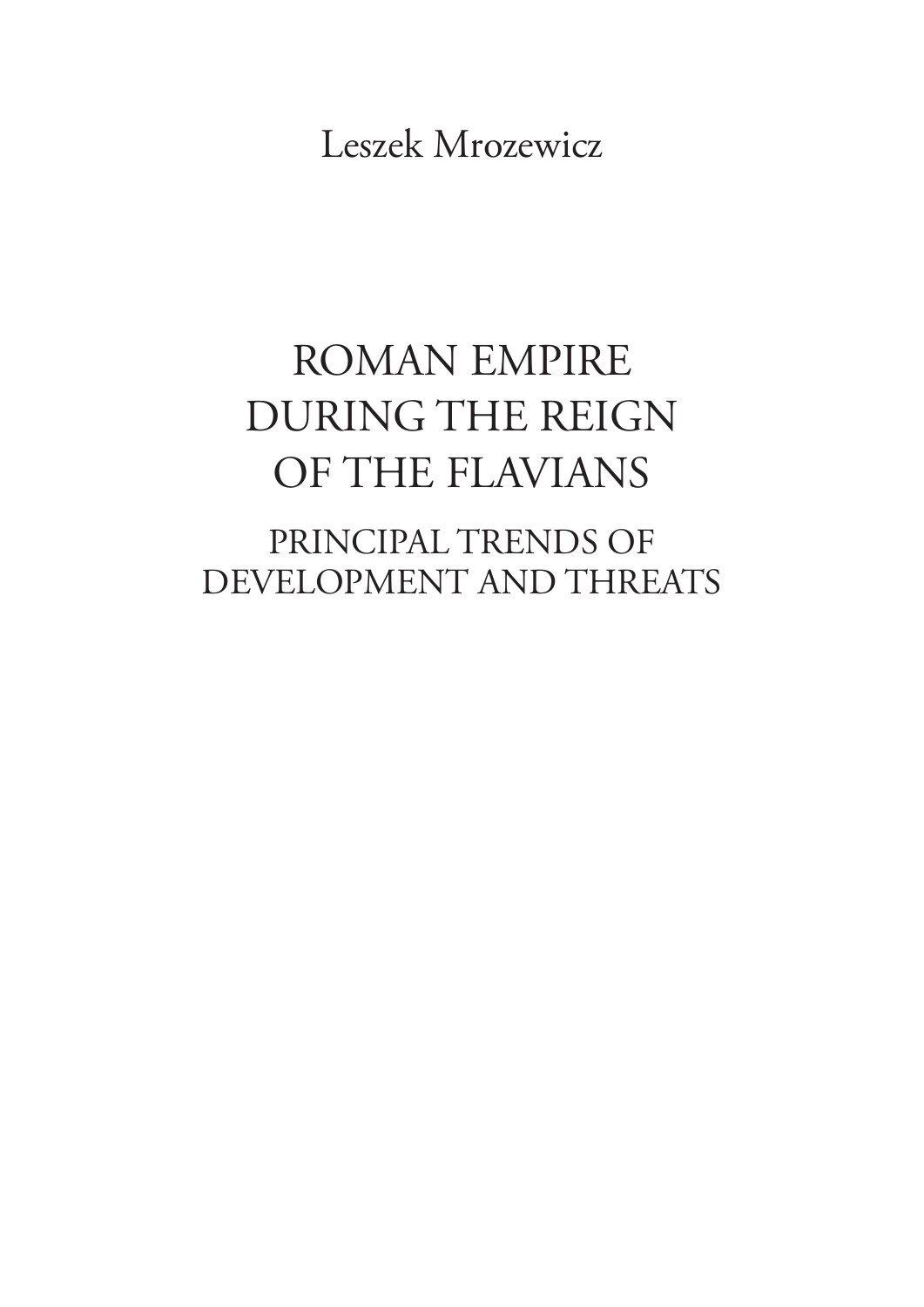Publikacja dofinansowana przez Rektora Uniwersytetu Warszawskiego oraz Dyrekcję Instytutu Historycznego Uniwersytetu Warszawskiego

## Akme. Studia historica 7/2010

Series editor: Ryszard Kulesza

ISBN 978-83-904596-9-2 ISSN 1899-9824

Druk i oprawa: Zakład Graficzny UW, zam. 757/2010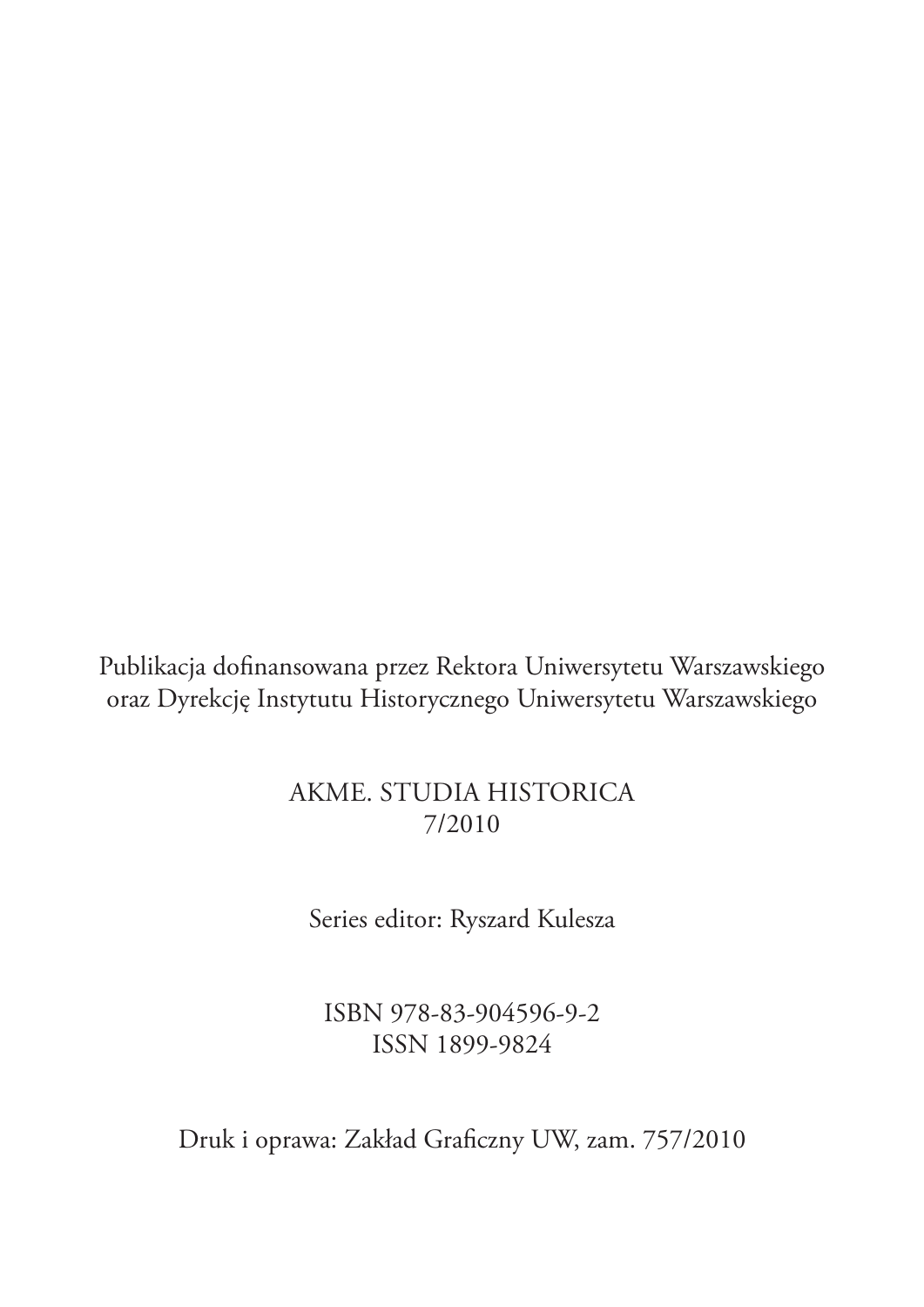## Introduction\*

The year 69 AD is most certainly a turning point in the history of the early Roman Empire. Not only because the events of that and the previous year demonstrated vividly where the *arcana imperii* are to be found,<sup>1</sup> to use the phrase of Tacitus'. Also, not because the Julio-Claudian dynasty became history. The turning point was marked by another event, even more important historically: the Vespasianus' coming to power. If, hypothetically, Galba had managed to hold on to the throne, or had it been either of the two remaining usurpers, Otho or Vitellius, to gain it, then most likely the current assessment of the post-Neronian era would be completely different.

Sergius Sulpicius Galba (born 24 Dec. 3 BC.), the son of a consul (*suff.*) of the year 5 BC,<sup>2</sup> came from an old patrician family with republican roots.3 His mother, Mummia Achaica, was a great-granddaughter of L. Mummis, the conqueror of Corinth in the year 146 BC.<sup>4</sup> Adopted by his stepmother Livia Ocellina (which accounts for his full name after the adoption: L. Livius Ocella Ser. Sulpicius Galba),<sup>5</sup> he entered the circle of Livia, the wife of Augustus and the mother of Tiberius,

<sup>\*</sup> This study was carried out under a grant from the Ministry of Science and Higher Education no. NN108 058335, entitled: "Transformation of the Roman Empire in Flavian Times". Translated by Szymon Nowak.

<sup>&</sup>lt;sup>1</sup> Tac. *Hist*. I 4: "evulgato imperii arcano posse principem alibi quam Romae fieri".

<sup>2</sup> A. Degrassi, *I Fasti consolari dell'Impero Romano*, Roma 1950, 5.

<sup>3</sup> D. Kienast, *Römische Kaisertabelle. Grundzüge einer römischen Chronologie*, Darmstadt 1996, 102-103; *DNP* 4 (1998), 746-747.

<sup>4</sup> See *PIR*<sup>1</sup> S 722.

<sup>5</sup> Suet. *Galba* 4; *PIR*<sup>1</sup> S 723.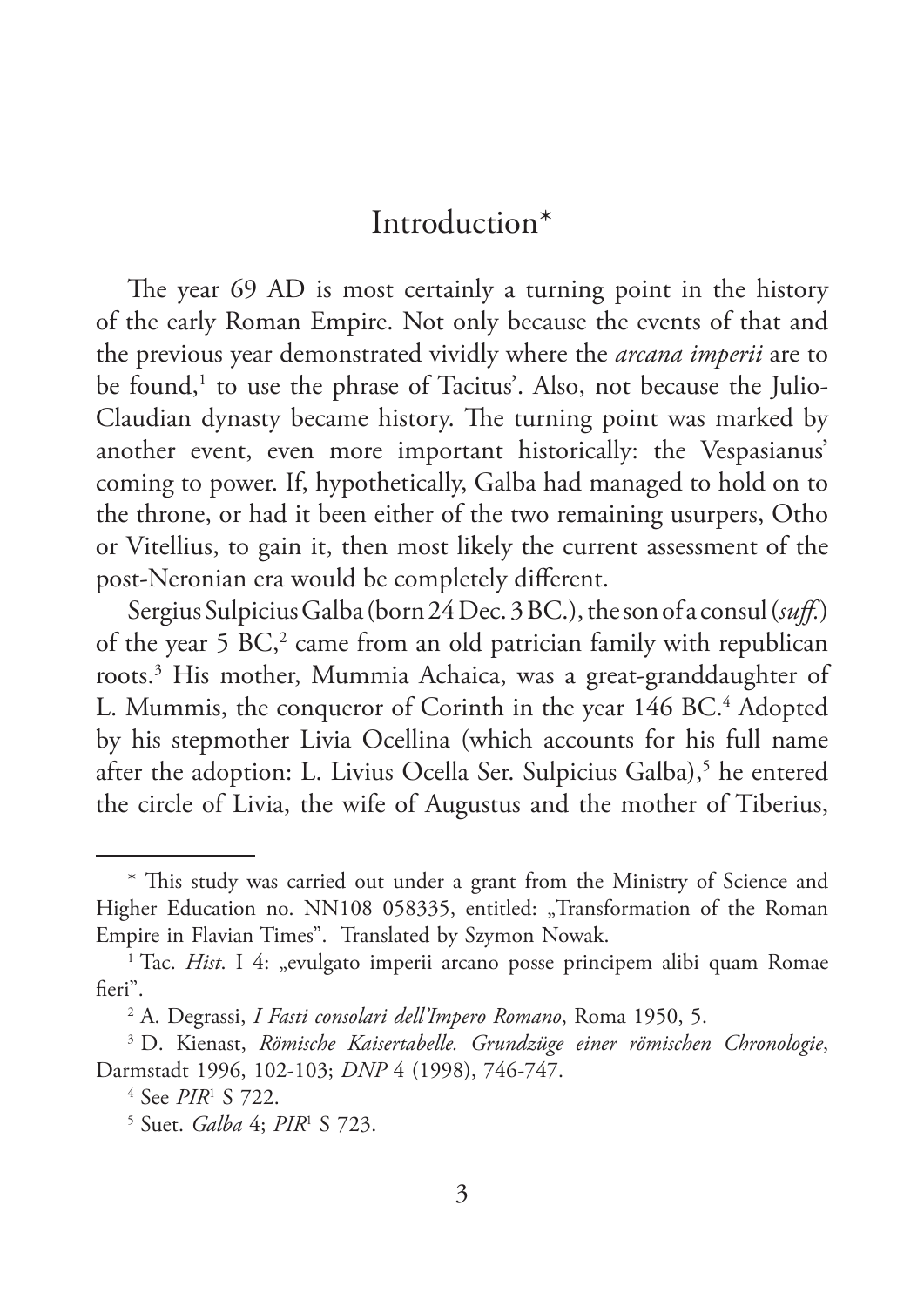who considerably influenced his career. In 33 AD he performed the function of an ordinary consul (*cos. ord.*),<sup>6</sup> and then, in 39, became the commander of the military forces in Upper Germania. As a *comes*, Galba accompanied emperor Claudius during the latter's expedition to Britain (43/44). In 44-46 he was the proconsul of Africa. For the successes achieved in Germania and Africa, he received *ornamenta triumphalia* (approx. 46), and was admitted to three priest colleges (*XVvir sacris faciundis, sodalis Augustalis, sodalis Titius*). The ultimate stage of Galba's career prior to his ascent to the throne was the governorship of the province Hispania Tarraconensis (years 60-68), where he had been sent by Nero.

In comparison with Galba, Otho and Vitellius make a feeble appearance in terms of aristocratic tradition. The first senator (in the rank of a praetor) in the family of Salvii was Otho's grandfather,<sup>7</sup> courtesy of Livia's patronage,<sup>8</sup> while the first consul (*cos. suff.*), in 33, was his father, L. Salvius Otho,<sup>9</sup> admitted by emperor Claudius to the circle of patricians.10 His mother, Albia Terentina, came from an equestrian family. In his *cursus honorum* Otho achieved merely praetorship, and, consequently, a praetorian governorship in Lusitania, bearing in mind, however, that at the moment of his death in 69, Otho ((born 28 Apr. 32)) was only 37 years old.

P. Vitellius,<sup>11</sup> the grandfather of Vitellius, was just an equite in the rank of procurator.<sup>12</sup> On the other hand, L. Vitellius,<sup>13</sup> his father, made

- <sup>12</sup> PIR<sup>1</sup> V 503: "eques Romanus, domo Nuceria, rerum Augusti procurator".
- <sup>13</sup> *PIR*<sup>1</sup> V 500.

<sup>6</sup> A. Degrassi, *Fasti*, 10.

<sup>7</sup> D. Kienast, *Kaisertabelle*, 105; *DNP* 9 (2000), 107-108.

<sup>&</sup>lt;sup>8</sup> PIR<sup>1</sup> S 108: "per gratiam Liviae Augustae, in cuius domo creverat, senator est factus".

<sup>9</sup> A. Degrassi, *Fasti*, 10.

<sup>&</sup>lt;sup>10</sup> *PIR*<sup>1</sup> S 107: "A Claudio adlectus inter patricios (a. 48)".<br><sup>11</sup> *PIR*<sup>1</sup> V 503; *DNP* 12/2 (2002), 263 [II 5].

<sup>&</sup>lt;sup>11</sup> *PIR*<sup>1</sup> V 503; *DNP* 12/2 (2002), 263 [II 5].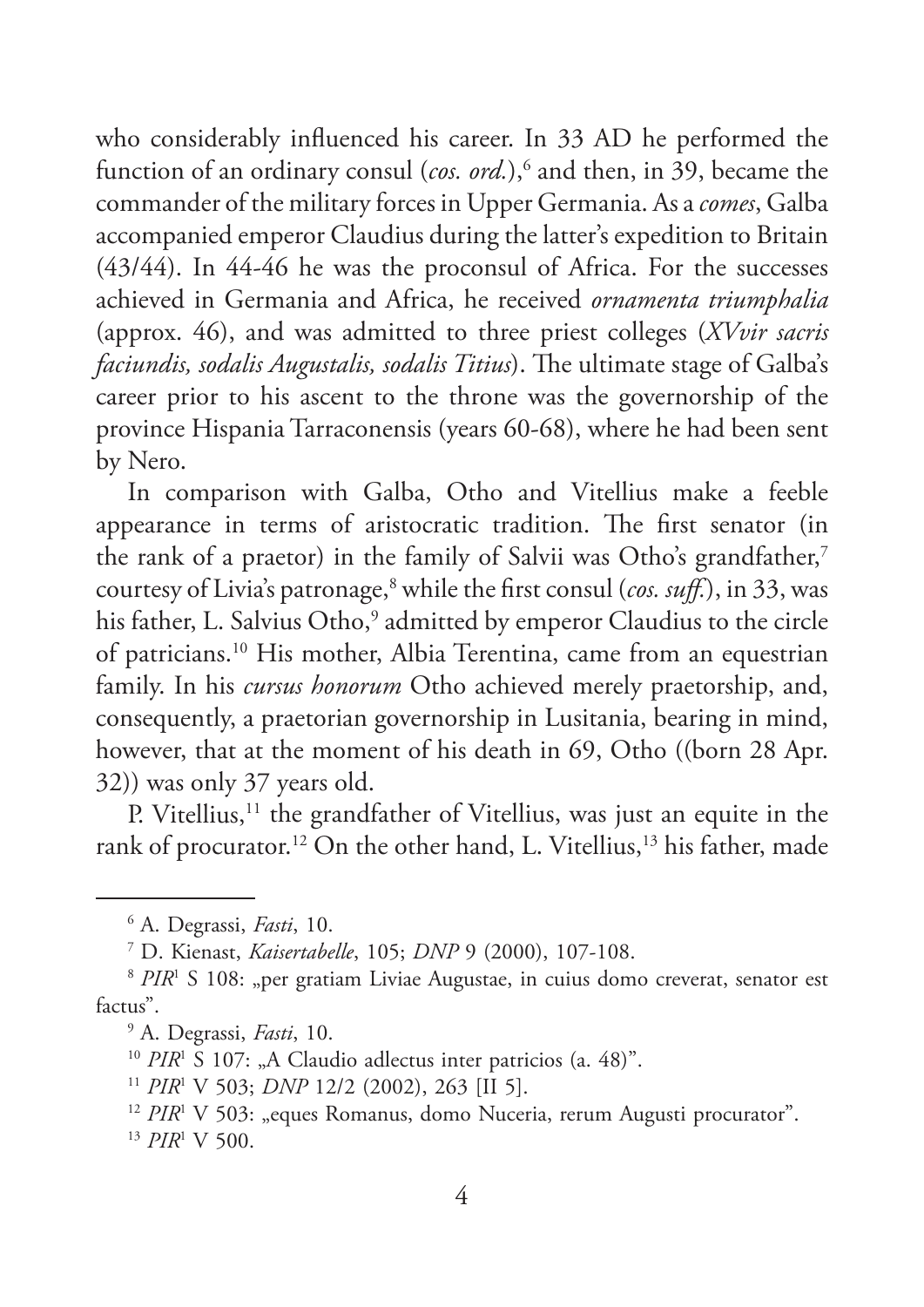an impressive, though perhaps not a rapid senatorial career, obtaining ordinary consulship thrice  $(34, 43, 47),$ <sup>14</sup> on two occasions in the company of emperor Claudius. A governor in Syria  $(35-39)$ ;<sup>15</sup> for the period of Claudius' campaign in Britain (43), he was officially, by virtue of *cura imperii*16 conferred on him, the emperor's deputy in Rome. In the years 47/48, he performed the function of a censor, together with Claudius. He also entered the circle of the *patricii*. 17 After his death, P. Vitellius was honoured with a state funeral and a statue placed in the Forum Romanum.<sup>18</sup> Generally speaking, the Vitellii moved up greatly in the world during the Julio-Claudian era, which they owed, among others, numerous connections by marriage to the leading aristocratic families of Rome.<sup>19</sup> The future emperor, Aulus Vitellius (born 7<sup>th</sup> Sep. 12 or 15 AD) gained ordinary consulship in 48 (his brother L. Vitellius became deputy consul in the same year), $20$  in all probability held proconsulship of Africa in 60-61, and in December 68, on Galba's mandate, assumed the governorship of Upper Germania. He belonged to *fratres Arvales*. 21

Titus Flavius Vespasianus could not hope to compete, not even with Otho and Vitelius.<sup>22</sup> The social disparity was tremendous due to the fact that Vespasian was a *homo novus*; his father, a centurion's son, probably

<sup>19</sup> E. Dąbrowa, ibidem. 20 A. Degrassi, *Fasti*, 14.

<sup>21</sup> D. Kienast, *Kaisertabelle*, 106-107; *DNP* 12/2 (2002), 260.

<sup>22</sup> Suet. *Vesp.* 1: "gens Flavia obscura illa quidem, ac sine ullis maiorum imaginibus."

<sup>14</sup> Suet. *Vit*. 2.4; A. Degrassi, *Fasti*, 10, 12, 13.

<sup>15</sup> See E. Dąbrowa, *The governors of Roman Syria from Augustus to Septimius Severus*, Bonn 1998, 38-41.

<sup>&</sup>lt;sup>17</sup> Tac. *Ann.* XI 25.2. Cf. E. Dąbrowa, *The Governors of Roman Syria*, 41.

<sup>18</sup> Suet. *Vit*. 3.1; G. Wesch-Klein, *Funus publicum. Eine Studie zur öffentlichen Beisetzung und Gewährung von Ehrengräbern in Rom und den Westprovinzen*, Stuttgart 1993, 25-26; E. Dąbrowa, *The Governors of Roman Syria,* 41.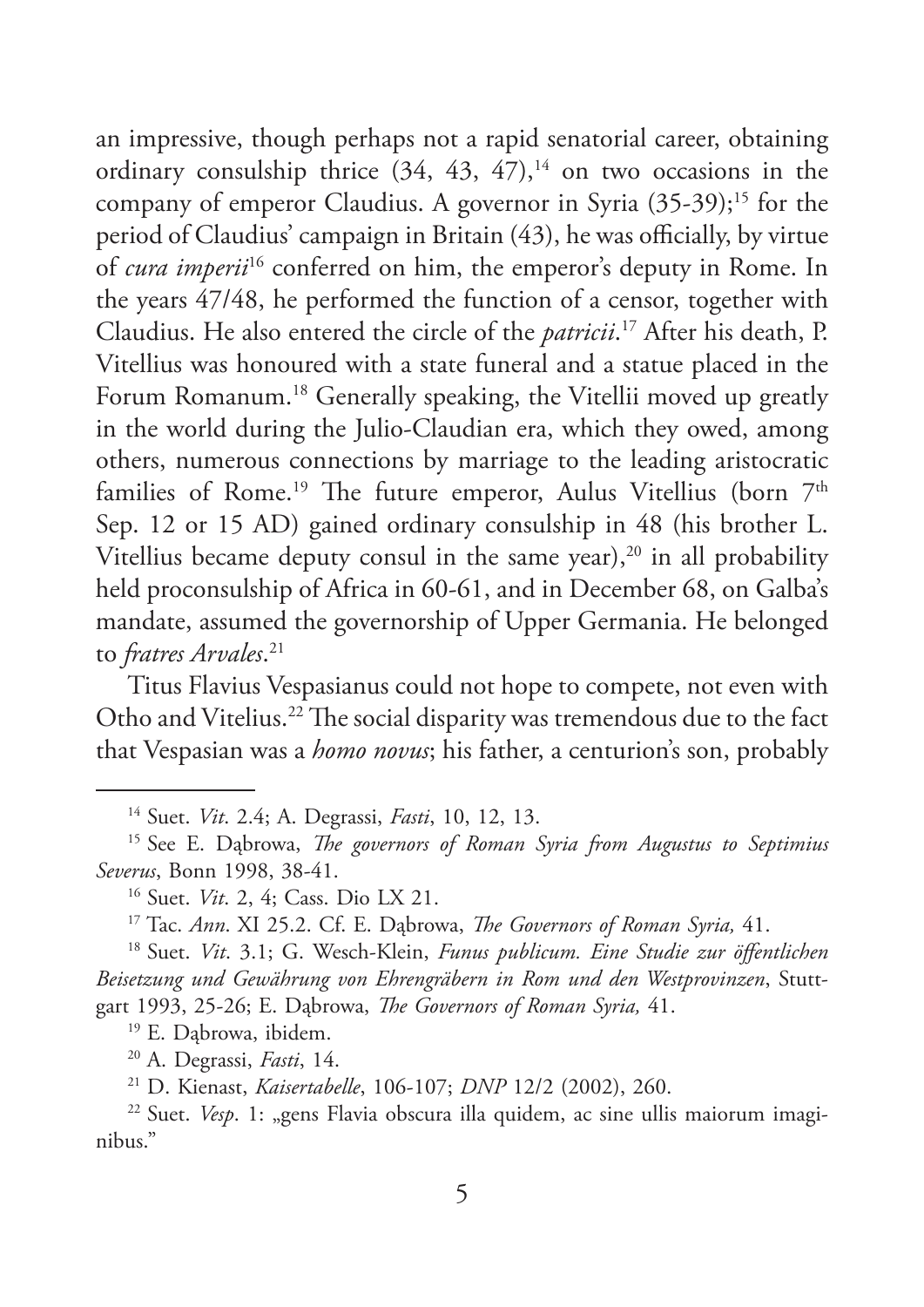an equite, was a tax collector and a financial profiteer, $23$  his mother, Vespasia Polla, was the daughter of an equite from Nursia. Vespasian and his elder brother, Titus Flavius Sabinus (T. Flavius Sabinus)<sup>24</sup> were the first representatives of the gens Flavia (*homines novi*), who received entries in *album senatorum*.<sup>25</sup> And, for the time being, it was of no consequence that both attained consulship (suffect), Sabinus<sup>26</sup> in  $47$ , and Vespasian<sup>27</sup> in 51, that Sabinus crowned his career with the rank of a urban prefect (*praefectus Urbi*),<sup>28</sup> while Vespasian with the triumphal decorations (*ornamenta triumphalia*) awarded by Claudius and the outstanding military campaign in Judaea<sup>29</sup>. As Vespasian ascended the throne, the Roman consciousness underwent a colossal transformation, which even a little earlier would have had defied imagination: the ship of state was taken over by a man whose family was nowhere near the old Roman aristocracy, and of fairly humble origins<sup>30</sup>. The ageold tradition decreed that in Rome the power was due to the "true" aristocracy, whereas with Vespasian's ascension it went into the hands of an upstart. This contradicted the widespread conviction that only the descendants of consuls and censors have the right to the imperial throne, not sons of insignificant fathers from the equestrian order<sup>31</sup>. Vespasian's career, and his accession to the throne is nothing other than

<sup>31</sup> Ibidem, 210, 212-213. Cf. Tac. *Hist*. I, 52: "merito dubitasse Verginium equestri familia, ignoto patre, imparem, si recepisset imperium, tutum, si recusasset;

<sup>23</sup> *PIR*<sup>2</sup> F 351; *RE* VI , 2 (1909), no. 165 col. 2610; no. 206 col. 2626; *DNP* 4 (1998) [II 39]; D. van Berchem, *Un banquier chez les Helvètes*, Ktema 3, 1978, 267-274.

<sup>24</sup> *PIR*<sup>2</sup> F 352; *DNP* 4 (1998), 550 [II 40].

<sup>25</sup> See B. Levick, *Vespasian*, London-New York 1999, 4-13.

<sup>26</sup> *DNP* 4 (1998), 550 [II 40] with relevant literature.

<sup>27</sup> Suet. *Vesp*. 4; A. Degrassi, *Fasti*, 14; P. Weynand, *RE* VI, 2 (1909), col. 2628; *DNP* 12/4 (2002), 126.

<sup>28</sup> Suet. *Vesp*. 1; *PIR*<sup>2</sup> F 352.

<sup>29</sup> *PIR*<sup>2</sup> 398; *DNP* 12/4 (2002), 125-130.

<sup>30</sup> Suet. *Vesp*. 1.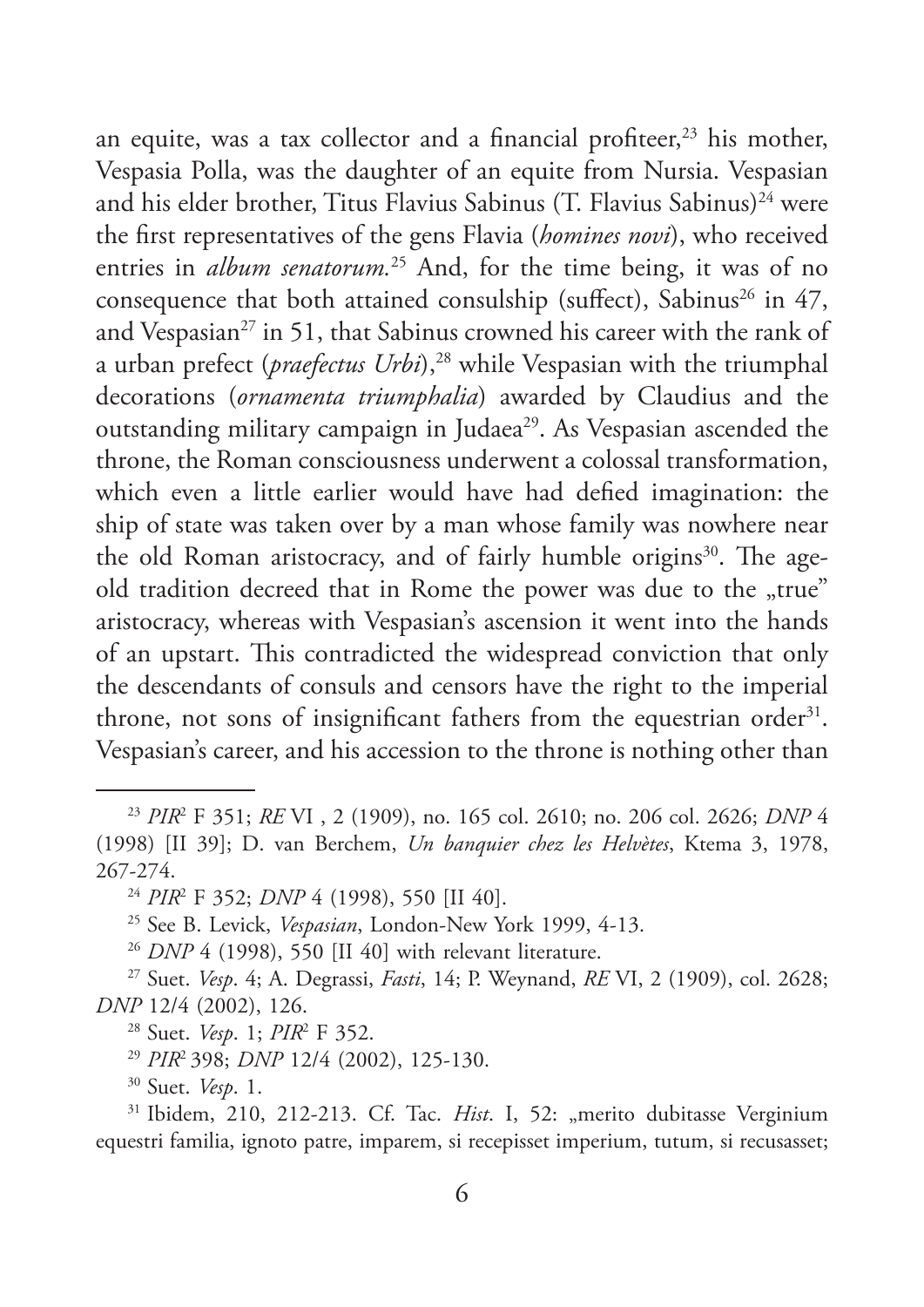the crowning event of the "social revolution, which accompanied the transformation of the Republic into the principate of Augustus."32

On 1<sup>st</sup> July 69, the Egypt-based legions swore an oath of allegiance to the name of Vespasian.<sup>33</sup> Two days later, (on  $3<sup>rd</sup>$  July) his own legions in Palestinian Caesarea followed suit, and the Syrian legions on  $5/6<sup>th</sup>$ July. Thus opened the last act of the civil war known as "the year of four emperors".34 The fourth emperor had just entered the game. Hardly six months later, on 20<sup>th</sup> December 69, Vespasian's forces took Rome. The following day, the senate sanctioned his rights to the throne and, during the same session or several days later, passed the famous resolution, known as *lex de imperio Vespasiani*, 35 under which the power over the entire Imperium Romanum went to Vespasian.

<sup>35</sup> Tac. *Hist*. IV 3. 3: "at Romae senatus cuncta principibus solita Vespasiano decernit"; P. Weynand, *T. Flavius Vespasianus*, *RE* VI, 2 (1909), col. 2640-2642; G. Barbieri, *Lex de imperio Vespasiani*, Dizionario Epigrafico IV (1946-1985), 750- 758; P.A.Brunt, *Lex de imperio Vespasiani*, JRS 67, 1967, 95-116; C. Nicolet, *La Tabula Siarensis, la lex de imperio Vespasiani, et le jus relationis de l'empereur au sénat*, MEFRA 100, 1988, 827-866; Fr. Hurlet, *La Lex de imperio Vespasiani et la légitimité augustéenne*, Latomus 52, 1993, 261-280; M. Griffin, *The Flavians*, [in:] CAH2 XI (2000), 11-13; B. Levick, *Vespasian*, 86; eadem, *The Lex de Imperio Vespasiani: the parts and the whole*, [in:] *La Lex de Imperio Vespasiani e la Roma dei Flavi*, eds. L. Capogrossi Colonesi, E. Tassi Scandone, Roma 2009, 11-22; M. Pani, *L'imperium del Principe*, [in:] ibidem, 187-203.

Vitellio tres patris consulatus, censuram, collegium Caesaris et imponere iam pridem imperatoris dignationem et auferre privati securitatem." 32 B. Levick, *Vespasian*, 4. 33 Suet. *Vesp*. 6.

<sup>34</sup> Cf.. P.A.L. Greenhalgh, *The Year of Four Emperors*, London 1975; J. Nicols, *Vespasian and the partes Flavianae*, Wiesbaden 1978 (Historia-Einzelschriften 28), 57-85; E. Flaig, *Den Kaiser herausfordern. Die Usurpation im Römischen Reich*, Frankfurt-New York 1992, 356-416 ("Die Usurpation Vespasians"); B. Levick, *Vespasian*, 43-64; K. Wellesley, *The Year of Four Emperors, with introduction by Barbara Levick*, London-New York 20003 ; G. Morgan, *69 A.D.The Year of Four Emperors*, Oxford 2006.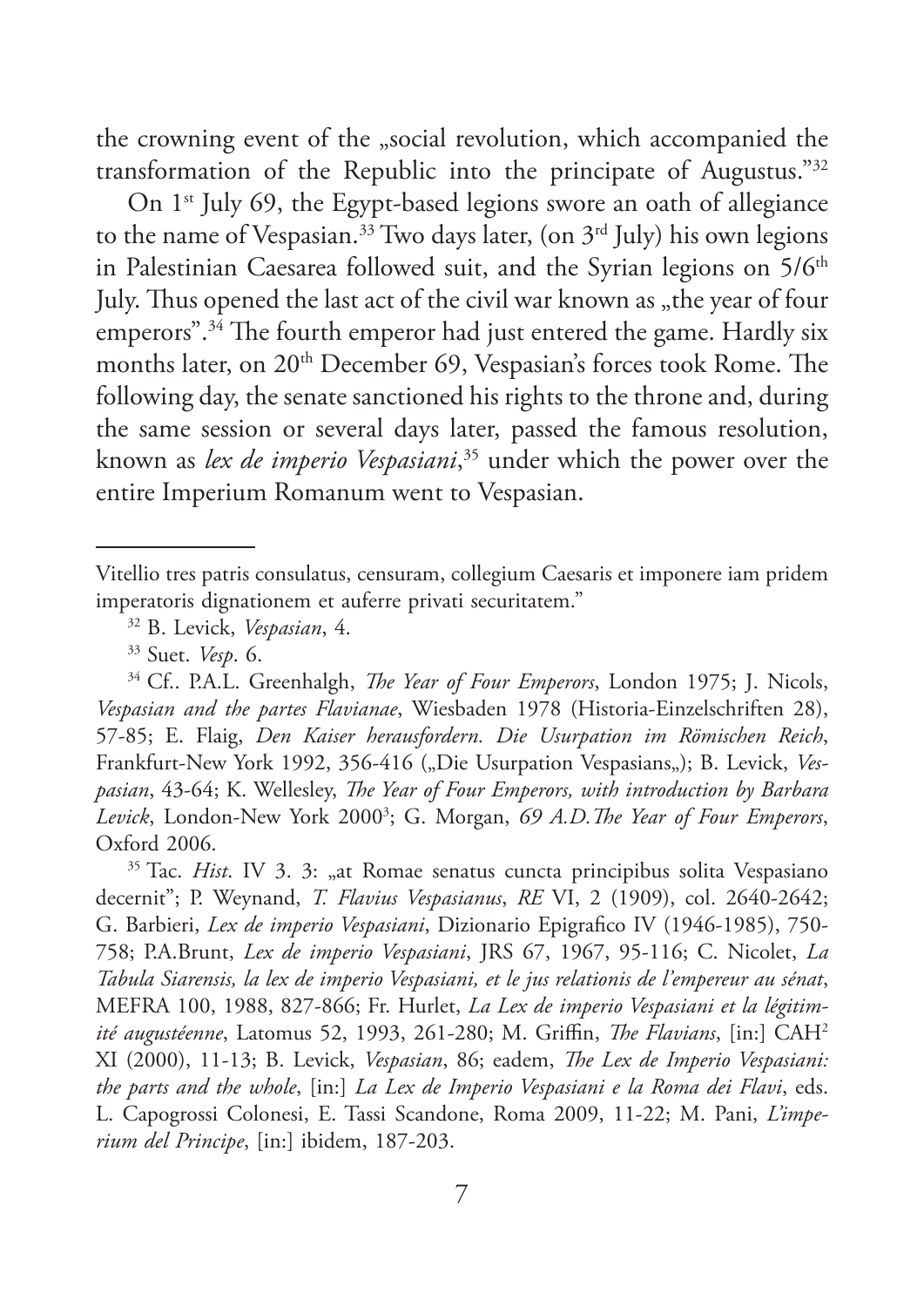At the time, the new emperor was in Egypt, $36$  attentively watching the course of events. He arrived in Rome only in the autumn (most probably in the middle of November) of the year 70.37 In all likelihood this was planned in advance and the move was inscribed in the scenario of the power seizure. The forces which marched into Italy had gone with Licinius Mucianus,<sup>38</sup> Vespasian's right hand and the co-author of his success, who inspired the latter to take over the throne.<sup>39</sup> It was he who for more or less a year held the actual power in Rome, laying the ground for the arrival of the new ruler.

The amount of problems to be tackled was immeasurable. The frontiers were far from quiet. In Britain, *crebris belli civilis rumoribus*, 40 the matters began to deteriorate owing to Venutius, the former husband of Cartimandua, the queen of the Brigants, who was radically anti-Roman<sup>41</sup>. The turmoil in Germania,<sup>42</sup> which had started already

<sup>38</sup> *PIR*<sup>2</sup> L 216; *RE* VI 2 (1909), col. 2643.

<sup>39</sup> Tac. *Hist*. II 76.2: "ego [= Mucianus] te, Vespasiane, ad imperium voco".

<sup>40</sup> Tac. *Hist*. III 44-45.

<sup>41</sup> Tac. *Hist*. III 45: "regnum Venutio, nobis bellum relictum"; B. Levick, *Vespasian*, 107.

<sup>42</sup> Tac. *Hist*. III 46.1: "Turbata per eosdem dies Germania, et socordia ducum, seditione legionum, externa vi, perfidia sociali prope adflicta Romana res".

<sup>36</sup> *RE* VI, 2 (1909), col. 2646-2647; A. Henrichs, *Vespasian's visit to Alexandria*, ZPE 3, 1968, 51-80.

<sup>&</sup>lt;sup>37</sup> Vespasian left Alexandria before he received the news of the fall of Jerusalem (8th Sept.), therefore the event must have taken place at the beginning of September 70 at the latest; most likely he sailed on a grain transport which took him to Rhodes or Knidos; thence he sailed to Greece, reached Corinth via Saronic Gulf, then to Korkyra and futher to Brundisium. The voyage lasted just under two months, so he arrived in Brundisium towards the end of October or in the beginning of November. Vespasian entered Rome in the middle of November; Ch.L. Murison, *Rebellion and Reconstruction*, 149; see on the other hand D. Kienast, *Kaisertabelle*, 108, who dates Vespasian's *adventus* in Rome for the first half of October 70; B. Levick, *Vespasian*, 91, is in turn inclined to assume "the end of September".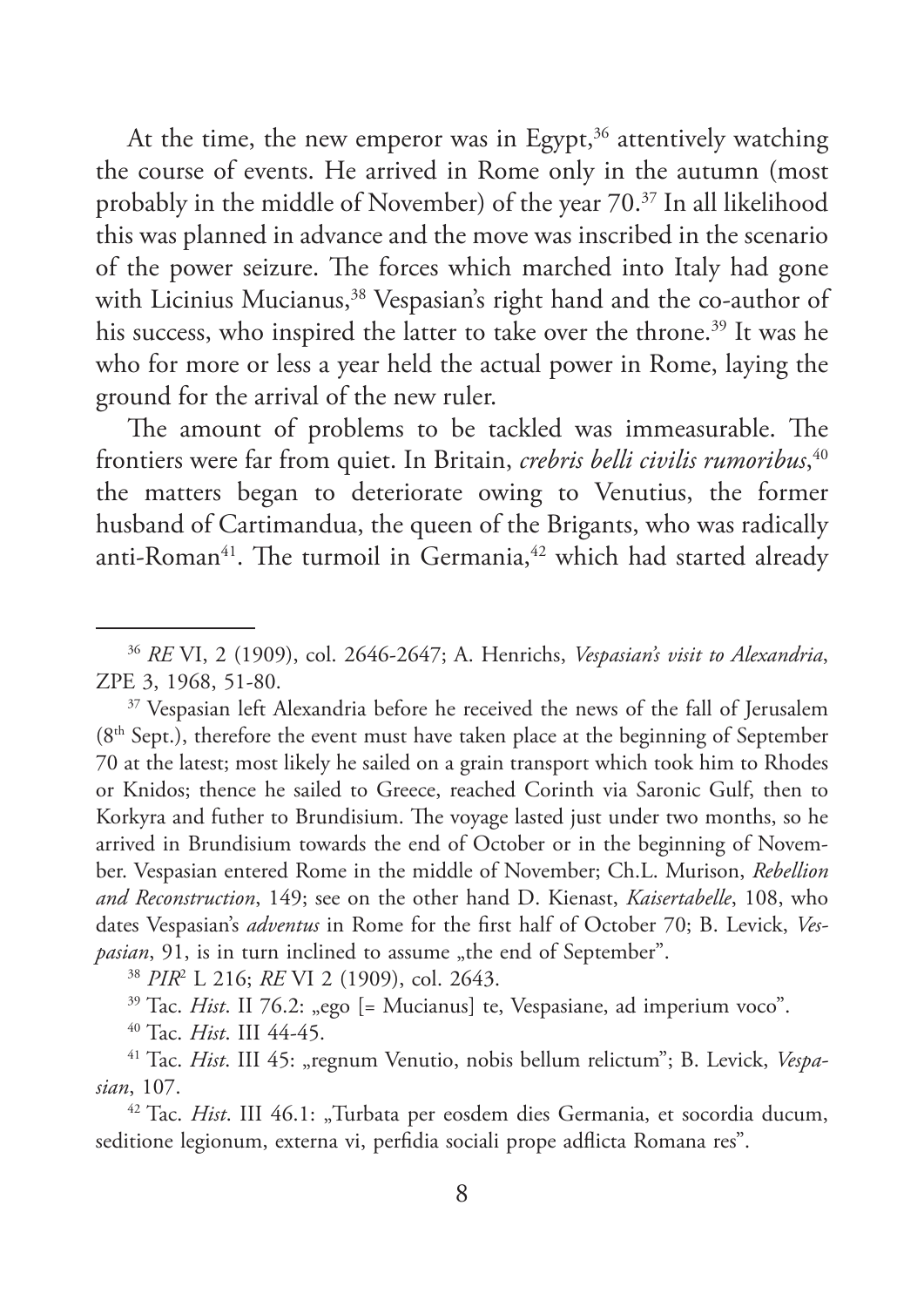before the proclamation of Vespasian,<sup>43</sup> was due to the uprising of the Batavians, the so-called uprising of Civilis, which was initially clearly anti-Roman, and then, when the insurgents were joined by the Trevers and the Lingons, and, after the death of Vitellius by a part of the Roman army,<sup>44</sup> became also distinctly anti-Flavian. Except for Mogontiacum, all legionary camps on the Rhine fell into the hands of the insurgents, including the double fortress of Vetera (Xanten), whose soldiers were in their majority slaughtered.<sup>45</sup> The governor of Upper Germania, Hordeonius Flaccus,<sup>46</sup> died at the hands of soldiers who could not come to terms with the defeat of Vitellius. Only in autumn (September/October) of the year 70 was the situation brought under relative control. Menace was ripe on the borders on the lower Danube, where the Dacians and the Sarmatians took advantage of the fact that a major part of the forces departed for Italy. Among the casualties of these hostilities was the governor of the province of Moesia, Fonteius Agrippa, $47$  sent by Vespasian, and killed at the beginning of the year 70. In Asia Minor, Anicetus, the freedman of Polemon, king of Pontus, was behind the unrest instigated *Vitelli nomine*. 48 The warfare in Judaea continued<sup>49</sup>. From beyond the eastern borders, the Parthians kept

<sup>47</sup> Jos. Flav. *BJ* VII 4.3; Tac. *Hist*. IV 54.1; *PIR*<sup>2</sup> F 466; *DNP* 4 (1998), 587 [II 2]; T. Sarnowski, *Wojsko rzymskie w Mezji Dolnej i na północnym wybrzeżu Morza Czarnego* [*The Roman army in Lower Moesia and on the northern coast of the Black Sea*], Warszawa 1988 (Novensia 3), 30-31.

<sup>48</sup> Tac. *Hist*. III 47.2-48.3; *PIR*<sup>2</sup> A 590; B. Levick, *Vespasian's reorganization of the* Greek East: recovery and advance under the Flavians, CAH<sup>2</sup> XI (2000), 604-611 detailed: 605.

<sup>49</sup> De facto until 74, i.e. to the conquest of Masada; B. Levick, *Vespasian*, 120; K. Bringmann, *Geschichte der Juden im Altertum. Vom babylonischen Exil bis zur* 

<sup>43</sup> E. Flaig, *Den Kaiser herausfordern. Die Usurpation im römischen Reich*, Frankfurt-New York 1992, 537.

<sup>44</sup> Account of events: Tac. *Hist*. IV 12-37, 54-79; V 14-26.

<sup>45</sup> *DNP* 12/4 (2002), p. 142 *s.v.* Vetera.

<sup>46</sup> Tac. *Hist* IV 36; *PIR*<sup>2</sup> H 202; *RE* VIII (1913), col. 2405-2408.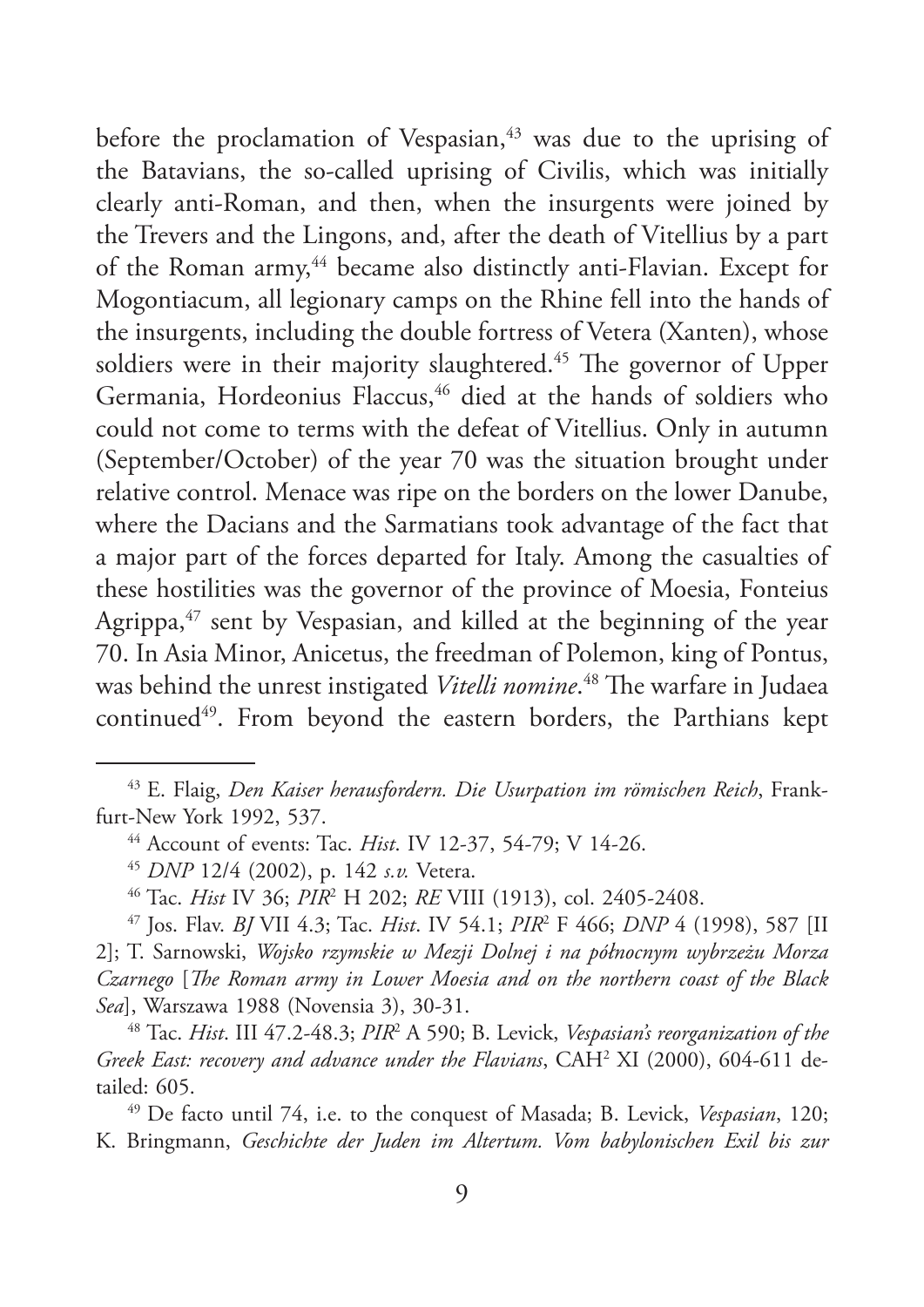a close watch of the events in Imperium Romanum, officially ready to provide military support to Vespasian.<sup>50</sup> The latter, however, was rather distrustful of their declarations.<sup>51</sup>

The army presented a problem.<sup>52</sup> There were the soldiers who elevated Vespasian to power and awaited fitting reward. There were also those who fought on the other side – the side of Vitellius. The events indicated that the bitterness among the Rhine forces, caused by their defeat, was overwhelming.<sup>53</sup> It was essential to appease the mood of the troops, a task which required considerable dexterity. Especially in view of the deeply rooted conviction, inherent on both sides of the battlefield, that it is the army that decides who shall sit on the throne. Vespasian mitigated the crisis within the army partly with the redeployment of the troops, partly by disbanding some units and forming new ones in their place,<sup>54</sup> as well as dispersing the "Vitellian" soldiers into separate formations.55 The praetorian guard, enlarged by Vitellius to 16 cohorts, was reduced by Vespasian to its former contingent, i.e. 9 cohorts. The demands of "his" soldiers were satisfied with land grants, in Italy and in

*arabischen Eroberung*, Stuttgart 2005, 259-260; on Masada see *The Princeton Encyclopedia of Classical Sites*, Princeton 1976, 555-556.

<sup>50</sup> Suet. *Vesp*. 6; Tac. *Hist*. IV 51. See K.-H. Ziegler, *Die Beziehungen zwischen Rom und dem Partherreich*, Wiesbaden 1964, 78.

<sup>51</sup> K.-H. Ziegler, *Die Beziehungen*, 78-81 (on Vespasian's policy towards Parthia). See also pertinent remarks of E. Dąbrowa, *Sur la création de la légion XVI Flavia*, Latomus 41, 1982, 615-616.

<sup>52</sup> P. Weynand, *RE* VI 2 (1909), col. 2687-2688; H. Bengtson, *Die Flavier: Vespasian, Titus und Domitian*. *Geschichte eines römischen Kaiserhauses*, München 1979, 92-96; C. Salles, *Les Flaviens. Vespasien, Titus, Domitien*, Paris 2002, 189-200.

<sup>53</sup> Tac. *Hist*. IV 37: although Vitelius is already dead, soldiers of the Upper Germanian army display his effigies; see E. Flaig, *Den Kaiser herausfordern*, 486-496.

<sup>54</sup> *RE* VI 2 (1909), col. 2688. See also A. Garzetti, *Storia di Roma. L'impero da Tiberio agli Antonini*, Bologna 1960, 256-259; E. Flaig, *Den Kaiser herausfordern*, 496-502.

<sup>55</sup> E. Flaig, ibidem. See also H. Bengtson, *Die Flavier*, 92-96.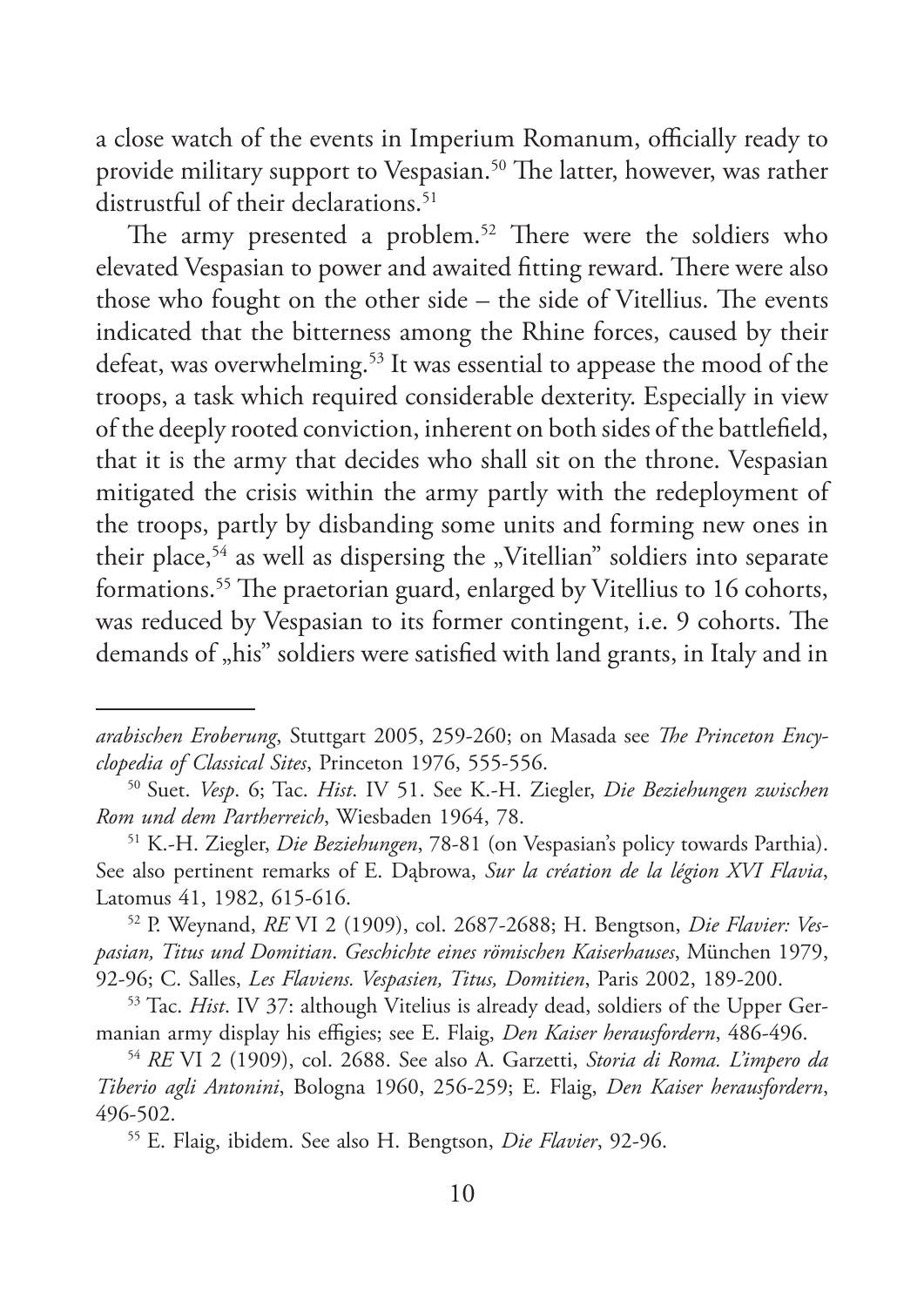the provinces. The experience gained during the Batavian insurrection resulted in the policy of deploying auxiliary units (*auxilia*) far from the locations where they had been recruited.<sup>56</sup>

The finances of the state were in a more than deplorable condition. Nero left the treasury empty. The events of the years 68-69 were the last straw.57 Vespasian was facing the tremendous challenge of meeting the current needs, were it only the payment of gratuities to retiring soldiers. According to Suetonius,<sup>58</sup> Vespasian himself assessed the budgetary deficit to amount to the exorbitant sum of 40 billion sesterces. Should we, following the postulates of contemporary criticism, divide the amount by ten, then, in those days at least, the resulting four billion remain a mind-boggling number<sup>59</sup>. It is estimated that the yearly revenue of the state at the time amounted to approximately one billion two hundred thousand sesterces.<sup>60</sup> The rational line Vespasian took with the issue, i.e. economies, consistent collection of existing taxes and the establishment of new ones, <sup>61</sup> combined with the emperor's character features became the subject of numerous ridicules and anecdotes<sup>62</sup>. However, already during his stay in the East, Vespasian imposed a harsh financial regime<sup>63</sup>, to which

<sup>62</sup> Suet. *Vesp*. 16; 19; 23; Cass. Dio LXV 8.4. See C. Salles, *Les Flaviens*, 95.

 $63$  Cf. Cass. Dio LXV 8. 3-4: "In the first place, he collected large sums from them in various ways, overlooking no source however trivial or however reprehensible it might be, but drawing upon every source, sacred and profane alike, from which money could be secured. He also renewed many taxes that had fallen into disuse, increased many that were customary, and introduced still other new ones. And he adopted this same course later in the rest of the subject territory, in Italy, and in Rome itself. Hence the Alexandrians, both for these reasons and also because he had

<sup>56</sup> *RE* VI 2 (1909), col. 2688.

<sup>57</sup> A. Garzetti, *Storia di Roma*, 249-250.

<sup>58</sup> *Vesp*.16.

<sup>59</sup> H. Bengtson, *Die Flavier*, 98-99.

<sup>60</sup> P.M. Rogers, *Domitian and the finances of state*, Historia 33, 1984, 61.

<sup>61</sup> Meaning fiscus Iudaicus, fiscus Alexandrinus and fiscus Asiaticus, see below p. 27-29.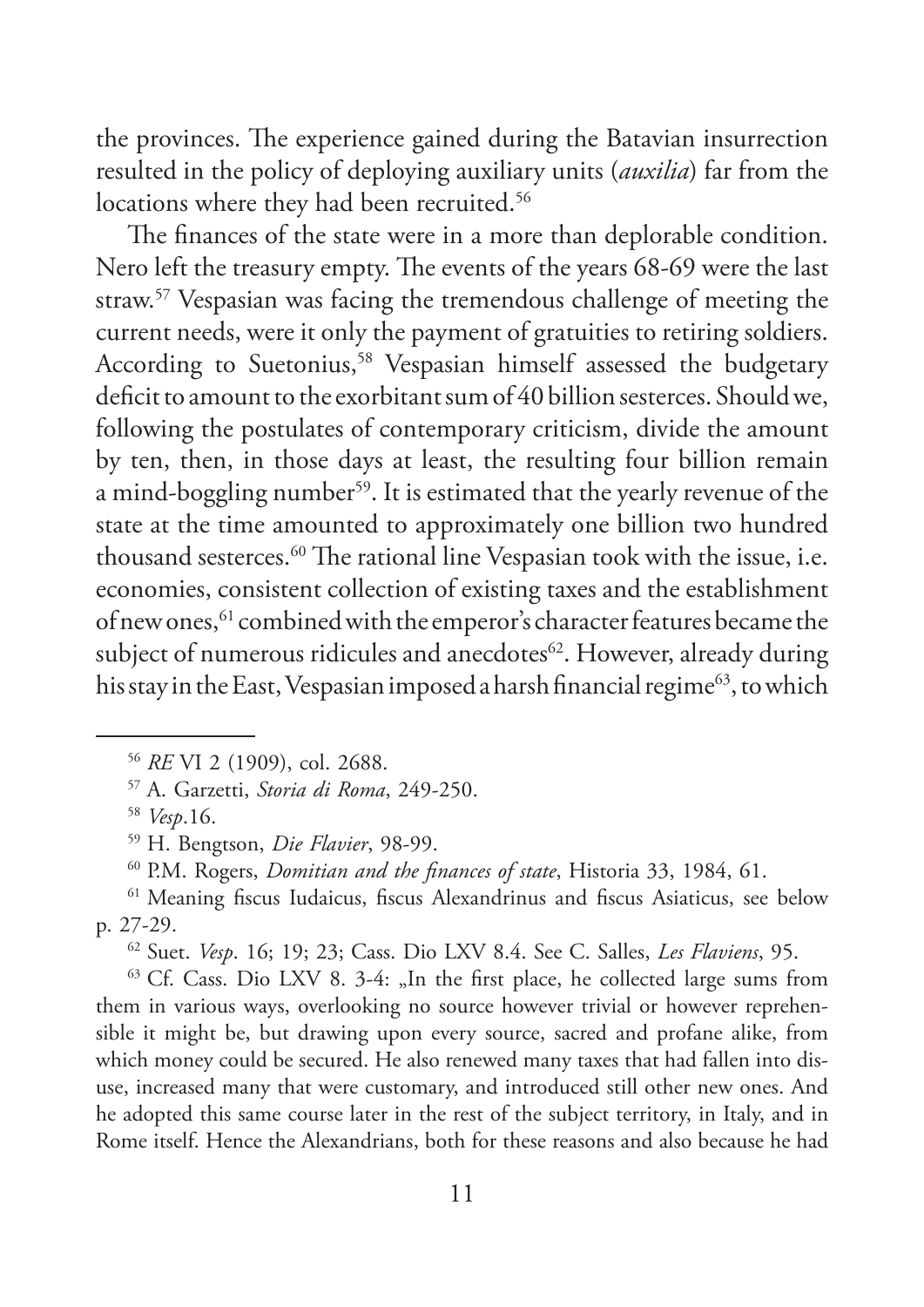even the soldiers were subjected<sup>64</sup>. To him, this was the only route to reform the finances of the state, as he rejected the possibility of running up the treasury debt, and thus risking dependence on private persons.<sup>65</sup> Much the same steps, although perhaps with even greater severity, were taken by Mucianus in the West.<sup>66</sup> The effects were not slow to follow.

The problem of the greatest magnitude, which is best epitomised in the fate of Domitian, were the relations with the senate.<sup>67</sup> Apparently the affairs could not have been better, the senators having recognised Vespasian as a new emperor after the death of Vitellius, and having given him full power (*lex de imperio Vespasiani*). Yet, to put it bluntly, no other option was available when peace was at stake. Vespasian was perfectly aware of the gulf dividing him from the noble senatorial families. Equally profound was his appreciation of the fact that cooperation with the senate is essential to successful rule. He made every effort to enhance his own prestige and that of his family. This might explain the assumption of consulship each year, usually in the company of his elder son, Titus,<sup>68</sup> as well as account for the many gestures performed towards the senators.

<sup>68</sup> A. Degrassi, *Fasti*, 20-23.

sold the greater part of the palace, were angry and hurled many taunts at him, this among others: «Six obols more you demand of us»" (translated by E. Cary).

<sup>&</sup>lt;sup>64</sup> Tac. *Hist*. II 82.2; Suet. *Vesp.* 8. Cf. P. Weynand, *RE* VI 2 (1909), col. 2687.

<sup>65</sup> H. Bengtson, *Die Flavier*, 98.

<sup>&</sup>lt;sup>66</sup> Cass. Dio LXV 2. 5: "Now Mucianus was gathering countless sums into the public treasury with the greatest eagerness from every possible quarter, thereby relieving Vespasian of the censure which such a proceeding entailed. He was for ever declaring that money was the sinews of sovereignty; and in accordance with this belief he not only constantly urged Vespasian to raise funds from every source, but also continued from the very first to collect money himself, thus providing large amounts for the empire and at the same time acquiring large amounts for himself" (translated by E. Cary).

<sup>67</sup> W. Eck, *Vespasian und die senatorische Führungsschicht des Reiches*, [in:] *La Lex de Imperio Vespasiani e la Roma dei Flavi*, 231-257.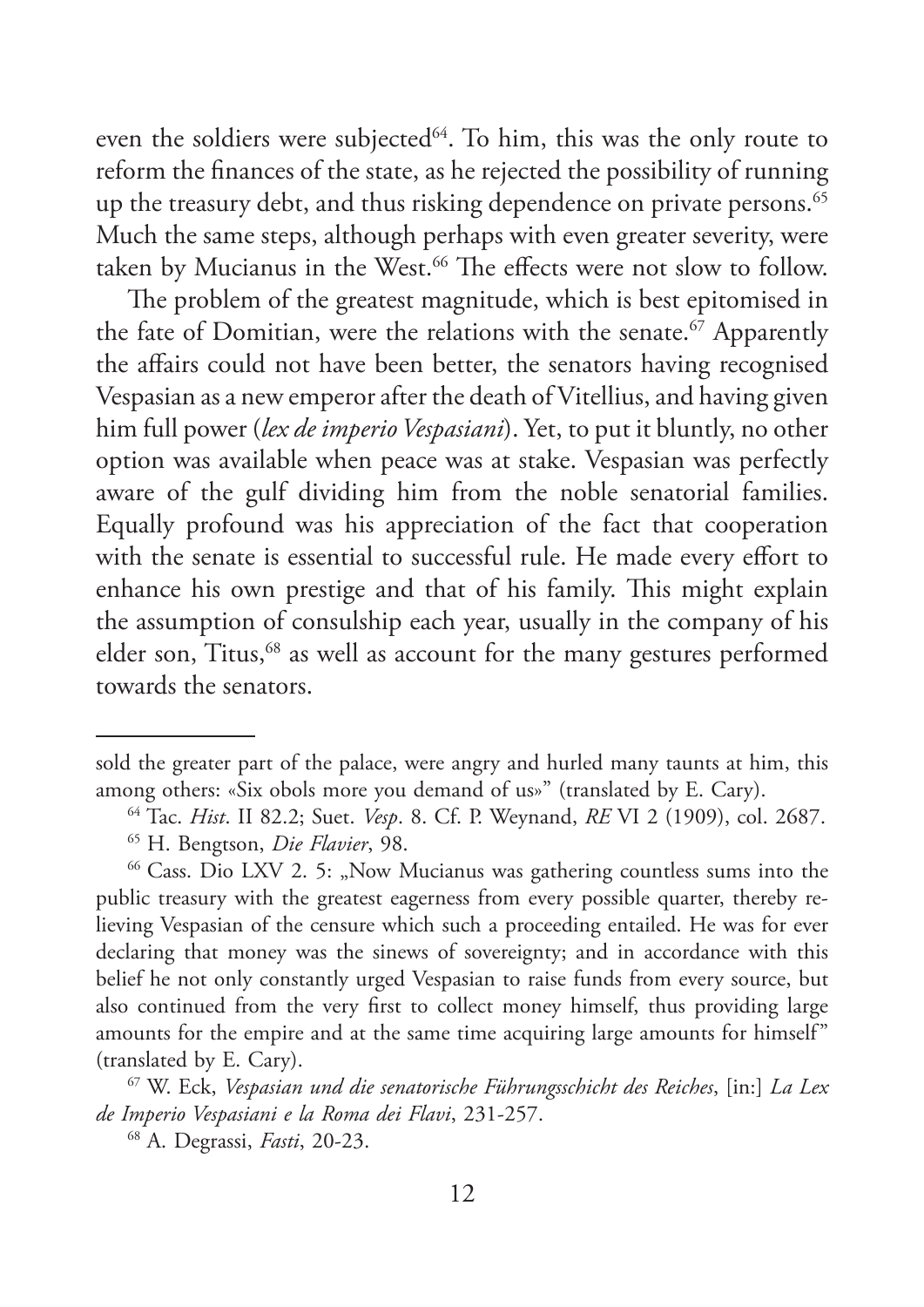The civil war left the senatorial order, already sorely tried under Caligula and Nero, much thinned. If one believes Aurelius Victor, at the moment of the ascent of the new dynasty, the number of senators reached a mere two hundred.<sup>69</sup> What is more, both leading orders, the senatorial and the equestrian, were morally compromised in the wake of their servile and opportunistic conduct during the rule of Nero, which called into question their suitability, as they were then, as public servants. A reconstruction of both *ordines* was called for.70

The Flavian dynasty ruled for no more than twenty six years. An exceptionally consistent program of reforms, implemented by Vespasian and Titus, and effectively sustained by Domitian was quick to bear fruit. Imperium Romanum overcame the crisis which had lead to the civil war, but also underwent a profound transformation. In my opinion, the latter was rendered feasible only because those social groups that elevated Vespasian to power, came to the fore.

## The trends of development

#### **a. Building the new elite**

*Amplissimos ordines et exhaustos caede uaria et contaminatos veteri neglegentia purgavit supplevitque recenso senatu et equite, summotis indignissimis et honestissimo quoque Italicorum ac provincialium allecto.*<sup>71</sup> This quotation best characterises the direction of Vespasian's policy with regard to the elite. Apart from removing the compromised and the

<sup>&</sup>lt;sup>69</sup> Aurel. *Vict. caes*. 9, 9: "ac lectis undique optimis viris mille gentes compositae, cum ducents aegerrime repperisset extinctis saevitia tyrannorum plerisque". See H. Bengtson, *Die Flavier*, 90; C. Salles, *Les Flaviens*, 208.

<sup>70</sup> Cf. H. Bengtson, *Die Flavier*, 89-92; C. Salles, *Les Flaviens*, 207-211.

<sup>&</sup>lt;sup>71</sup> Suet. *Vesp.* 9.2 "He reformed the Senatorial and Equestrian orders, weakened by frequent murders and longstanding neglect; replacing undesirable members with the most eligible Italian and provincial candidates available" (transl. by R. Graves).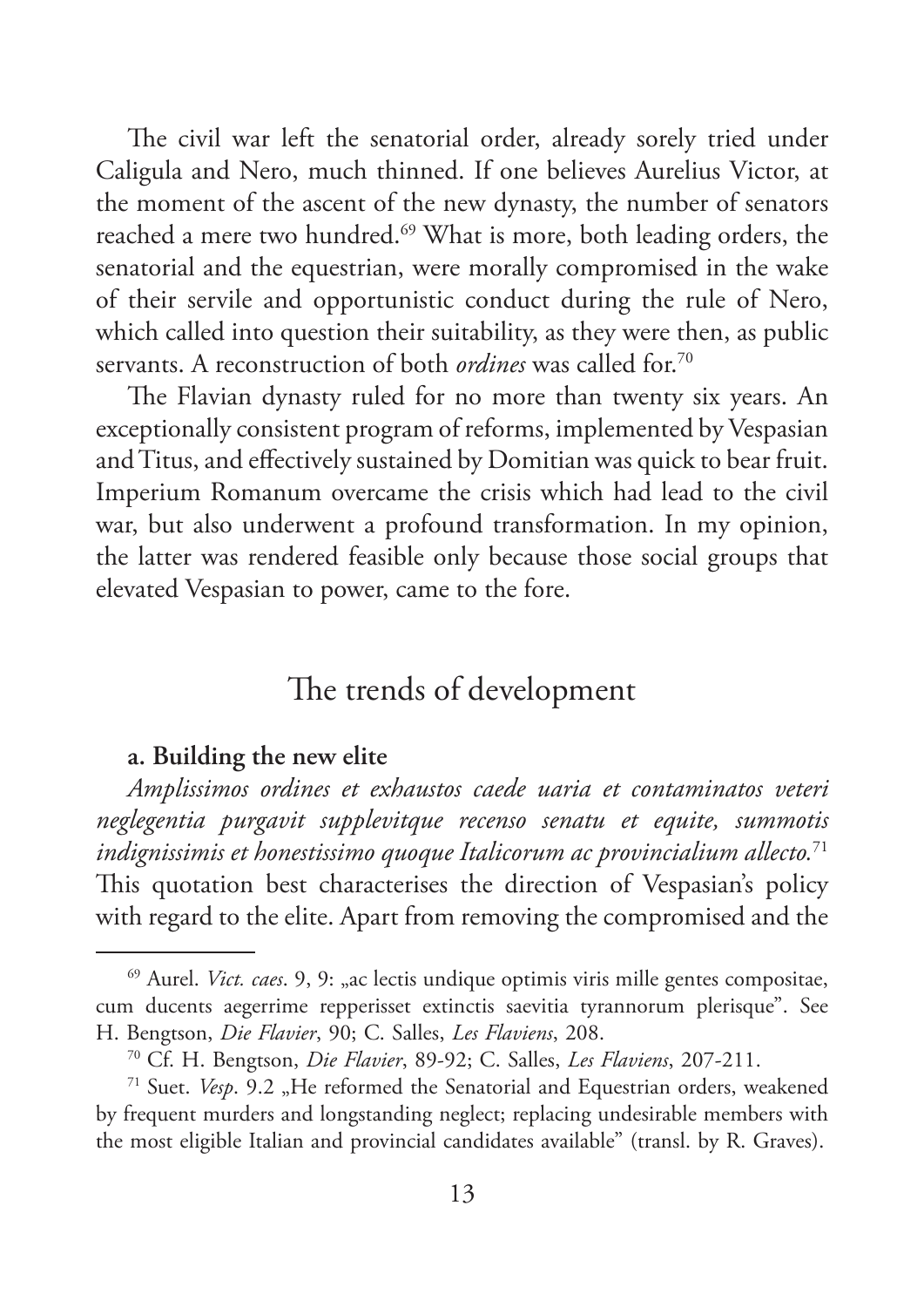undesirable from *ordo senatorius*, who were by no means eligible for the senior functions of the state.72 Vespasian took energetic steps to increase the order's number and restore its prestige. Aurelius Victor states that he increased the number of senate's members to a thousand.73 These data, probably not deviating too much from the actual figures, $74$  represent the scale of the problem. Many senators were excluded from the *ordo* for purely economical reasons; those, if deserving in Vespasian's eyes, received his financial support. Suetonius puts it thus: *explevit censum senatorium, consulares inopes quingenis sestertiis annuis sustentavit*. 75 Above all, however, Vespasian introduced a group of dynamic *homines novi* into the senatorial order. Such actions had already been instituted in 69, during his stay in the East.<sup>76</sup> The moves concerned first and foremost the equestrian military commanders, persons from the immediate base of the new emperor. The vertical mobility, in other words the progression from the equestrian into the senatorial order, flourished, in Flavian times, on an unprecedented scale. The year 73/74 was a turning point, when the censorship of Vespasian and Titus allowed both rulers to take radical action. A large group of *homines novi* augmented the composition of the senate. A complete reorganisation of the political elite took place, particularly when the reshuffle within the very *amplissimus ordo* is considered, namely, the promotion of the merited (and loyal to the new order) senators to the circle of the *patricii*. 77

<sup>72</sup> There were exceptions, however, as in the case of Eprius Marcellus. 73 Aurel. Victor, *Liber de caes*. 9, 9.

<sup>74</sup> H. Bengtson, *Die Flavier*, 90.

<sup>&</sup>lt;sup>75</sup> Suet. *Vesp.* 17: "granting subventions to senators who did not possess the property qualifications of their rank; securing impoverished ex-consuls an annual pension of 5,000 gold pieces" (transl. by R. Graves). Cf. C. Salles, *Les Flaviens*, 96.

<sup>&</sup>lt;sup>76</sup> Tac. *Hist*. II: "multos praefecturis e procurationibus, plerosque senatorii ordinis honore percoluit, egregios viros et mox summa adeptos". Cf. H. Bengtson, *Die Flavier*, 89.

<sup>77</sup> H. Bengtson, *Die Flavier*, 92.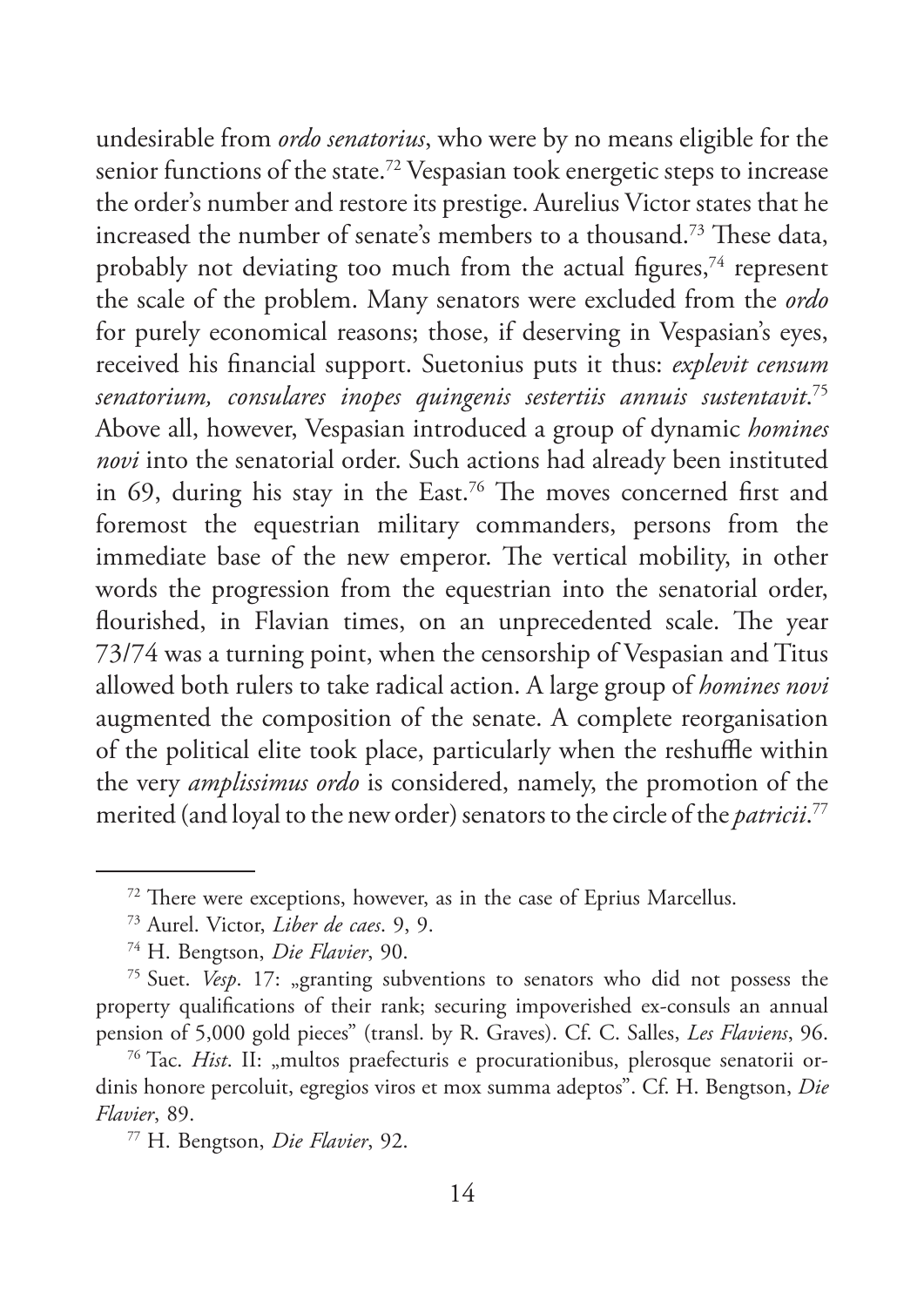The Flavians preferred to complement the ranks of both *ordines* with candidates from the provinces.78 The research on *adlecti* in the times of Vespasian demonstrates that 60-63 % of those originated from Italy, from which it follows that their status was identical with the status the *gens Flavia* possessed formerly, while 30-33% of the *adlecti* came from the provinces, chiefly from the western ones: Narbonian Gaul, Spain and Africa. The eastern *homines novi* arrived from Asia Minor,<sup>79</sup> Syria and Egypt. Under Vespasian the newcomers accounted for around 15%, whereas during the reign of Domitian, for 26% of the entire composition of the senate.80 Among the senators of provincial origin the proportion amounted to 22% (Vespasian) and 37% (Domitian).<sup>81</sup> Without doubt, with respect to the influx of *homines novi* from outside the city, in social and political terms this was nothing short of extraordinary.<sup>82</sup>

<sup>80</sup> M. Hammond, *Composition of the Senate A.D. 68-235*, JRS 47, 1957, 74-81, especially the list on p. 77; J. Devreker, *Les orientaux au sénat romain d'Auguste à Trajan*, Latomus 41, 1982, 492-516; B. Levick, *Vespasian*, 173; C. Salles, *Les Flaviens*, 209.

<sup>82</sup> E. Dąbrowa, *L'Asie mineure*, 54: "L'un des phénomènes socio-politique les plus curieux du temps de l'Empire est sans aucune doute d'avoir provincialisé le sénat. On le voit dans la proportion toujours croissante de sénateurs originaires de pro-

<sup>78</sup> H. Bengtson, *Die Flavier*, 89-92; M. Hammond, *The transmission of the pow*ers of the Roman emperor from the death of Nero in A.D. 68 to that of Aleksander *Severus in A.D. 235*, MAAR XXV 1956, 67-86; G.W. Houston, *Vespasian's adlection of men in senatum*, AJPh 98, 1977, 35-63; J. Devreker, *La composition du sénat romain sous les Flaviens*, [in:] *Studien zur antiken Sozialgeschichte. Festschrift Friedrich Vittinghoff*, hrsg. von W. Eck, H. Galsterer und H. Wolff, Köln 1980, 257-268; idem, *L'adlectio in senatum de Vepasien*, Latomus 39, 1980, 70-87; G.W. Houston, *Vespasian's adlection of men in senatum*, AJPh 98, 1977, 35-63; B. Levick, *Vespasian*, 170-183.

<sup>79</sup> See particularly E. Dąbrowa, *L'Asie mineure sous les Flaviens. Recherches sur la politique provinciale*, Kraków 1980, 54-70 [Les représentents de l'aristocratie d'Asie mineure au sein de l'élite romaine du pouvoir]; B. Levick, *Roman colonies in southern Asia Minor*, Oxford 1967, 103-120; eadem, *Vespasian's reorganization of the Greek East* (note 48, above), 610-611.

<sup>81</sup> J. Devreker, *Les orientaux*, 498.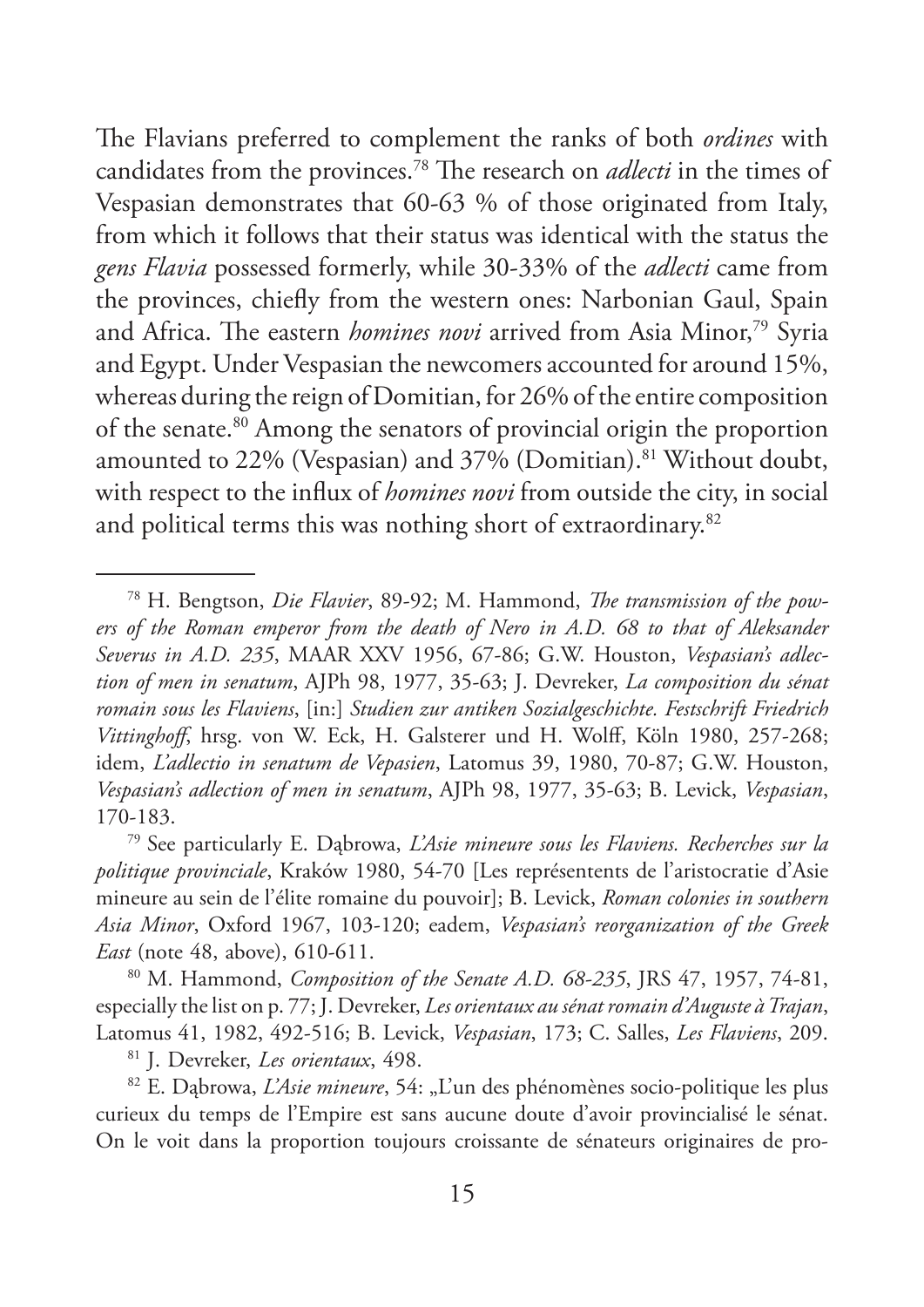Accordingly, the role of the equestrian order increased. Its circles were fed by a stream of provincial notables who embarked on a career of an official. The equites enjoyed particular support from Domitian:<sup>83</sup> it was at this time that the management of the great imperial offices, so far a domain of the freedmen, was given to the equestrian procurators.<sup>84</sup> Domitian created also several new equestrian posts.<sup>85</sup> In the 2<sup>nd</sup> century it became self-evident that those running the great imperial offices should originate from the circle of the *ordo equester*. 86 Pursuing their policy of raising the prestige of both *ordines*, the Flavians denied freedmen and their sons any entry to the senate and higher offices destined for the senatorial order, and in the case of *ordo equester*, severely limited their access.87

The transformation of the political elite was an unquestionable success of the Flavians. This very elite and its descendants would rule the Roman Empire in the 2nd century, and the subsequent emperors would come from its bosom, beginning with Trajan.<sup>88</sup> This elite would decide on the future development of the state.

#### **b. Integration of the empire**

The growing number of senators and equites of provincial origin is the best proof that the integration of Imperium Romanum intensified

vince et, ce qui s'ensuit, dans la participation de plus en plus grande des représentants des provinces à la vie politique de Rome."

<sup>83</sup> S. Demougin, *L'ordre équestre sous Domitien*, [in:] *Les Années Domitien*, eds. J.-M. Pailler, R. Sablayrolles, Toulouse 1994 (Pallas 40), 289-299; C. Salles, l.c.

<sup>84</sup> Caius Licinius Capito, whom Domitian appointed procurator *ab epistulis* and *a patrimonio*; continued in his post under Trajan; H. Bengtson, *Die Flavier*, 256; C. Salles, *Les Flaviens*, 210.

<sup>85</sup> C. Salles, *Les Flaviens*, 210.

<sup>86</sup> C. Salles, *Les Flaviens*, 210.

<sup>87</sup> H. Bengtson, *Die Flavier*, 91-92.

<sup>88</sup> H. Bengtson, *Die Flavier*, 89-92; C. Salles, *Les Flaviens*, 211.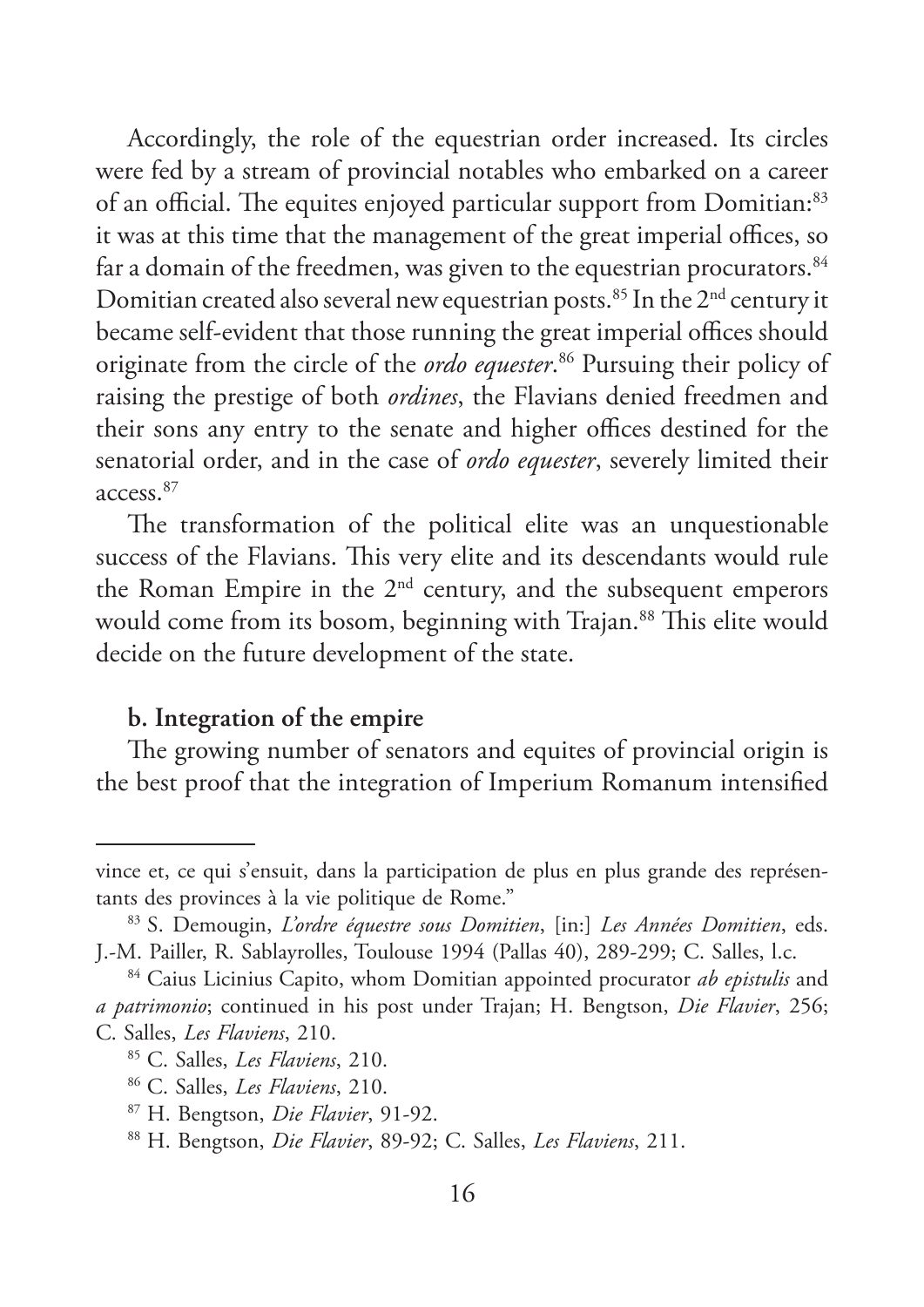progressively.89 Naturally, it is a phenomenon that had begun much earlier, and its prominent example is the speech of emperor Claudius concerning the admission of a number of Gaul notables to the senate.<sup>90</sup> The tangible acceleration of the process during the Flavian times must be construed as an outcome of the ever more evident tendencies postulating unification of the Imperium Romanum combined with the increase in significance of the provinces.

This includes the reforms in territorial and administrative affairs undertaken by Vespasian and continued by Domitian. The baseline of the reforms was the abolishment of client states still extant within the Empire, which resulted in an ordered arrangement of the provincial structure. The ultimate aim of the reforms was to enhance the management efficacy, as well as to improve the defence system of the frontier territories. This applied primarily to the eastern parts of the state, in view of the situation which developed after the Jewish War. Vespasian remained also highly alert with regard to the Parthians.<sup>91</sup>

At the time Judaea was transformed into an autonomous praetor province with a one-legion garrison (legio X Fretensis).<sup>92</sup> The client status was retained by Marcus Julius Agrippa II (M. Iulius Agrippa), the son of Herodes Julius Agrippa I, who, as a "king of Judaea", ruled the lands to the east and north-east from Jordan at the time when the Jewish War broke out. During the conflict with the Jews he stood steadfast

<sup>89</sup> E. Dąbrowa, *L'Asie mineure*, 54-55.

<sup>90</sup> Tac. *Ann*. II 23-25; *CIL* XIII 1668 = *ILS* 212; F. Vittinghoff, *Zur Rede des Kaisers Claudius über die Aufnahme von "Galliern" in den römischen Senat*, [in:] idem, *Civitas Romana. Stadt und politisch-soziale Integration im Imperium Romanum*, hrsg. von W. Eck, Stuttgart 1994, 299-321.

<sup>91</sup> K.-H. Ziegler, *Die Beziehungen*, 78-81; E. Dąbrowa, *Les rapports entre Rome et les Parthes sous Vespasien*, Syria 58, 1981, 187-204. 92 See E. Dąbrowa, *Legio X Fretensis. A prosopographical study on its officers (I-III* 

*c. A.D.)*, Stuttgart 1993, 13-15; F. Millar, *The Roman Near East, 31 BC – AD 337*, Cambridge Mass.-London 1993, 76; M. Sartre, Syria and Arabia, CAH<sup>2</sup> (2000), 635-641.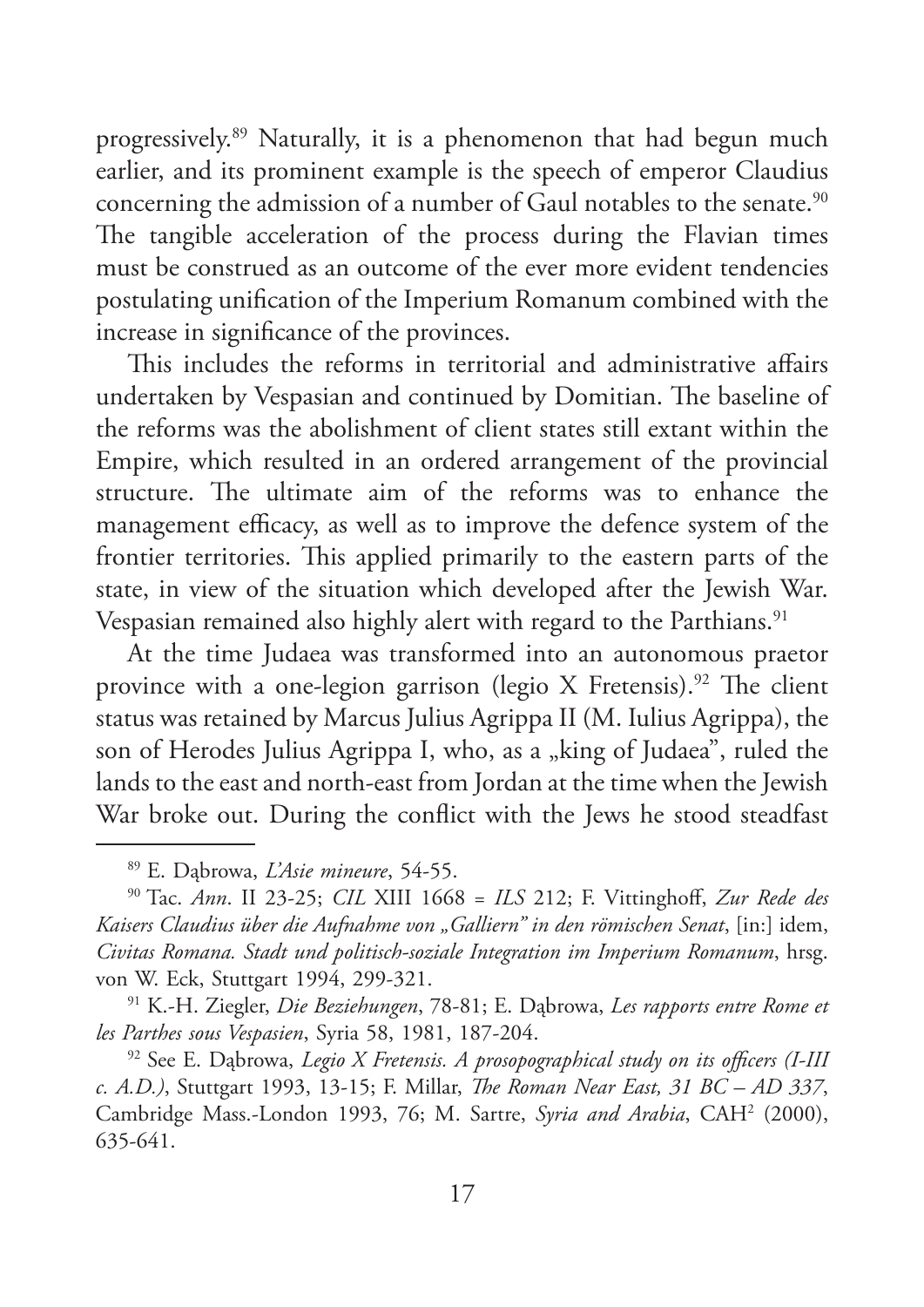at the side of the Romans, and provided active support to Vespasian during his fight for the throne, for which he was awarded with an extension of his dominion.<sup>93</sup> Domitian incorporated the country into the Imperium Romanum only after Agrippa's death in 93.<sup>94</sup> A similar fate awaited the kingdom of Emesa  $(78$  at the latest)<sup>95</sup>, Chalkis and the many neighbouring small tetrarchies.<sup>96</sup>

In Asia Minor, in 72, Vespasian liquidated the kingdom Commagene of Antioch IV Epiphanes and incorporated it into Syria.<sup>97</sup> Cilicia Trachea was made into an autonomous province with a capital in Tarsus.<sup>98</sup> Cilicia Campestris (Pedias) was severed from Syria and combined with Lycaonia and Isauria into a separate province.<sup>99</sup> Cappadocia, a former procuratorial province, was expanded to include Armenia Minor, where the vassal kingdom of Aristobulos<sup>100</sup> was dissolved. The same applied to Galatia, whose territory was enlarged by inclusion of the lands of

<sup>93</sup> M. Smallwood, 339-340. 94 *RE* X (1917), col. 146-150; *DNP* 5 (1998), 461-462 *s.v.* Herodes [8] (H.) Iulius Agrippa I; 6 (1999), 24 *s.v.* Iulius [II 5] M(arcus) I(ulius) Agrippa; B.W. Jones, *Titus*, 59-63; Ch.L. Murison, *Rebellion and reconstruction*, 171; K. Bringmann, *Geschichte der Juden*, 238.

<sup>95</sup> F. Millar, *Roman Near East*, 84; M. Sartre, *Syria and Arabia*, 639.

<sup>96</sup> M. Sartre, *Syria and Arabia*, 639; F. Millar, *Roman Near East*, 80-90.

<sup>97</sup> Suet. *Vesp*. 8.4; P. Weynand, *RE* VI 2 (1909), col. 2654-2655; D. Magie, *Roman rule in Asia Minor*, Princeton 1950, 573-574; T.B. Mitford, *Cappadocia and Armenia Minor: historical setting of the limes*, ANRW II 7.2 (1980), 1181-1182; E. Dąbrowa, *Rapports entre Rome et les Parthes* (note 91), 197-200; idem, *The Frontier in Syria in the first century AD*, [in:] *The Defence of the Roman and Byzantine East. Proceedings of a colloquium held at the University of Sheffield in April 1986*, eds. Ph. Freeman, D. Kennedy, Oxford 1986 (BAR International Series 297,1), 93-108 esp. 99-101; C. Salles, *Les Flaviens*, 198-199.

<sup>98</sup> Suet. *Vesp*. 8.4; *DNP* 2 (1997), 1202.

<sup>99</sup> M. Sartre, *Syria and Arabia*, 637.

<sup>100</sup> T.B. Mitford, *Cappadocia*, 1180-1181; D. Magie, *Roman rule in Asia Minor*, 574; E. Dąbrowa, *Rapports entre Rome et les Parthes* (as in note 91), 194-197; idem, *Roman Policy in Transcaucasia from Pompey to Domitian*, [in:] *The eastern frontier of*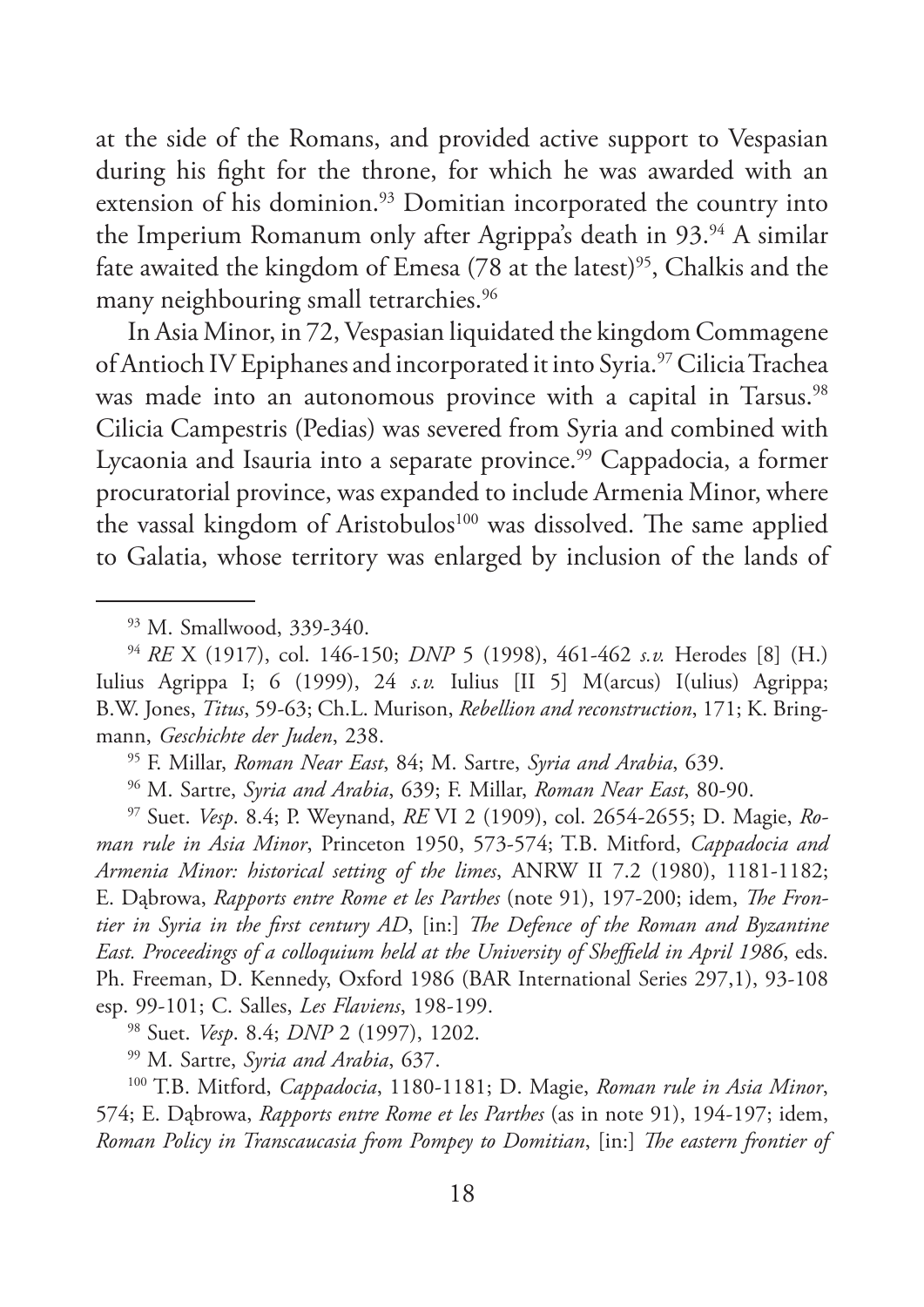the former Pontian kingdom of Polemon.101 Cappadocia was given the status of a consular province, with a two-legion strong garrison.<sup>102</sup> Licia and Pamphilia became one province again.<sup>103</sup> All other minor client states gradually underwent liquidation.

In the West, in 74, the Empire acquired *agri decumates*, 104 a wedge of land between the Middle Neckar and the Upper Rhine and Danube. The campaign, confirmed only in epigraphic sources, was led by Cn. Pinarius Cornelius Clemens105, *legatus pr. pr. exercitus Germaniae superioris*. 106 The annexation of *agri decumates* may be compared to the taking of Commagene: in either case the aim was to create strategically valid, reliable communication lines and simultaneously to improve the defence of the borders.107 There can also be no doubt that the enterprise was systemic in nature, and was executed according to a well thought-out plan, which was consistent with the general concept of

<sup>102</sup> Suet. *Vesp*. 8.4; D. Magie, *Roman rule in Asia Minor*, 574; E. Dąbrowa, *Le limes anatolien et la frontière caucasienne au temps des Flaviens*, Klio 62, 1980, 379- 388; T.B. Mitford, *Cappadocia*, 1182-1188; R. Teja, *Die römische Provinz Kappadokien in der Prinzipatszeit*, ANRW II 7.2 (1980), 1087.

<sup>103</sup> P. Weynand, *RE* VI 2 (1909), col. 2683; T.B. Mitford, *Roman Rough Cilicia*, ANRW II 7.2 (1980), 1247.

<sup>104</sup> P. Weynand, *RE* VI 2 (1909), col. 2661-2663; B.W. Henderson, *Five Roman emperors: Vespasian, Titus, Domitian, Nerva, Trajan A.D. 69-117*, Cambridge 1927, 89-94; H. Bengtson, *Die Flavier*, 96-98; A. Becker, *Rom und die Chatten*, Darmstadt-Marburg 1992, 251-264; *DNP* 3 (1997), 354-356 *s.v.* decumates agri.

<sup>105</sup> *PIR*<sup>2</sup> C 1341; P. Weynand, *RE* VI 2 (1909), col. 2661-2663.

<sup>106</sup> *CIL* XII 113. Cf. also *CIL* XI 5271=*ILS* 997 (Hispellum): … triumphalibus ornament[is … ob res] in Germ[ania prospere gestas].

<sup>107</sup> Cf. E. Dąbrowa, *Frontier in Syria*, 99 (on Commagene).

*the Roman Empire. Proceedings of a colloquium held at Ankara in September 1988*, D. French, C.S. Lightfoot (eds.), Oxford 1989, 67-76, esp. 71-72.

<sup>101</sup> Abolished by Nero already in 64. See also F. Cumont, *L'annexion du Pont Polémoniaque et de la Petite Arménie*, [in:] *Anatolian Studies presented to Sir William Mitchell Ramsay*, W.H. Buckler, W.M. Kalder (eds.), Manchester 1923, 109-119, esp. 113-115.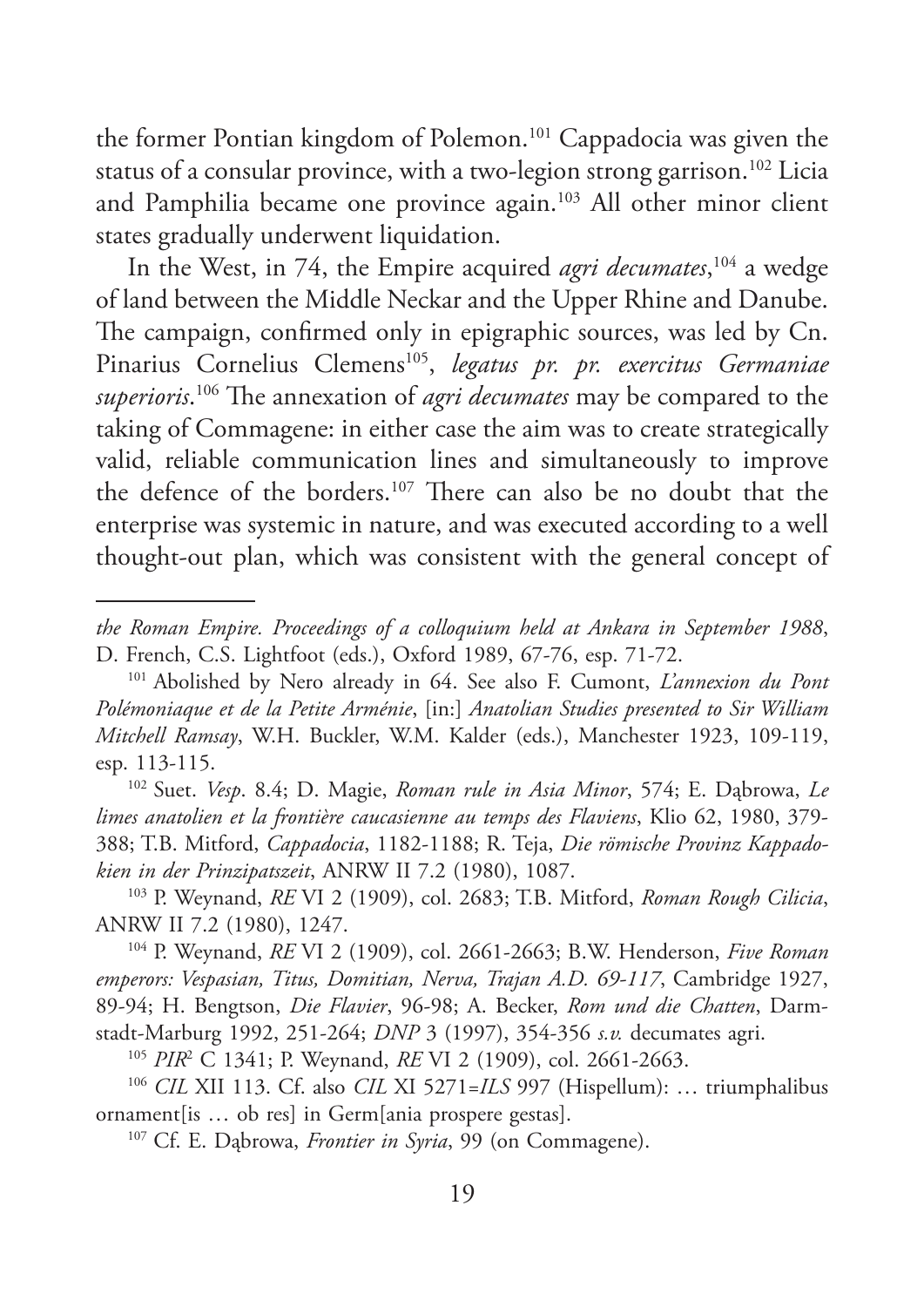state reorganisation. In my view, the short time-span separating the two actions sufficiently confirms this assumption. The designs of Vespasian regarding the Rhine areas were completed by Domitian. The victorious war with the Chatti<sup>108</sup> in the years 83-85 consolidated Roman presence on the "external" side of the Rhine, with a certain extension of Roman dominions outside *agri decumates*. The state of affairs was validated by the creation of German provinces, the Upper and the Lower Germania.109

Domitian was also the one to face the task of addressing the difficulties which emerged in Britain and on the Danube. Britain had been a conflict-ripe area for several years;<sup>110</sup> the conquest of the island, initiated by Claudius, was not yet complete. Since the beginning of his reign, Vespasian devoted much attention to the affairs in Britain; his most trusted and experienced people were envoyed there.<sup>111</sup> In 77, Gneius Julius Agricola (Cn. Iulius Agricola),<sup>112</sup> a person well familiar with the British issues, $113$  was appointed governor of Britain. In the

<sup>108</sup> K. Strobel, *Der Chattenkrieg Domitians*, Germania 65, 1987, 423-452; A. Becker, *Rom und die Chatten*, 265-299 (including all earlier writings); D. Timpe, *Germanen, Germania, Germanische Altertumskunde,* RGA 11 (1998), 230.

<sup>109</sup> Possibly already in 84, so A. Becker, *Rom und die Chatten*, 299-303, esp. 300. See also D. Timpe, ibidem, 228-233; *DNP* 4 (1998), 959.

<sup>110</sup> Since the insurrection of the Iceni under Boudicca in 61, until the victory of Agricola at Mons Graupius in 83, one can freely speak of state of permanent warfare in Britain; see G. P. Welch, *Britannia. The Roman conquest and occupation of Britain*, Middletown 1963, esp. 87-140; G. Webster, *Boudica: the British revolt against Rome AD 60*, London 1978; P.S. Fry, *Roman Britain. History and sites*, London 1984, 67- 83; S. Frere, *Britannia. A history of Roman Britain*<sup>3</sup> , London-New York 1987, 48-80; *The Oxford Classical Dictionary*<sup>3</sup> , London 1996, 261-263 *s.v.* Britannia; DNP 2 (1997), 758 *s.v.* Boudicca; 783 *s.v.* Britannia. 111 Q. Petilis Cerialis Caesius Rufus, governor in 71-73/74 and Sex. Iulius Fron-

tinus, governor in 73/74-77. See A.R. Birley, *The Roman government of Britain*, Oxford 2005, 62-71.

<sup>&</sup>lt;sup>112</sup> *PIR*<sup>2</sup> I 126.

<sup>&</sup>lt;sup>113</sup> J. Asbach, *Die Kriege der Flavischen Kaiser an der Nordgrenze des Reiches*, BJ 81, 1886, 26-27; G.P. Welch, *Britannia*, 104-140; W.S. Hanson, *Agricola and the*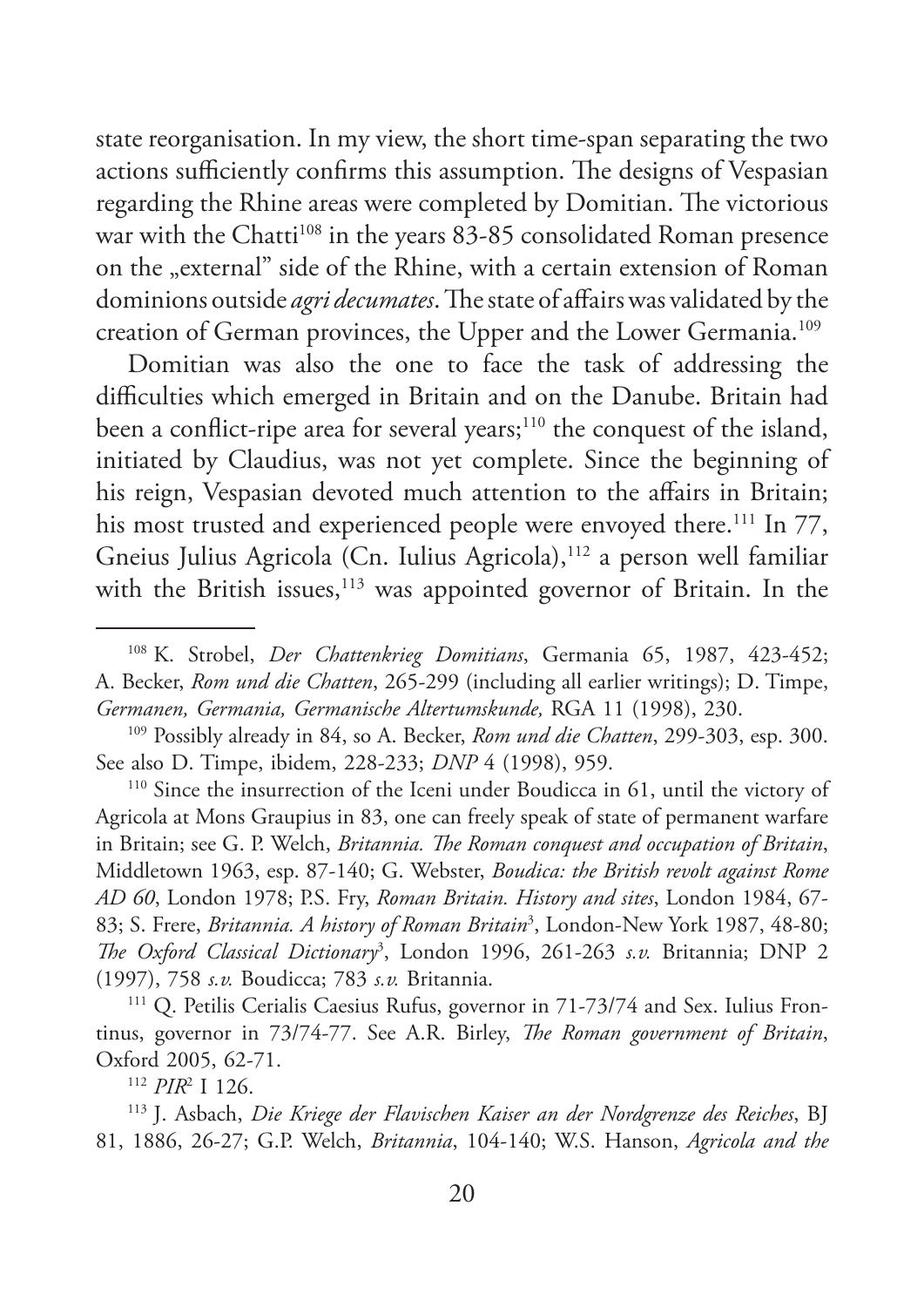fights with tribes of southern Scotland he achieved first the line of the later Wall of Antoninus (Firth of Forth – Firth of Clyde), where he erected the first castels, and then drove even further North, no doubt attempting to conquer the entire island.114 In 83, in the battle at Mons Graupius<sup>115</sup> Agricola decidedly settled Roman success, thereby establishing a sound premise for further expansion<sup>116</sup>. The expansion was indeed continued for a time after Agricola had been recalled.<sup>117</sup> The strained situation on the Rhine, and in particular on the Danube compelled Domitian to halt in Britain, and subsequently to withdraw Roman forces to the Forth-Clyde line.<sup>118</sup> Nonetheless, Agricola's victory assured stabilisation which lasted until the times of Hadrian.<sup>119</sup>

The circumstances on the Danube were far more complex since on the northern side of the river, there had evolved a robust state of the Dacians. The Romans became painfully aware of the fact already in 69-70, which has been discussed above. The Dacians destabilised (from the Roman point of view) the whole Danube region, and in consequence the Flavians were forced to focus much of their attention there.120 In spite of the measures implemented by Vespasian and the

son, *Agricola*, 115-173; S. Frere, *Britannia*, 81-104.

<sup>115</sup> On dating see A.S. Birley, *The Roman government of Britain*, 77-78.

<sup>116</sup> W.S. Hanson, *Agricola*, 136-139; S. Frere, *Britannia*, 94-97; *DNP* 8 (2000), 381-382 *s.v.* Mons Graupius.

<sup>117</sup> K. Strobel, *Nochmals zur Datierung der Schlacht am Mons Graupius*, Historia 36, 1987, 198-212, esp. 205-208, 210-211; A.R. Birley, *The Roman government of Britain*, 99.

<sup>118</sup> S. Frere, *Britannia*, 101-102; B. Levick, *Vespasian*, 160.

*conquest of the North*, London 1987; B. Levick, *Vespasian*, 158-160; *DNP* 6 (1999), 23 *s.v.* Iulius [II 3] Cn(eius) I(ulius) Agricola; A.R. Birley, *The Roman government of Britain*, 71-95. 114 L. Dodi, *L'urbanistica Romana in Britannia*, Milano 1974, 39-42; W.S. Han-

<sup>119</sup> G.P. Welch, *Britannia*, 141-157; W.S. Hanson, *Agricola*, 143-173; S. Frere, *Britannia*, 105-125.

<sup>120</sup> C. Patsch, *Der Kampf um den Donauraum unter Domitian und Trajan*,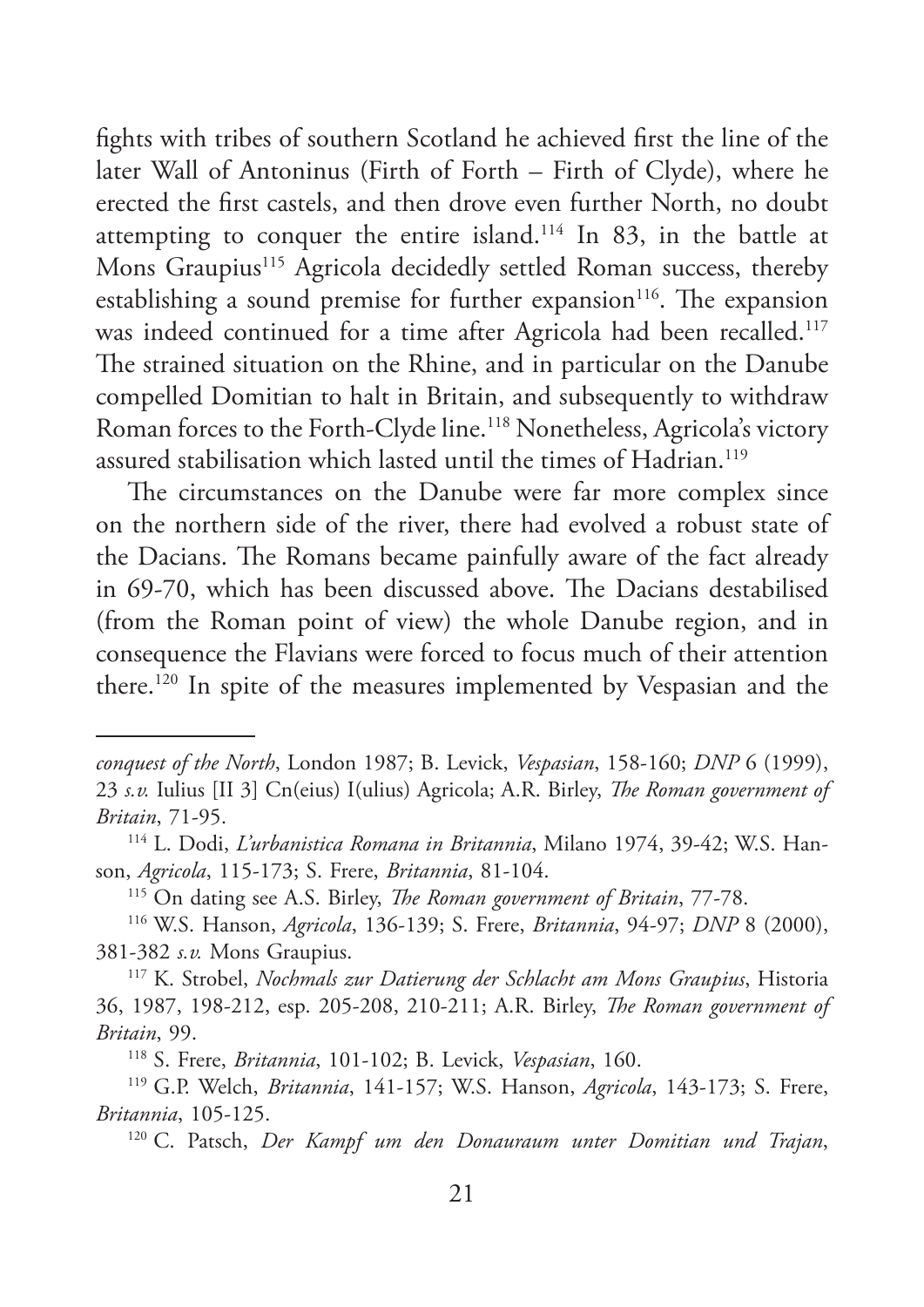indisputable strengthening of Rome's importance during his reign,<sup>121</sup> in the middle of the 80s there escalated a conflict which persisted until 89. Its first stage was disastrous for the Romans, who paid their toll in grave defeat and the loss of the governor of Moesia, C. Oppius Sabinus (in the summer of  $85$ ),<sup>122</sup> to be followed next year by the disaster of the expedition army commanded by Cornelius Fuscus, who also lost his life on the battlefield.123 Romans overcame the losing streak in 88: in the battle at Tapae the Roman army commander Tettius Iulianus won an unquestionable victory over the Dacians.124 Domitian's presumable aim was the annihilation of the Dacian state, but the outbreak of a war on the Middle Danube, on the border with Pannonia, intervened. The war was waged against Germanic tribes (Quades and Marcomanns),<sup>125</sup> who were joined by the Saramatian Iazyges.<sup>126</sup> This decided on the conclusion of

Wien-Leipzig 1937; T. Sarnowski, *Wojsko rzymskie w Mezji Dolnej i na północnym wybrzeżu Morza Czarnego* [*The Roman army in Lower Moesia and on the northern coast of the Black Sea*], Warszawa 1988, 39-52; K. Strobel, *Die Donaukriege Domitians*, Bonn 1989; C. Salles, *Les Flaviens*, 197-198.

<sup>121</sup> J. Asbach, *Die Kriege der Flavischen Kaiser*, 30-31; K. Strobel, *Die Donaukriege Domitians*, 35, 38; T. Sarnowski, ibidem.

<sup>122</sup> Chronology according to K. Strobel, *Domitian*, 40-43; T. Sarnowski, *Wojsko rzymskie w Mezji Dolnej*, 48 ("most probably, already at the beginning of 85").<br><sup>123</sup> Suet. *Dom*. 6; Eutropius VII 23.4: "a Dacis Oppius Sabinus consularis et

Cornelius Fuscus praefectus praetorio cum magnis exercitibus occisi sunt."; Jord. *Get*. 76-78.

<sup>124</sup> The analysis of events, with references to sources: K. Strobel, *Domitian*, 35-81.

<sup>125</sup> A. Mócsy, *Pannonia*, *RE* Suppl. IX (1962), col. 5551-552; K. Strobel, *Domitian*, 83-104.

<sup>126</sup> Tac. *Hist*. I 2.1; Cass. Dio LXVII 5.2; K. Strobel, *Domitian*, 87. The Iazyges belonged to a group of Sarmatian tribes of Iranian origin. Between 350 and 250 BC they gained control of the steppes north of the Black Sea, driving out the Scythians. Around 60 BC the Sarmatian tribes split, with the Iazyges migrating West, and, after a time, reaching the line of the Danube. In the  $1<sup>st</sup>$  century AD they occuppied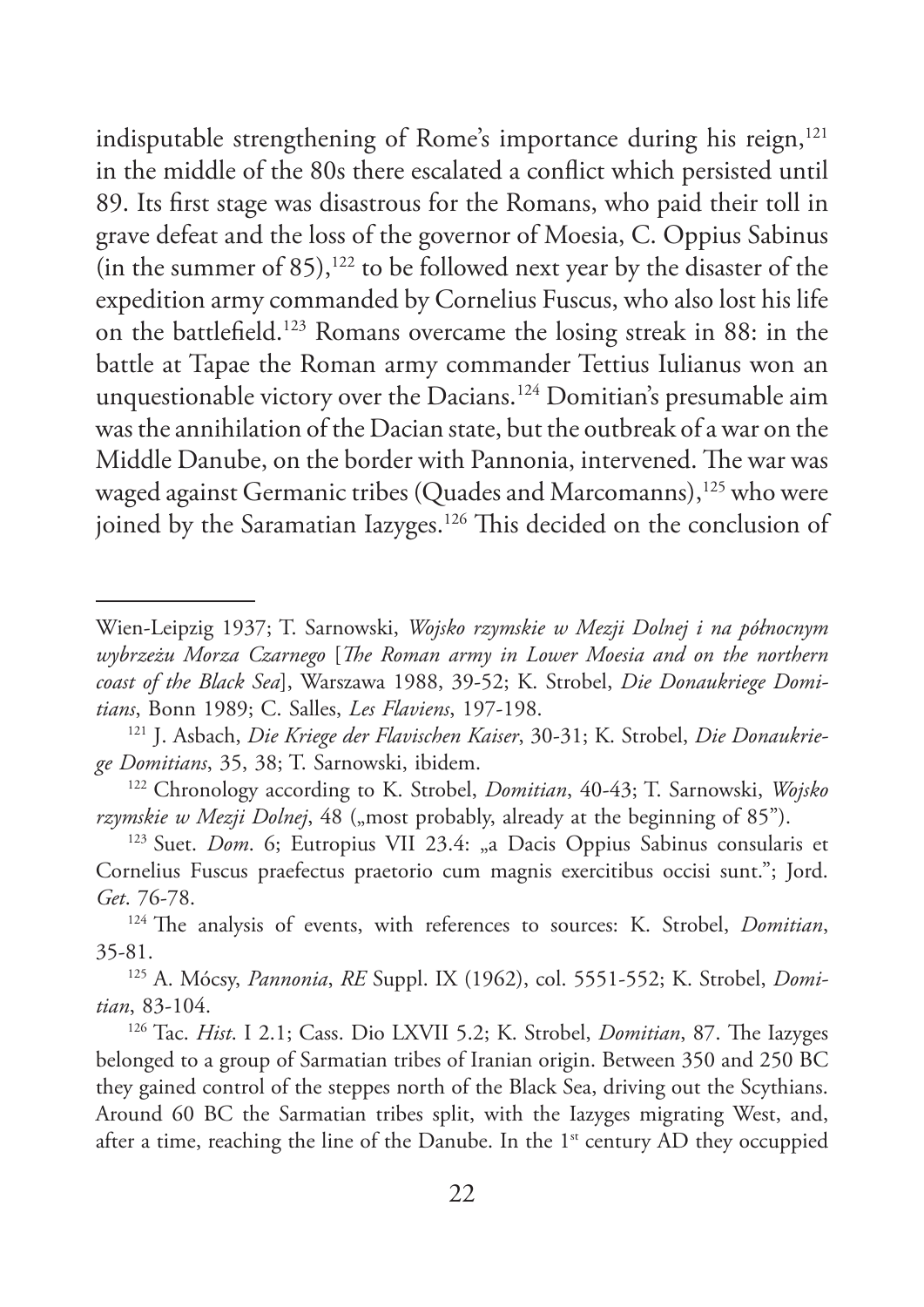a peace with the Dacian king Decebalus,<sup>127</sup> which became the object of so much derision in the ancient sources. Given the benefit of hindsight, one can have little doubt that in those particular circumstances the peace was a major success, and was in keeping with the Roman raison d'état.<sup>128</sup>

The settlement of relations with the Dacians, regardless of the conditions which enforced it, conformed smoothly to the Flavian policy of arranging border relations, as was the case in the East, in Britain and on the Rhine. Decebalus had to acknowledge his status of a client of the Roman emperor. The war against the Quades, Marcomanns and Iazyges had the purpose of punishing the disloyal allies and the restoration of the former order, namely the cliental relations with those tribes.129 Domitian also drew apposite conclusions as to the ability to react efficiently to external threat, and, in 86, acted accordingly dividing Moesia into two provinces: the Upper and the Lower.<sup>130</sup> Conceivably, the solution was modelled on the arrangement in the Rhine areas, where such division, i.e. into two military districts, had been in operation long before the German provinces were created.

The liquidation of the internal client states, the harmonisation of affairs with the border peoples and states, not only the client ones (Parthia), the demarcation of frontiers and the creation of new provinces, energetic development of road engineering encompassing the entire state, inclusive of Italy<sup>131</sup> – all those efforts combine into one

<sup>131</sup> The building of a road infrastructure in agri decumates began with a military road (via militaris), which connected Argentorate (Strassburg) with Rhaetia (Vindonissa), see *CIL* XIII 9082 = *ILS* 5832: "iter de<sup>[rectum ab Arge]ntorate in R[aetiam]</sup>

the area between the Tisza and the Danube. M. Eggers, *Sarmaten*, RGA 26, 2004, 503-506.

<sup>127</sup> Cass. Dio LXVII 7.2-4.

<sup>&</sup>lt;sup>128</sup> K. Strobel, *Domitian*, 94, with references.<br><sup>129</sup> Cass. Dio LXVII 1.1.

<sup>130</sup> L. Mrozewicz, *Strategiczne przesłanki utworzenia rzymskiej prowincji Mezji Dolnej* [*Strategic premises in the creation of the Roman province Lower Moesia*], Meander 30, 1975, 281-291.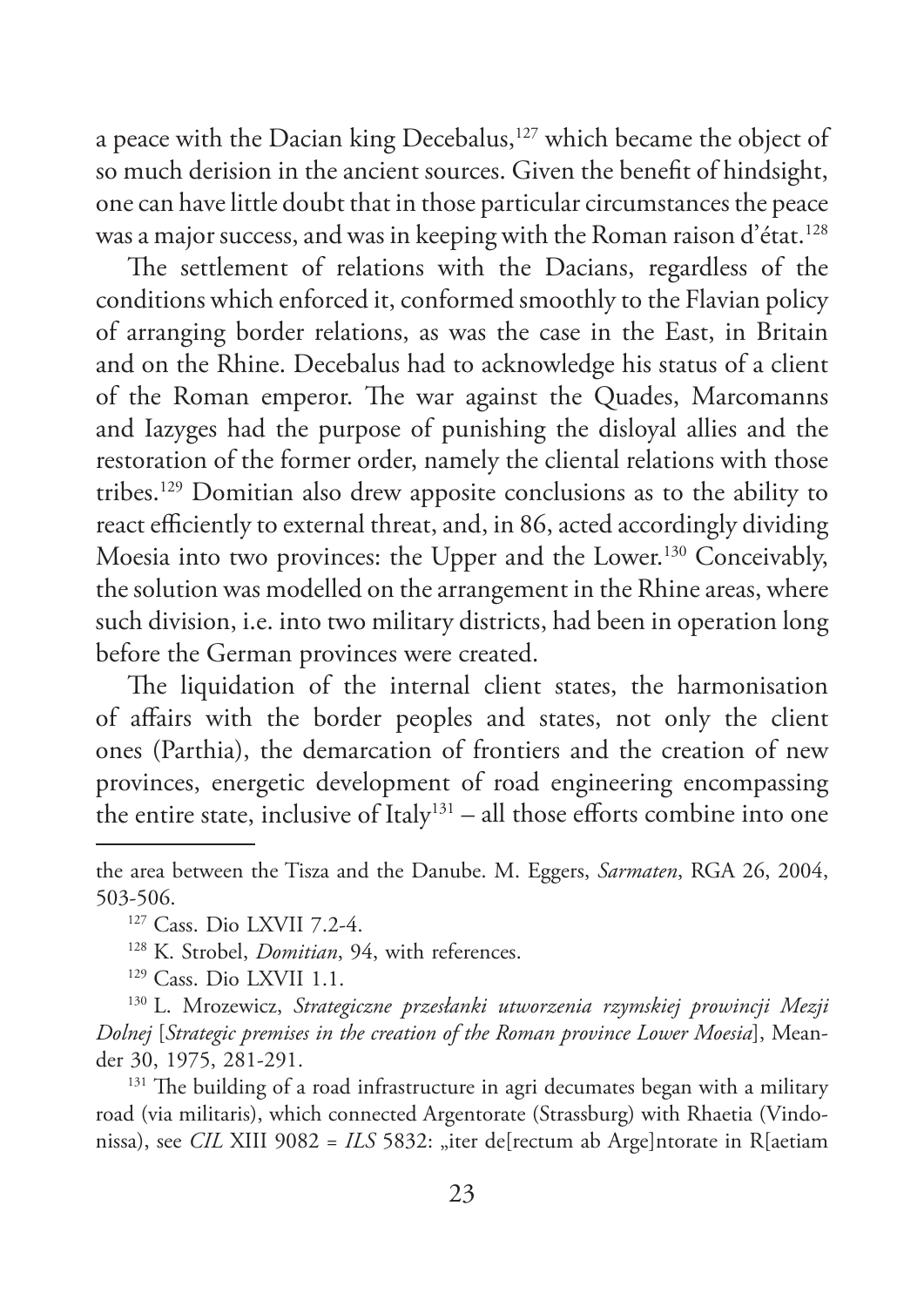coherent design, which was being consistently put into practice across the Empire.

The discussed examples of actions taken in the East and in the northern reaches of the Empire have to be supplemented with other instances of administrative endeavours of Vespasian and his sons. A comprehensive land survey was conducted, which involved a precise estimation of boundary lines between tribal territories, municipalities and other communes, as well as calculation of the extent of their land property. The best preserved evidence of the activity is the complex of

per m.p. …] in r[ipam Danuvii"]; P. Weynand, *RE* VI 2 (1909), col. 2662; also in the East, the purpose of road construction was to connect Roman military garrisons and strategic sites, see P. Weynand, *RE* VI 2 (1909), col. 2554; E. Dąbrowa, *Les voies romaines d'Asie Mineure depuis Manius Aquilius jusq'à Marc Aurèle*, Etudes et Travaux IX 1976, 129-141, cf. p. 131: "En principe, pendent la première moitié du I er s. ap. J.-C., les soins que les empereurs prenaient de l'état de routes provinciales se réduisent aux travaux de reconstruction et d'entretien. Des changements décisifs dans cette sphère d'activité n'interviennent que sous les Flaviens [...]. L'effort principal se dirige vers la construction de nouvelles routes [...]. Les travaux esquissés par Vespasien sont continués par Titus et Domitien, ensuite par Nerva, Trajan et Hadrien"; D.H. French, *The Roman road-system of Asia Minor*, ANRW II 7.2 (1980), 711-713, 715-717 no. 6-10; idem, *Roman roads and milestones of Asia Minor*, fasc. 1: *The pilgrim's road*, Oxford 1981 (BAR Intern. Series 105), 83; fasc. 2: *An interim catalogue of milestones*, Oxford 1988 (BAR Intern. Series 392, II), 430-431; Berchem D. van, *Une inscription flavienne du Musée d'Antioche*, Museum Helveticum 40, 1983, 185-196; F. Millar, *Roman Near East*, 82-84, 88-89; in other parts of the Empire: P. Sillières, *Les voies de communication de l'Hispanie meridionale*, Paris 1990, 588-589; C. Salles, 184; A.U. Stylow, R. A. Paez, J.C. Vera, *Via Domitiana Augusta*, [in:] *Siedlung und Verkehr im Römischen Reich. Römerstrassen zwischen Herrschaftssicherung und Landschaftsprägung*, Bern 2003, 361-378; J. Andreu Pentado, *Un capitulo de los construcción publica en epoca de Domiciano en las provinciae. La inciativa imperial*, Dialogues d'Histoire Ancienne 34, 2, 2008, 115-143; Weynand, *RE* VI 2 (1909), col. 2663, 2670, 2680, J.E. Blamberg, *The public image projected by the Roman emperors (A.D. 69-117) as reflected in contemporary imperial coinage*, Indiana University Ph.D. 1976, 170-171 (on the road from Sineussa to Puteoli, paved by Domitian: Cass. Dio LXVII 14.1).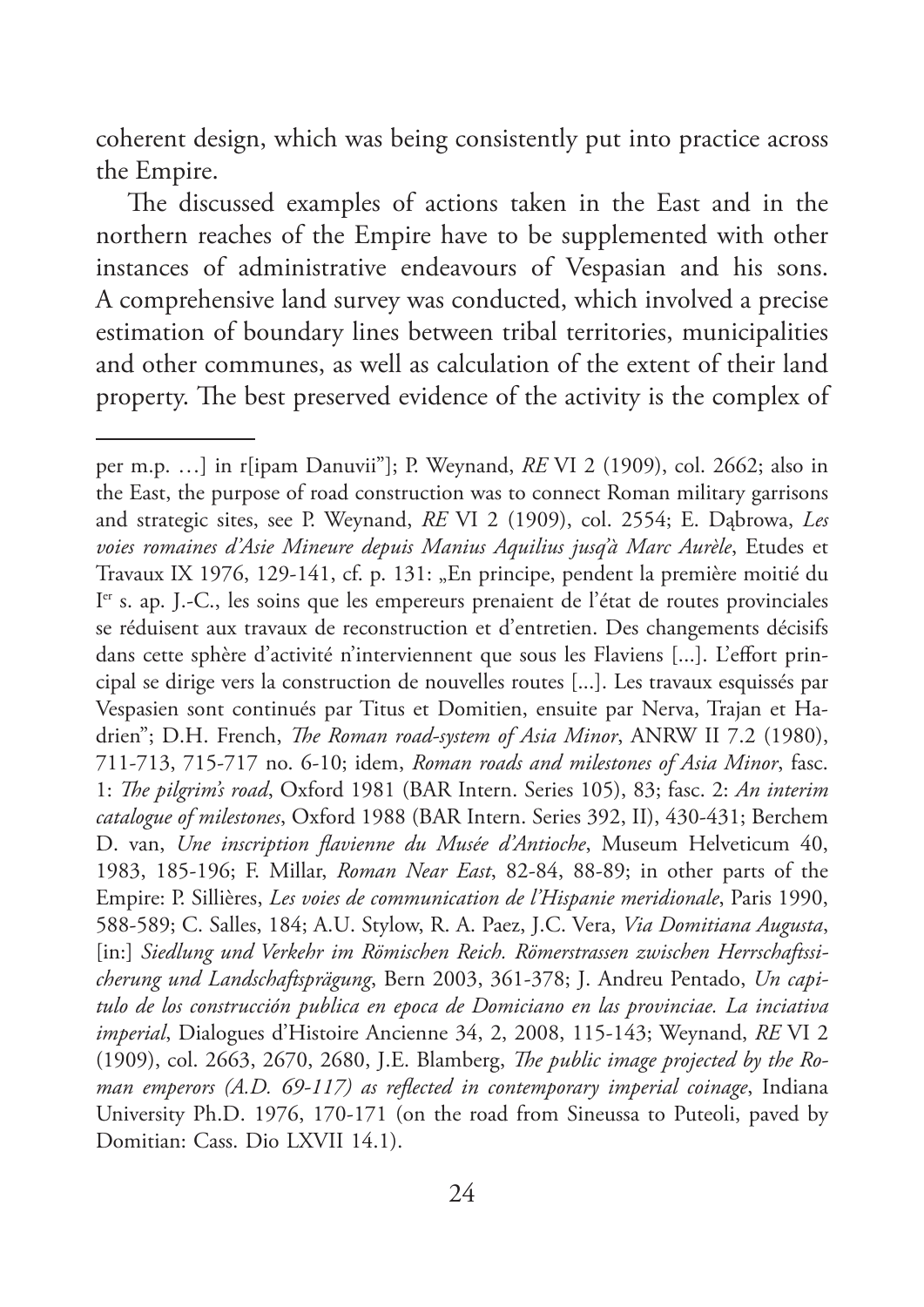land survey inscriptions from Arausio (Orange) in Narbonian Gaul, of the year 77132. The emperor, utilising the land registry files, also those dating back to August, strove to enable fiscus to recover the so-called *subseciva*, i.e. lands which unlawfully passed into private hands, or else sought to validate the extent of property possessed by individual communes.133 The activities of land registry officials (*mensores*) are confirmed in various parts of the Empire: in Italy and Corsica,<sup>134</sup> Spain,<sup>135</sup> Africa,<sup>136</sup> Egypt,<sup>137</sup> in Gaul and Greece.<sup>138</sup>

Without doubt, the work of the *mensores* remained closely associated with the Flavian policy of extending the municipal system and encouraging municipal development. This involved both granting Roman rights to the existing autochthonous cities, as well as the foundation of new ones.139 This is best exemplified in Spain, which, by virtue of an edict of Vespasian's, probably dating to 73/74, obtained municipal rights *ex iure Latini*.<sup>140</sup> This "minor Latin Right" was a direct stage on the way to obtaining full Roman citizenship by performing official municipal duties. Even under the assumption that Plinius'

Epigrafico di Antichità romane II.3 (1922), 2007; A. Piganiol, *Les documents cadastraux*, 87; C. Salles, *Les Flaviens*, 173.

<sup>134</sup> A. Piganiol, *Les documents cadastraux*, 85-88; C. Salles, *Les Flaviens*, 174-175.

<sup>135</sup> A. Piganiol, *Les documents cadastraux*, 86; C. Salles, *Les Flaviens*, 176.

<sup>136</sup> A. Piganiol, *Les documents cadastraux*, 87; M. Leglay, *Les Flaviens et l'Afrique*, MEFRA 80, 1968, 225-230; H. Bengtson, *Die Flavier*, 126-127.

<sup>137</sup> A. Piganiol, *Les documents cadastraux*, 87; C. Salles, *Les Flaviens*, 175.

<sup>138</sup> B. Levick, *Vespasian*, 135.

<sup>139</sup> See B. Levick, *Vespasian*, 134-142.

<sup>140</sup> Plinius *NH* III 30: "universae Hispaniae Vespasianus imperator Augustus iactatum procellis rei publicae Latium tribuit". See H. Galsterer, *Untersuchungen zum römischen Städtewesen auf der Iberischen Halbinsel*, Berlin 1971, 37-50; H. Bengtson, *Die Flavier*, 100-101.

<sup>132</sup> A. Piganiol, *Les documents cadastraux de la colonie romaine d'Orange*, Paris 1962 (XVIe supplément à «Gallia»), see esp. 79-89 («L'inscription de Vespasien»). 133 P. Weynand, *RE* VI 2(1909), col. 2686; G. Corradi, *Domitianus*, Dizionario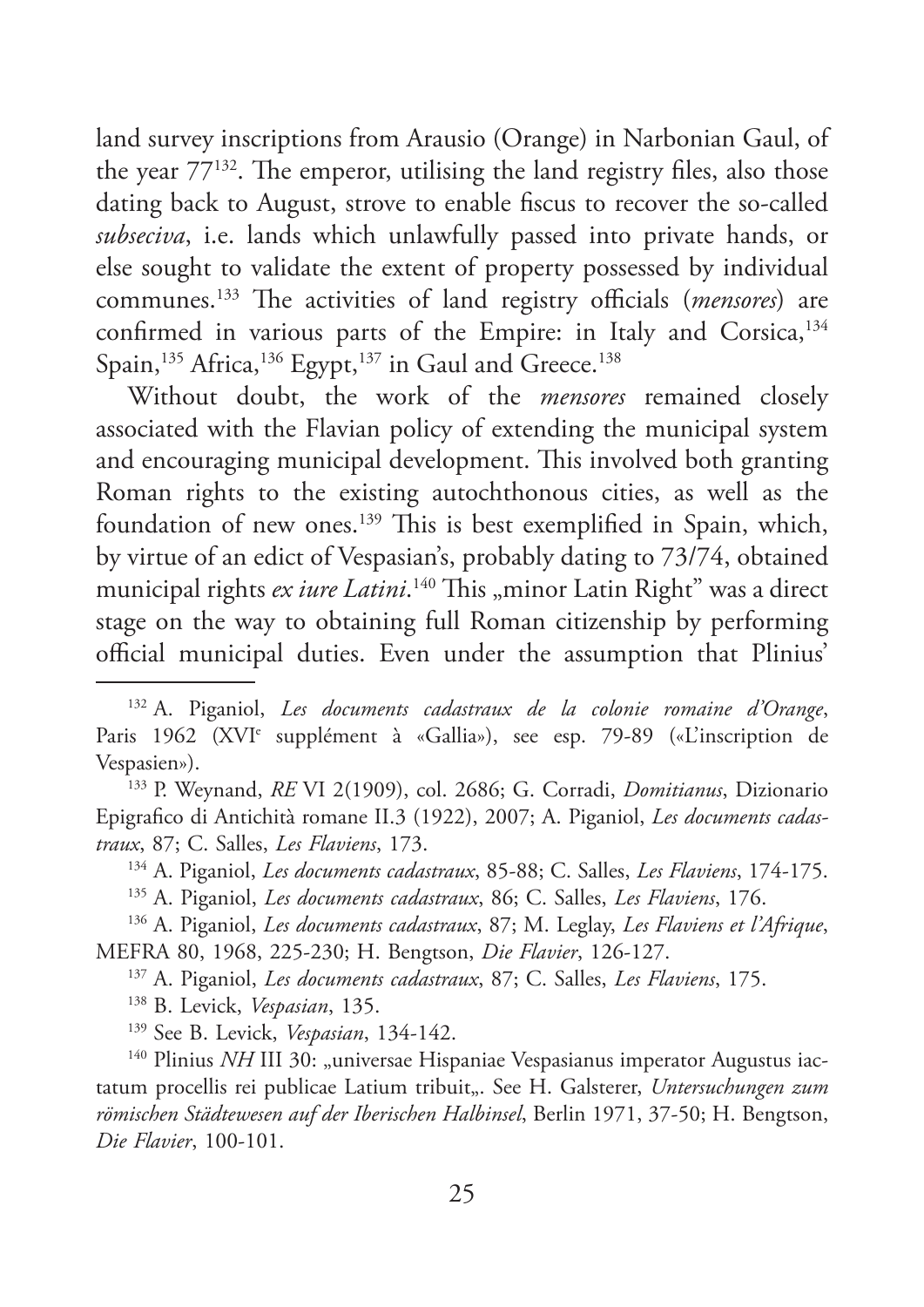*universae Hispaniae ... Latium tribuit* is more than fairly exaggerated<sup>141</sup>, the scale of the enterprise was unprecedented. When the extent itself is considered, the undertaking outstripped by far the granting of *ius Latii* to the inhabitants of Transpadane Gaul in the year 89  $BC^{142}$ , to Sicily by Caesar<sup>143</sup> or to Alpes Maritimae by Nero,<sup>144</sup> and even more so in the case of selected cities of Noricum which received grants from Claudius. Most certainly, the attribution of municipal rights to particular Spanish communes, with a precise determination of their lands was a process lasting up to more than ten years. The preservation of *leges Irnitana*, *Salpensa* and *Malacitana*, dated to the beginning of Domitian's rule testify to that effect.145 Why is it that only Spanish provinces *in toto*  were entailed by the grant of *ius Latii* is an unanswered quandary, and one might only speculate as to that particular choice.<sup>146</sup>

The Flavians brought their consistent policy of municipalisation and urbanisation to other parts of the Empire, which can visibly be evidenced by the appellation "Flavia" found in the names of numerous municipalities. The description was given to newly founded cities

<sup>145</sup> H. Bengtson, *Die Flavier*, 100-101.

<sup>146</sup> H. Galsterer, *Untersuchungen*, 37; H. Bengtson, *Die Flavier*, 101; M. Zimmermann, *Galba und die Verleihung des ius Latii an 'ganz Spanien' durch Vespasian*, [in:] *Fremde Zeiten. Festschrift für Jürgen Borchardt zum sechszigsten Geburtstag am 25, Februar 1996 dargebracht von Kollegen, Schülern und Freunden*, hrsg. von F. Blakolmer *et alii*, Bd. II, Wien 1996, 243-252.

<sup>&</sup>lt;sup>141</sup> H. Bengtson, *Die Flavier*, 100; generally on the activities of Flavians in Spain see: R.K. McElderry, *Vespasian reconstruction of Spain*, JRS 8, 1919, 53-102; idem, *Vespasian reconstruction of Spain – Addenda*, JRS 9, 1919, 86-94; J. Andreu Pintado, *Edictum, municipium y lex: Hispania en época Flavia (69-96 d.C.)*, Oxford 2004. See also A. Stylow, *Apuntes sobre epigrafia de época flavia en Hispania*, Gerion 4, 1986, 285-311, esp. 307-311. 142 B. Levick, *Vespasian*, 139.

<sup>143</sup> Cic. *ad Att*. XIV 12.1.

<sup>&</sup>lt;sup>144</sup> Tac. *Ann*. XV 32: "eodem anno [= 63 AD.] Caesar [= Nero] nationes Alpium Maritimarum in ius Latii transtulit". See H. Galsterer, *Untersuchungen*, 37; B. Levick, *Vespasian*, 139; J. Andreu Pintado, *Edictum, municipium y lex*, 7.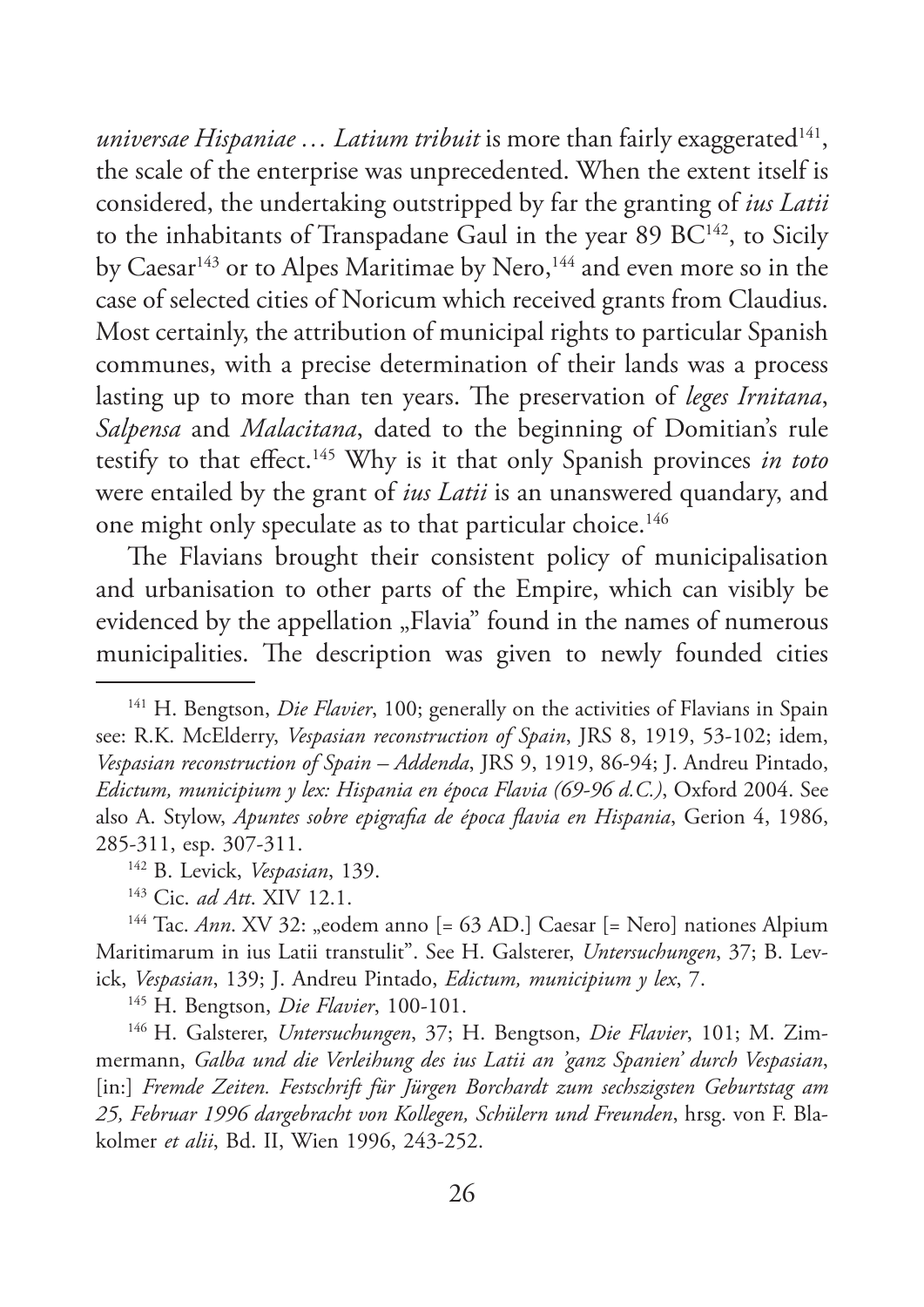(colonies) as well as to settlements which were being granted municipal rights. A great number of instances may be found in Africa,<sup>147</sup> Gaul, the countries of the Danube and on the Balkan Peninsula, and in the East.148 Among the better known Flavian colonies one could name Aventicum in Upper Germania, Sirmium and Siscia in Pannonia, Scupi in Moesia, or Caesarea Maritima in Palestine,<sup>149</sup> whereas in Africa there were Ammaedara – Colonia Flavia Augusta Emerita, and Madaura – Colonia Flavia Augusta Veteranorum.150

The actions referred to above were perfectly congruous with the Flavian stance on provinces, in which the latter were perceived as an equally legitimate component of the Roman state. This explains the violent reactions, particularly Domitian's, to any malpractices of the provincial administration. As has been rightly observed, during his rule none of the notorious *de repetundiis* trials were recorded for the simple reason that they were not necessary. The fear of emperor's reaction compelled the province governors and their subordinates to guard their conduct. It is therefore no surprise that the inhabitants of the provinces honoured the Flavians as benefactors<sup>151</sup>

### **c. Restitution of the state finances**

The solutions aimed at ameliorating the state's financial situation, implemented by Vespasian and his successors were quick to bear fruit. The chief contributions were derived from the new poll taxes: *fiscus Iudaicus*, *fiscus Alexandrinus* and *fiscus Asiaticus*. The first had been imposed on the Jews by way of a restriction after the Jewish War,<sup>152</sup> the

<sup>147</sup> M. Leglay, *Les Flaviens*, 221-222.

<sup>148</sup> B. Levick, *Vespasian*, 140-142; eadem, *Vespasian's reorganization of the Greek East* (note 48, above), 608-609.

<sup>149</sup> H. Bengtson, *Die Flavier*, 101.

<sup>150</sup> M. Leglay, *Les Flaviens*, 221-222.

<sup>151</sup> H. Bengtson, *Die Flavier*, 252-256.

<sup>152</sup> Cass. Dio LXV 7.2; Suet. *Dom*. 12.2; it was a tax exacted from the Jews, in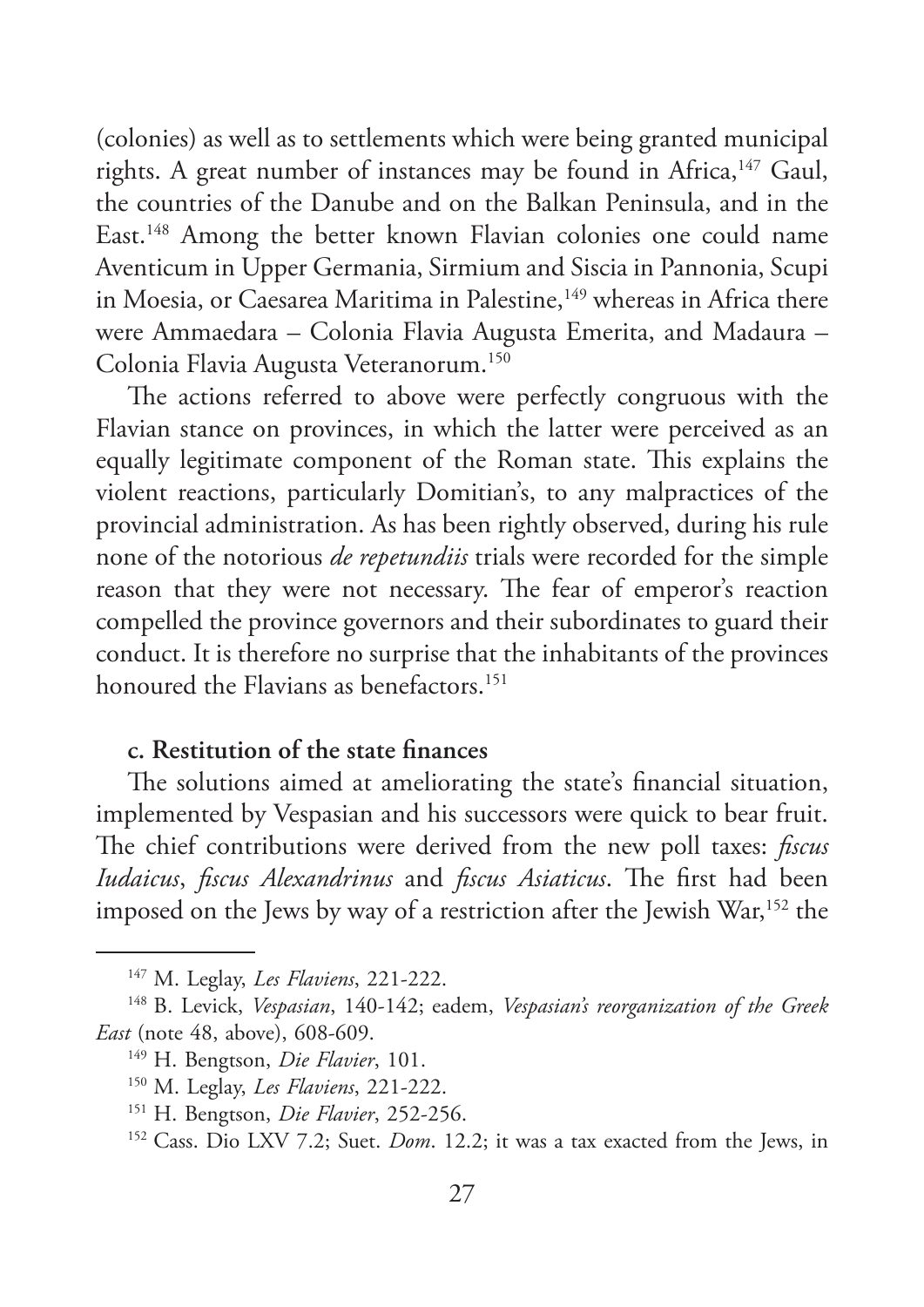Alexandrian applied to all inhabitants of the Egyptian Alexandria<sup>153</sup>, while the Asian to the Greek cities of the Asia Minor.<sup>154</sup> The Jewish tax itself, assuming it entailed approx 5-6 million people, accounted for 5-6 % of the global revenue to the state treasury,<sup>155</sup> which, as we remember amounted to ca. one billion, two hundred million sesterces. As previously mentioned, the so-called *subseciva* recovered thanks to the land survey became lands for sale, which in turn contributed to the state finances. The tax exemption granted by Nero to the cities of Greece (Achaea), Rhodes, Samos, Byzantium and Licia was revoked.156 Once the stringent collection of the existing taxes<sup>157</sup> is added to the equation, one can hardly be surprised that the Flavians restored financial balance in a relatively short time. Despite the expenses involved in the grand building projects in the city of Rome itself (Capitol rebuilt twice, erection of the Colosseum, also numerous temples and buildings of public utility, such as the Trajan's baths), the support provided to cities in need (Pompeii and Herculanum), the funding of great imperial

the amount of 2 denars a year, and imposed after the destruction of the Temple, for which they had paid the same fee previously; according to Joseph Flavius (*BJ* VII 218) the duty applied to practising Jews from the entire Roman state; therefore, it did not entail apostates as well as those who were not Jews by origin and converted to Judaism; emperor Domitian, however, included both of the latter groups into the obligation to pay; during his reign the collection of the "Jewish tax" was executed with extreme strictness (Suet. *Dom*. 12.2); *fiscus Iudaicus* was significantly mitigated under Nerva; still, that the tax was in operation is confirmed until half of the 3rd century. See: L. Schumacher, *Social undertakings of the Roman emperors*, Poznań 1995 (Xenia Posnaniensia IX), 15-16; L.A. Thompson, *Domitian and the Jewish tax*, Historia 31, 1982, 329-342; M.H. Williams, *Domitian, the Jews and the 'Judaizers' – a simple matter of cupiditas and maiestas?*, Historia 38, 1990, 196-211; *DNP* 4 (1998), 532 *s.v.* Fiscus Iudaicus; Ch.L. Murison, *Rebellion and reconstruction*, 141.

<sup>153</sup> Cass. Dio LXV 8.4. See Ch.L. Murison, *Rebellion and reconstruction*, 145.

<sup>154</sup> H. Bengtson, *Die Flavier*, 99.

<sup>155</sup> C. Salles, *Les Flaviens*, 178.

<sup>156</sup> Suet. *Vesp*. 8.4; Eutr. VII 19.4; Oros. VII 9.10; H. Bengtson, *Die Flavier*, 99.

<sup>157</sup> W. Eck, *Provincial administration and finance*, CAH2 XI (2000), 282-292.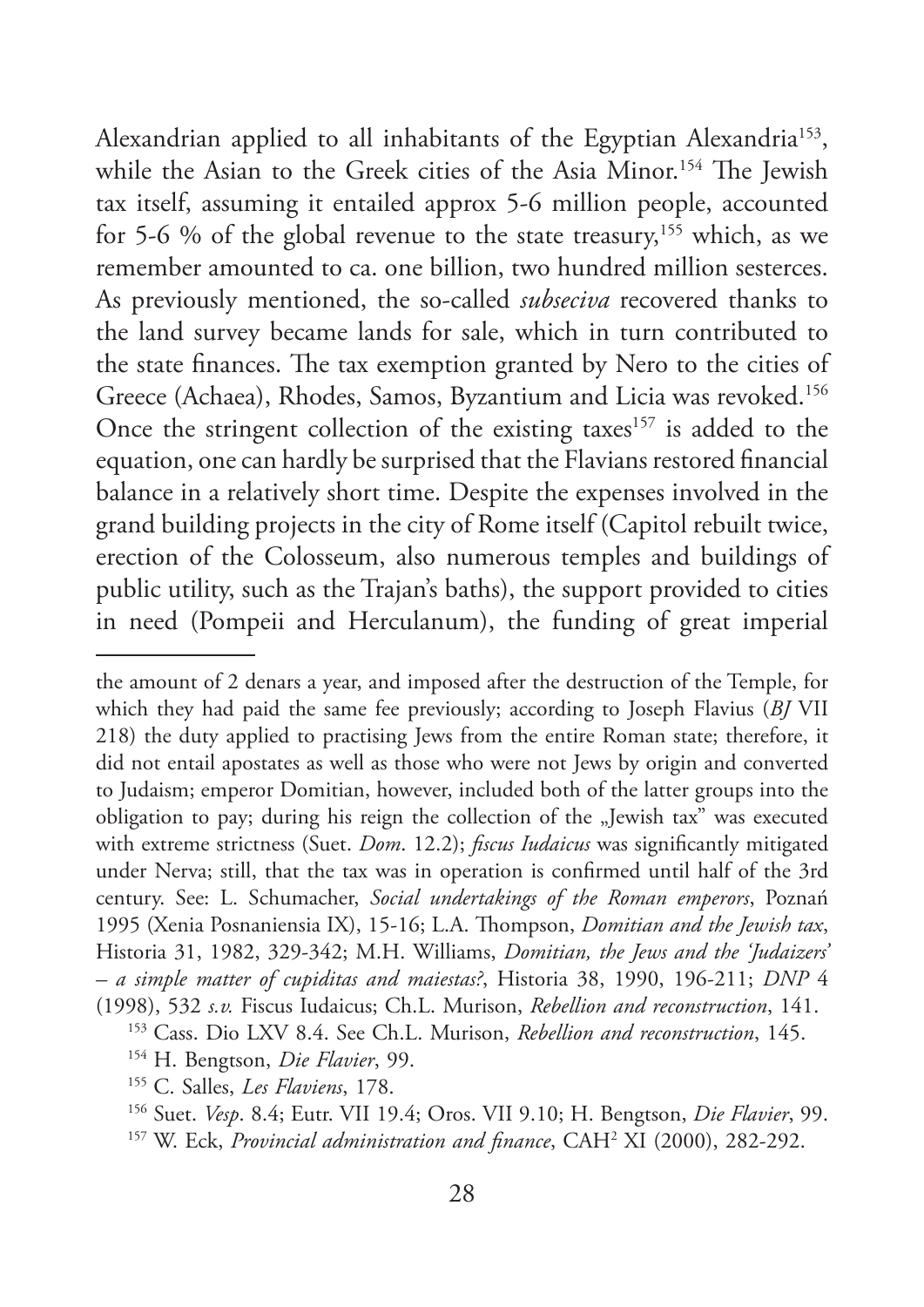*liberalitates*, the countless wars and the increase of soldiers' pay, the finances of the state, when left by Domitian in 96, were in good condition.158 To a fair extent, this explains the later successes of Nerva, and, in particular, Trajan.159

#### **d. The foreign policy**

On balance, the achievements of the foreign policy in the period from 69 to 96 must unanimously be pronounced positive. First and foremost, the situation in the East, never a trifling issue, remained in full check of the Romans. Although the relations with the Parthian state were cool, there was no major military conflict, minor incidents notwithstanding<sup>160</sup>. In Britain, although the expansion due North halted at the Forth-Clyde line, the Romans were still masters of the situation. On the Rhine, the relations with the Germans were arranged in accordance with Roman intentions, while *agri decumates*, extended North to the line of Taunus became an integral part of Imperium Romanum.

<sup>158</sup> R. Syme, *The imperial finances under Domitian, Nerva and Trajan*, [in:] idem, *Roman papers* I, Oxford 1979, 1-17 (= JRS 20, 1930, 55-70); C.H.V. Sutherland, *The state of the imperial treasury at the death of Domitian*, JRS 25, 1935, 150-162; P.M. Rogers, *Domitian and the finances of state*, Historia 33, 1984, 60-78; I. Carradice, *Coinage and finances in the reign of Domitian, A.D. 81-96*, Oxford 1983, esp. 153-166; H. Bengtson, *Die Flavier*, 98-100; C. Salles, *Les Flaviens*, 189.

<sup>159</sup> See R. Syme, ibidem.

<sup>160</sup> K.-H. Ziegler, *Die Beziehungen*, 78-81; E. Dąbrowa, *Le limes anatolien et la frontière caucasienne au temps des Flaviens*, Klio 62, 1980, 379-388; idem, *Les rapports entre Rome et les Parthes sous Vespasien*, Syria 58, 1981, 187-204; idem, *The Frontier in Syria in the first century AD*, [in:] *The Defence of the Roman and Byzantine East. Proceedings of a colloquium held at the University of Sheffield in April 1986*, Ph. Freeman, D. Kennedy (eds.), Oxford 1986 (BAR International Series 297,1), 98-108; idem, *Roman Policy in Transcaucasia from Pompey to Domitian*, [in:] *The Eastern Frontier of the Roman Empire. Proceedings of a colloquium held at Ankara in September 1988*, eds. D. French, C.S. Lightfoot, Oxford 1989, 67-76.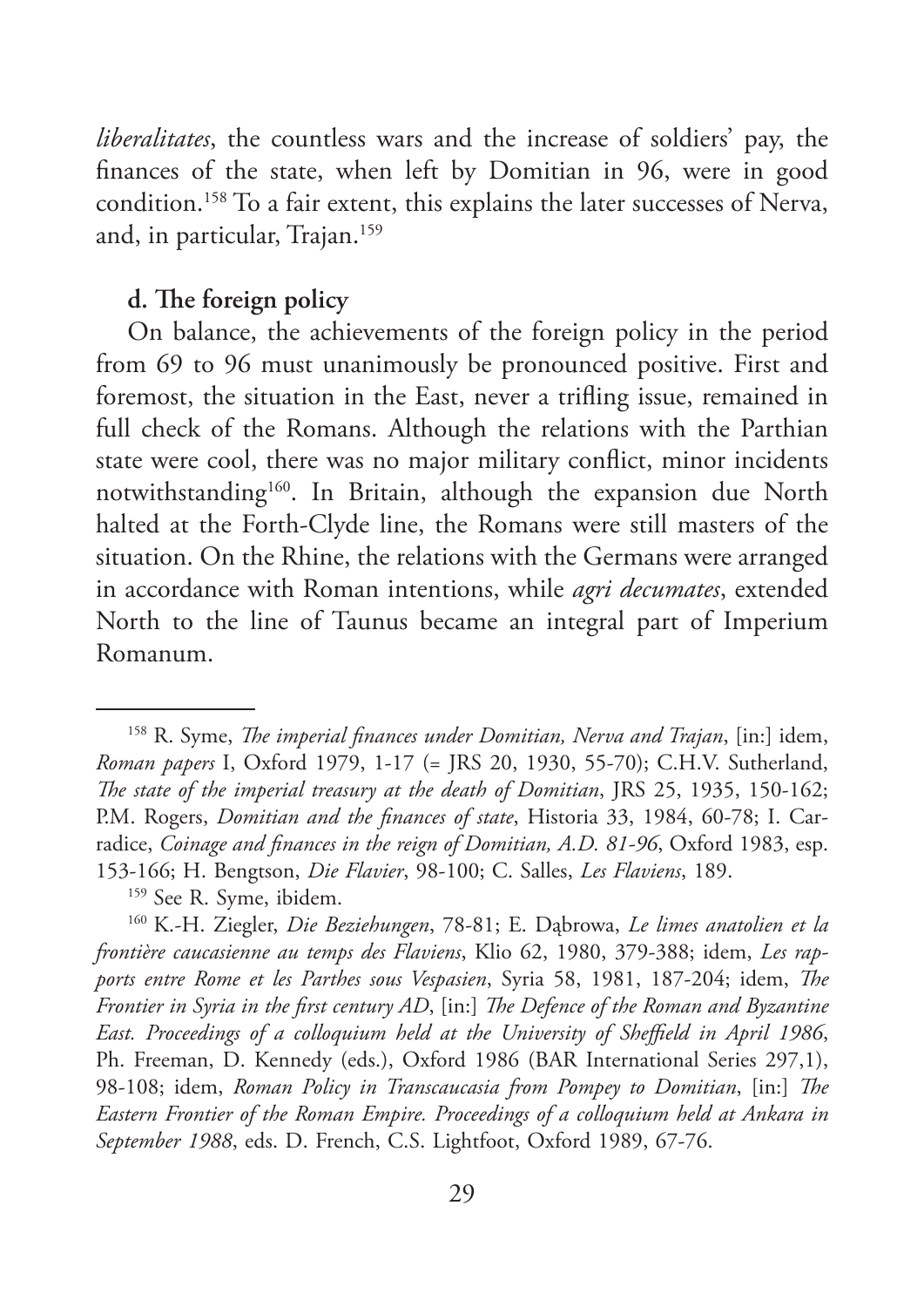The greatest challenge of all awaited Romans on the Danube, where, for a time, the Dacians had the initiative. Ultimately, however, it was Domitian who dictated the conditions to Decebalus, and made him into a client of Rome. The conflicts with the Quades, Marcomanns and the Iazyges concluded in a similar manner (after Domitian's death, however).<sup>161</sup> The remaining frontiers witnessed minor incidents occasionally, such as the African trouble with the Nasamones,<sup>162</sup> who responded with rebellion to the exceedingly drastic exaction of taxes, or the Moors, against whom a special military detachment was deployed.163

## Threats

#### **a. Senatorial opposition**

Paradoxically, the stable development of the state in the direction set forth by the Flavians, was most threatened by the Empire's governing elite, namely the senatorial aristocracy. It constituted merely 0,02 to 0,05% of the Roman society, yet it played a key role in the Roman system of power. The Senate was the sole institution which possessed the competence to legitimise that power. The senatorial order devised

<sup>161</sup> K. Strobel, *Die Donaukriege Domitians*, 83-109.

<sup>162</sup> Nasamones, a Berber tribe which inhabited the coast of the Syrtis Maior (today's Libya) was subdued to the Roman power probably in the times of August; G. Corradi, *Domitianus*, 1991-1992; *RE* XVI (1935), col. 1776-1778 *s.v.* Nasamones (Windberg); Dio LXVII 4.6; M. Leglay, *Les Flaviens*, 216; *DNP* 8 (2000), 721; B.W. Jones, *Domitian*, 139-140.

<sup>163</sup> *ILS* 9200 (Baalbek); Th. Mommsen, *Inschrift aus Baalbek*, Sitzungsberichte der Preussischen Akademie der Wissenschaften. Philosophisch-Historische Klasse 1903, 817-824; K. Strobel, *Zur Rekonstruktion der Laufbahn des C. Velius Rufus*, ZPE 64, 1986, 265-286; D. Kennedy, *C. Velius Rufus*, Britannia XIV 1983, 183- 196; M. Leglay, *Les Flaviens*, 219.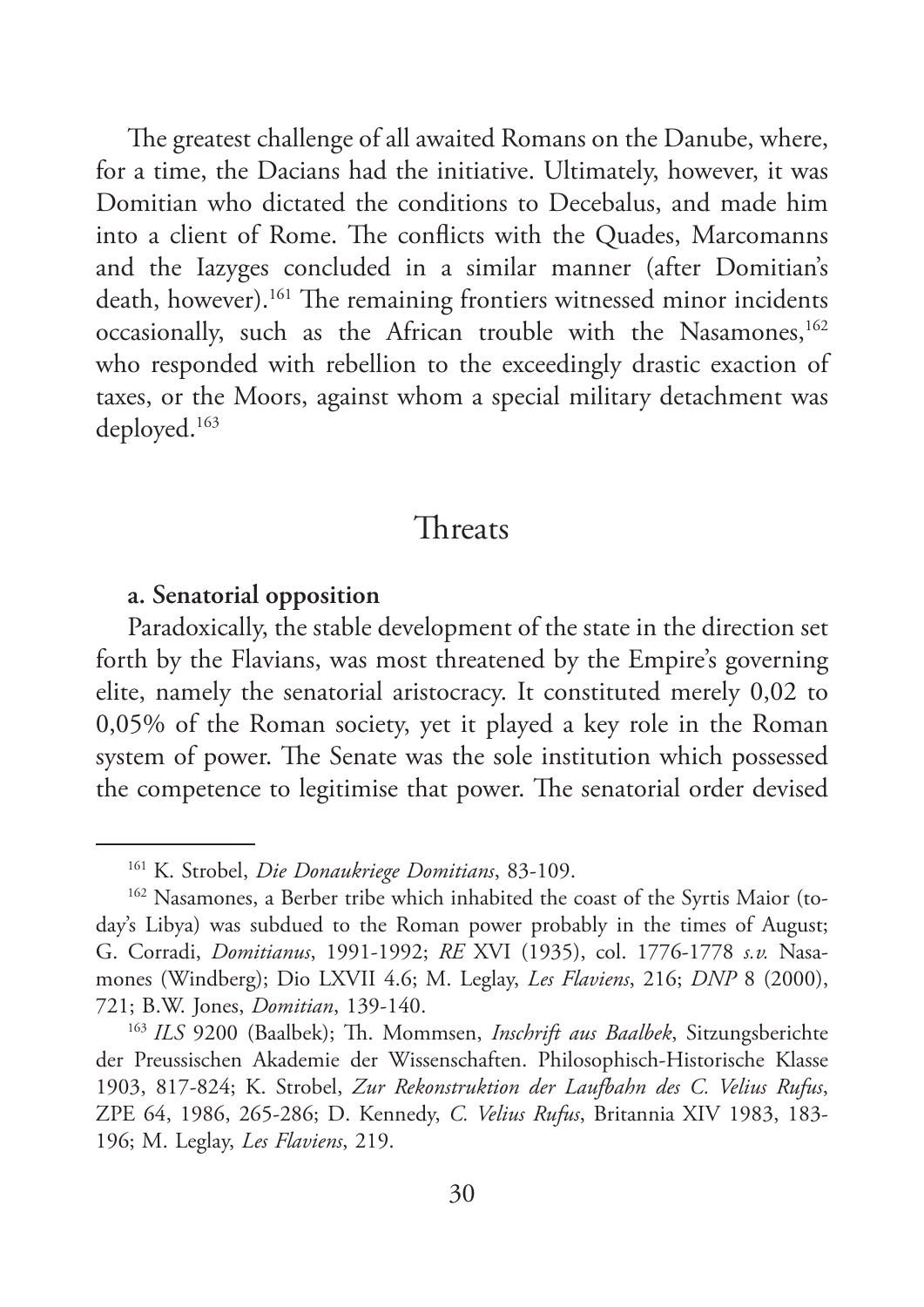its ideology based on the republican perspective, which naturally had to lead to tension if the ruler ever desired to ignore that fact. The actual practice, and especially the nervous reactions in the corridors of power, demonstrated that the opposition did not have merely a "cabinet" character.

One may assume that as of the moment of Vespasian's seizing the power, in the senatorial circles actions were taken, albeit illusory, to deprive him of the throne.164 The very origin of the Flavians bred resentment. However, what certainly incited discord between Vespasian and the "republican" senators was the former's explicit desire to ensure succession to his sons.<sup>165</sup> If the argument with the circle of stoic philosophy was rather associated with prestige, although it might have inspired opponents of the dynasty to take actions beyond the domain of philosophical discourse, then the information concerning conspiracies found in the sources indicate actual threat. It might be that the death sentence of the philosopher Helvidius Priscus<sup>166</sup> was a consequence of a conspiracy, $167$  which the philosopher either inspired ideologically, or in which he took active part. In all probability the overthrow of the Flavians was the aim of the plot hatched in 79, while Vespasian still lived, and headed by T. Clodius Eprius Marcellus and A. Caecina Aelianus.<sup>168</sup> Uncovered opportunely by Titus, it ended with the death of the would-be assassins. Unfortunately nothing is known either about the plot's extent, or reprisals following its exposition.

<sup>164</sup> F.G. D'Ambrosio, *End of Flavians. The case of senatorial treason*, Rendiconti dell'Istituto Lombardo. Classe di Lettere e Scienze Morali e Storiche 114, 1981, 232-241.

<sup>&</sup>lt;sup>165</sup> Suet. *Vesp.* 25: "aut filios sibi successuros aut neminem"; Cass. Dio LXV 12.1.

<sup>166</sup> Cass. Dio LXV 12.3.

<sup>&</sup>lt;sup>167</sup> Cass. Dio LXV 12.2: Helvidius "banded various men together, as if it were the function of philosophy to insult those in power, to stir up the multitudes, to overthrow the established order of things, and to bring about a revolution" (translated by E. Cary).

<sup>168</sup> Cass. Dio LXV 16.3-4; C. Salles, *Les Flaviens*, 151.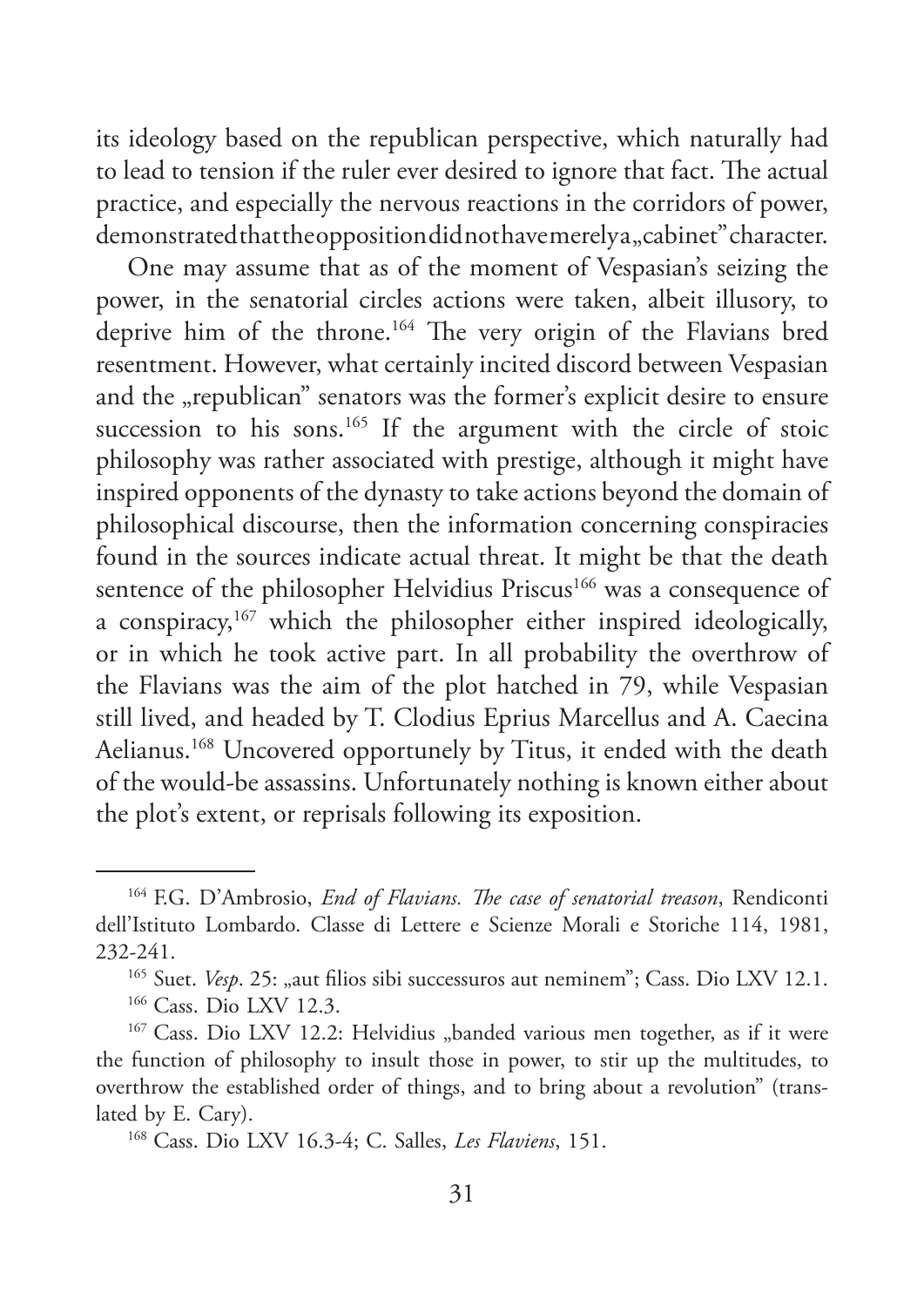The violent tide of persecutions, exiles and death sentences in 83, was, as it is presumed,<sup>169</sup> the aftermath of the discovery of preparations for an attempt on Domitian's life. The situation repeated in 87: the files of the Arval Brethren of 22nd September speak of making an offering *ob detecta scelera nefariorum*. 170 There were probably more such attempts, which contributed to the growing nervousness and suspicion of the emperor.171 The usurpation of L. Antonius Saturninus, the governor of Upper Germania, in the beginning of 89 drove the state almost to the brink of civil war.172 The circumstances were all the more grave that Saturninus planned to accept the assistance of the Chatti from beyond the Rhine, while at the same time, bitter combat with the Dacians and the Germans continued on the Danube<sup>173</sup>. In the East, on the other

<sup>171</sup> G. Corradi, *Domitianus*, 1992-1993; C. Salles, *Les Flaviens*, 150-153.

<sup>172</sup> E. Ritterling, *Zur römischen Legionsgeschichte am Rhein, II. Der Aufstand des Antonius Saturninus*, WZ 12, 1893, 203-242; G. Corradi, *Domitianus*, 1992-1996; G. Walser, *Der Putsch des Saturninus gegen Domitian*, [in:] *Provincialia. Festschrift R. Laur-Belart*, Basel-Stuttgart 1968, 497-507; B.W. Jones, *Senatorial influence in the revolt of Saturninus*, Latomus 33, 1974, 529-535 = idem, *The revolt of Saturninus*, [in:] idem, *Domitian and the Senatorial order. A prosopographical study of Domitian's relationship with the senate, AD. 81-96*, Philadelphia 1979, 30-45; K. Strobel, *Der Aufstand des L. Antonius Saturninus und der so genannte zweite Chattenkrieg Domitians*, Tyche 1, 1986, 203-220; E. Flaig, *Die Usurpation des Antonius Saturninus*, [in:] idem, *Den Kaiser herausfordern. Die Usurpation im Römischen Reich*, Frankfurt-New York 1992, 417-450; Jones B.W., *The Emperor Domitian*, London-New York 1992, 144-149 ("Saturninus's revolt"); Ch.L. Murison, *Rebellion and reconstruction*, 244-247; C. Salles, *Les Flaviens*, 153-155.

<sup>173</sup> B.W. Jones, *Senatorial influence*, 529-530; K. Strobel, *Die Donaukriege Domitians*.

<sup>169</sup> B. Grenzheuser, *Kaiser und Senat in der Zeit von Nero bis Nerva*, Diss. Münster 1966, 110-112; H. Castritius, *Zu den Frauen der Flavier*, Historia 18, 1969,

<sup>497.170</sup> *Acta Fratrum Arvalium quae supersunt, restituit et illustravit Guil. Henzen*, p. CXX, Sept. 22; G. Corradi, *Domitianus*, 1993; B.W. Jones, *Domitian*, 182; K. Strobel, *Domitian*, 28.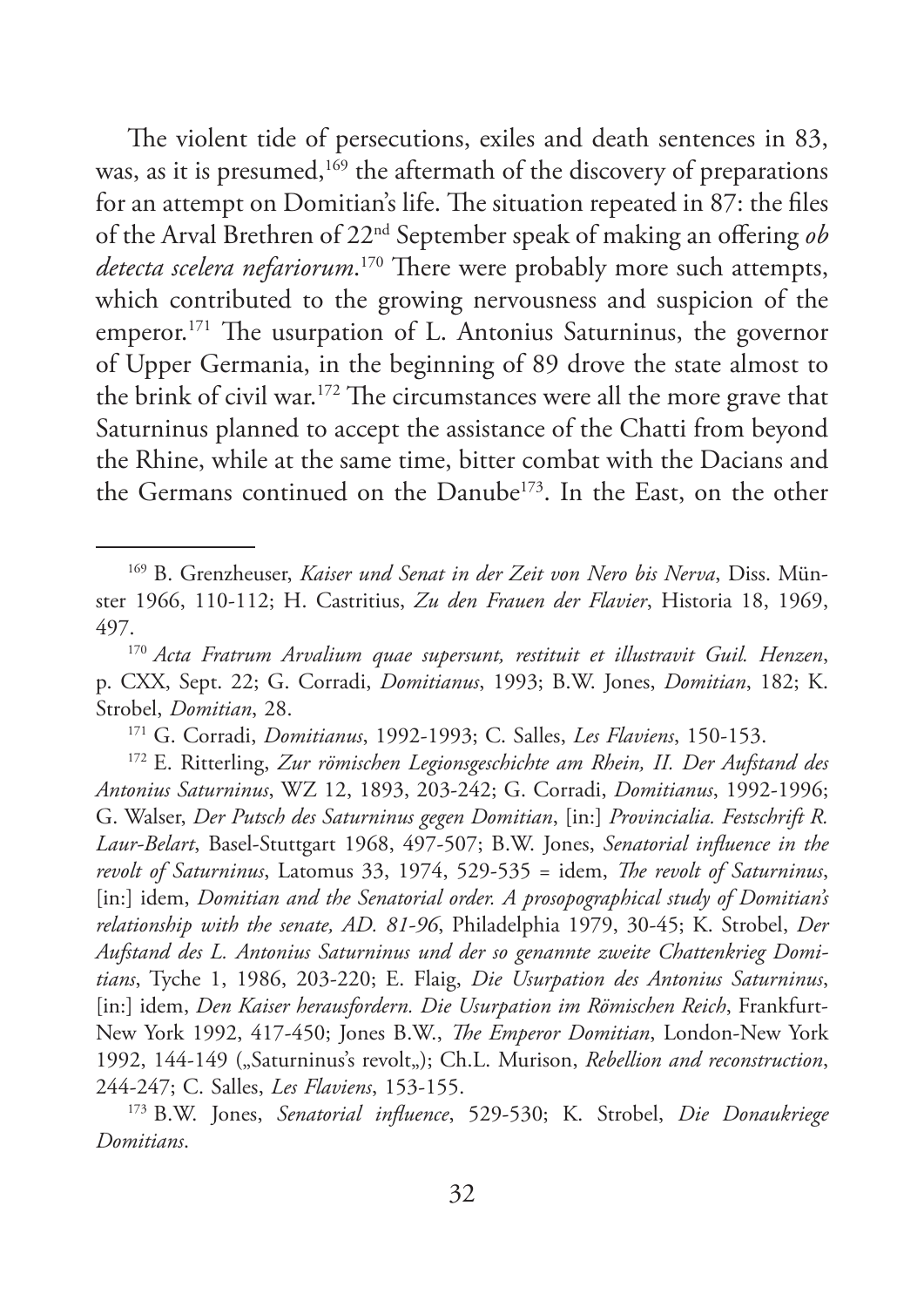hand, a false Nero appeared.<sup>174</sup> Should the usurpation have escalated, the state would have become destabilised.

Finally, there came the last successful attempt, which involved a number of senators and persons from Domitian's closest circle, including empress Domitia Longina.<sup>175</sup> Although the candidate of the conspirators, M. Cocceius Nerva was put on the throne immediately, the ensuing situation resulted in a dangerous political crisis, which, to all intents and purposes, could have ended with a military coup. Fortunately, fate decreed otherwise.<sup>176</sup>

#### **b. The emperor's autocracy**

The other side to the coin of government was the autocracy of the ruler, which needs to be construed as an ostentatious disregard of the senate and its role in the Roman political system. In principle, those emperors who thus shaped their relations with the *amplissimus ordo*, provoked a conflict with their surroundings, which had disastrous ramifications not only for themselves, but also for the state as a whole.

<sup>&</sup>lt;sup>174</sup> Owing to the exceptional popularity of Nero's in the East, immediately after his death a legend was coined, according to which he had not died at all, and would soon return to wreak vengeance on his persecutors; history records three cases of "false Neros"; the first, of unknown name, appeared already in late autumn 68, or in January 69 at the latest, remained active until the beginning of summer 69; the second of the "Pseudo-Neros" (Cass. Dio LXVI 19.3) should be dated for 79/80 (Tac. *Hist*. II 8-9); the third "false Nero", likewise of unknown name, appeared in the East in 88 at the latest (end of 87 is more likely); E. Pappano, *The false Neros*, The Classical Journal 32, 1937, 385-392; P.A. Gallivan, *The false Nero: a re-examination*, Historia 22, 1973, 364-365; B.W. Jones, *C. Vettulenus Civica Cerialis and the "false Nero" of AD 88*, Athenaeum 61, 1983, 516-521; C.J. Tulpin, *The False Neros of the First Century A.D.*, [in:] Studies in Latin Literature and Roman History 5, Bruxelles 1989, 364-404; M.G. Morgan, *The Three Minor Pretenders in Tacitus, Histories II*, Latomus 52, 1993, 781-791.

<sup>175</sup> J.D. Grainger, *Nerva and the Roman succession crisis of AD 96-99*, London-New York 2003, 4-27 ("Conspiracy").

<sup>176</sup> Ibidem.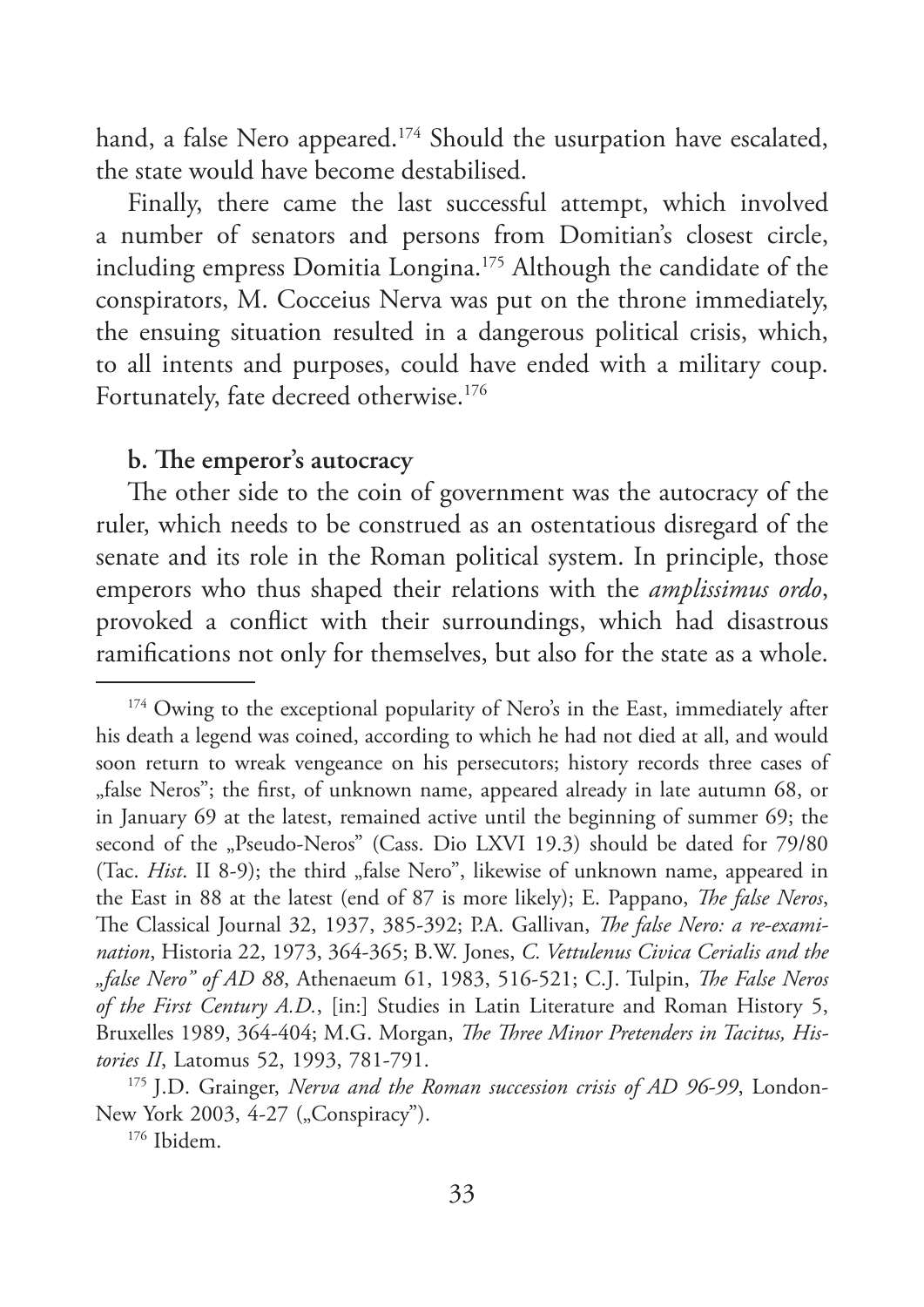Here, the most vivid example is Nero, whose unwise political doings unleashed civil war.

There is no doubt that Vespasian's comportment with respect to the senate was decisive, if not overbearing. He would also employ radical solutions, as in the case of Helvidius Priscus. That he held consulship every year,<sup>177</sup> which explicitly defied republican norms, could hardly create a positive impression. On top of that, there was the arrogantly conspicuous aspiration to establish his own dynasty,178 which had to engender discussion in the senate, if not an opposition.<sup>179</sup> Nevertheless, moderation, common sense and pragmatic approach, including the ability of reconsidering his own decisions,<sup>180</sup> which were characteristic of Vespasian, enabled him to appease tensions and ultimately contributed to his favourable image: *princeps obscure quidem natus, sed optimis comparandus, privata vita illustris*. 181

Also, one can hardly argue that Titus, who, at his father's side, had been acquiring the experience in government for ten years, fully appreciated the significance of the emperor – senate relations. Consequently, he attempted to build them as well as possible, modelling his persona into an epitome of gentleness and kindness<sup>182</sup>. And thus is he recorded in the sources: *vir omnium virtutum genere mirabilis adeo, ut amor et deliciae humani generis*. 183

<sup>182</sup> Cass. Dio LXVI 19.1: "Be that as it may, Titus during his reign put no senator to death, nor, indeed, was anyone else slain by him during his rule. Cases based on the charge of maiestas he would never entertain himself nor allow others to entertain" (translated by E. Cary). Cf. Eutr. VII 21.

 $183$  Eutr. VII 21.1; Suet. *Tit.* 1. Cf. Oros. VII 9.13: "cuius tanta tranquilitas in

<sup>177</sup> With a gap in 73. See A. Degrassi, *Fasti*, 21; D. Kienast, *Kaisertabelle*, 109.

<sup>178</sup> Suet. *Vesp*. 25; Cass. Dio LXV 12.1; Eutropius VII 20.3.

<sup>179</sup> Cass. Dio LXV 12.1.

<sup>&</sup>lt;sup>180</sup> Here, one could name the attempt to retract the death sentence of Helvidius Priscus, Suet. *Vesp*. 15.

<sup>&</sup>lt;sup>181</sup> Eutr. VII 19.1. Cf. Oros. VII 9.1: "tranquilla sub Vespasiano duce serenitas rediit"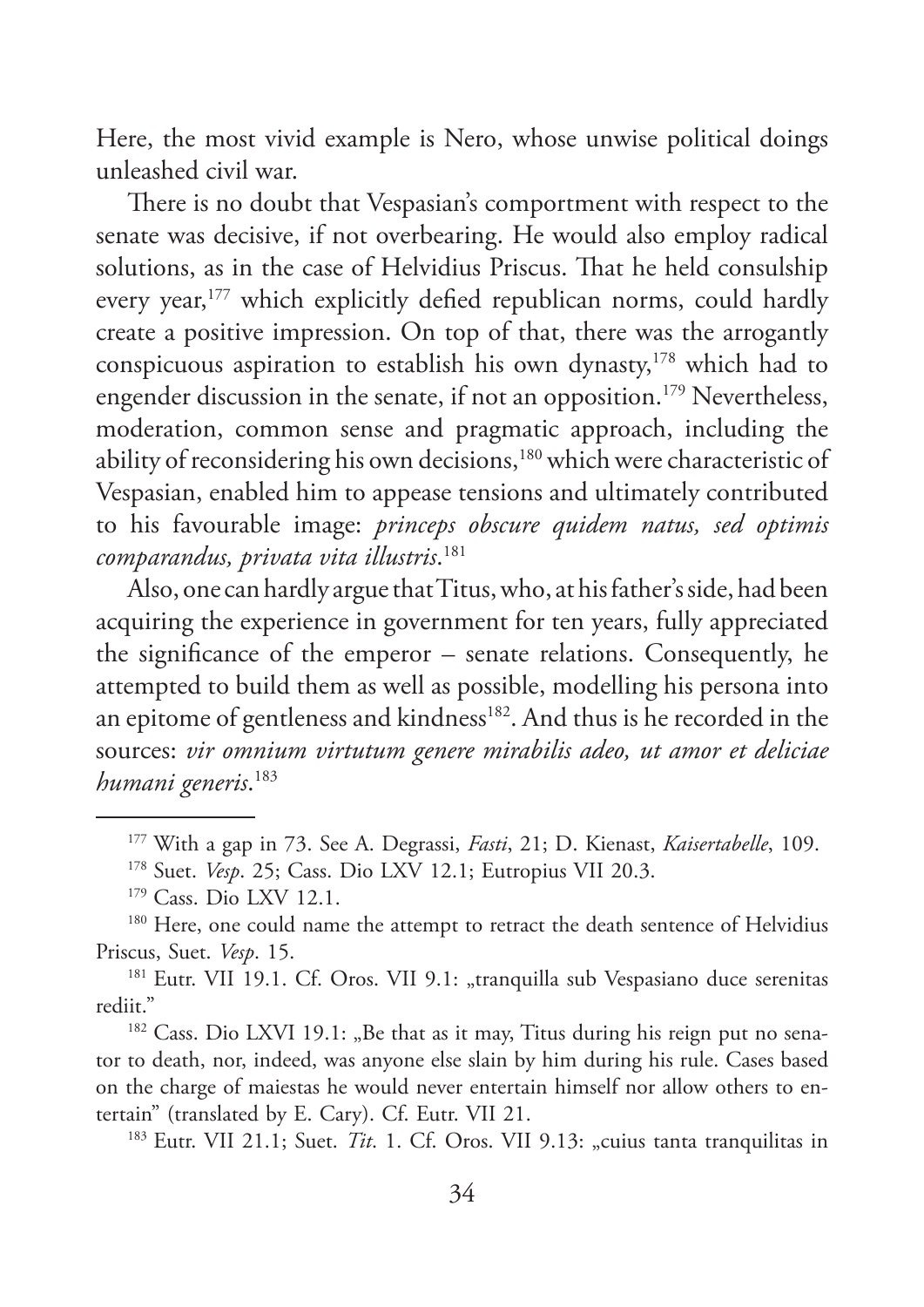Domitian became the incarnation of autocracy, a true tyrant on the throne. Possibly, the exceedingly favourable portrayal of his predecessors, father and brother, were deliberately depicted in that manner in the sources, so as to create a striking contrast to Domitian. The latter, brimming with distrust towards the senate, openly demonstrated the independence of his rule and brutally stifled all manifestations of opposition.184 We are unable to fathom the nature of the phenomenon, i.e. to what an extent Domitian's actions, as described in the sources, were motivated by his character,<sup>185</sup> and to what degree they were caused by the complex political situation to which Domitian found no other response than terror. Eventually, the emperor found himself in a dead end, which resulted in a successful attempt on his life on 18<sup>th</sup> September 96. The assassination of Domitian caused a profound political crisis, and only an advantageous concatenation of circumstances and the rational policy of Nerva's prevented Imperium Romanum from plunging into a civil war.

#### **c. Conflicts with neighbouring peoples**

The issue concerned chiefly the northern borders of Imperium Romanum. In other parts of the state, apart from minor incidents, as discussed previously, the situation was stable. During the reign of the Flavian dynasty peace was established on the Rhine line, as opposed to the Danube. As we know, this lead to the strategic redeployment of force components from Britain and German provinces to Pannonia and  $M$ oesia.<sup>186</sup>

imperio fuit, ut nullius omnino sanguinem in republica administranda fudisse referatur."

<sup>184</sup> Cf. Cass. Dio LXVII 11-13.

<sup>185</sup> H. Bengtson, *Die Flavier*, 179-193. Cf. K.H. Waters, *The character of Domitian*, Phoenix 18, 1964, 49-52.

<sup>186</sup> J. Szilágyi, *Les variations des centrem de prépondérance militaire dans les provinces frontières de l'Empire romain*, AAntHung II 1954, 165-167, 171-176, 212-214;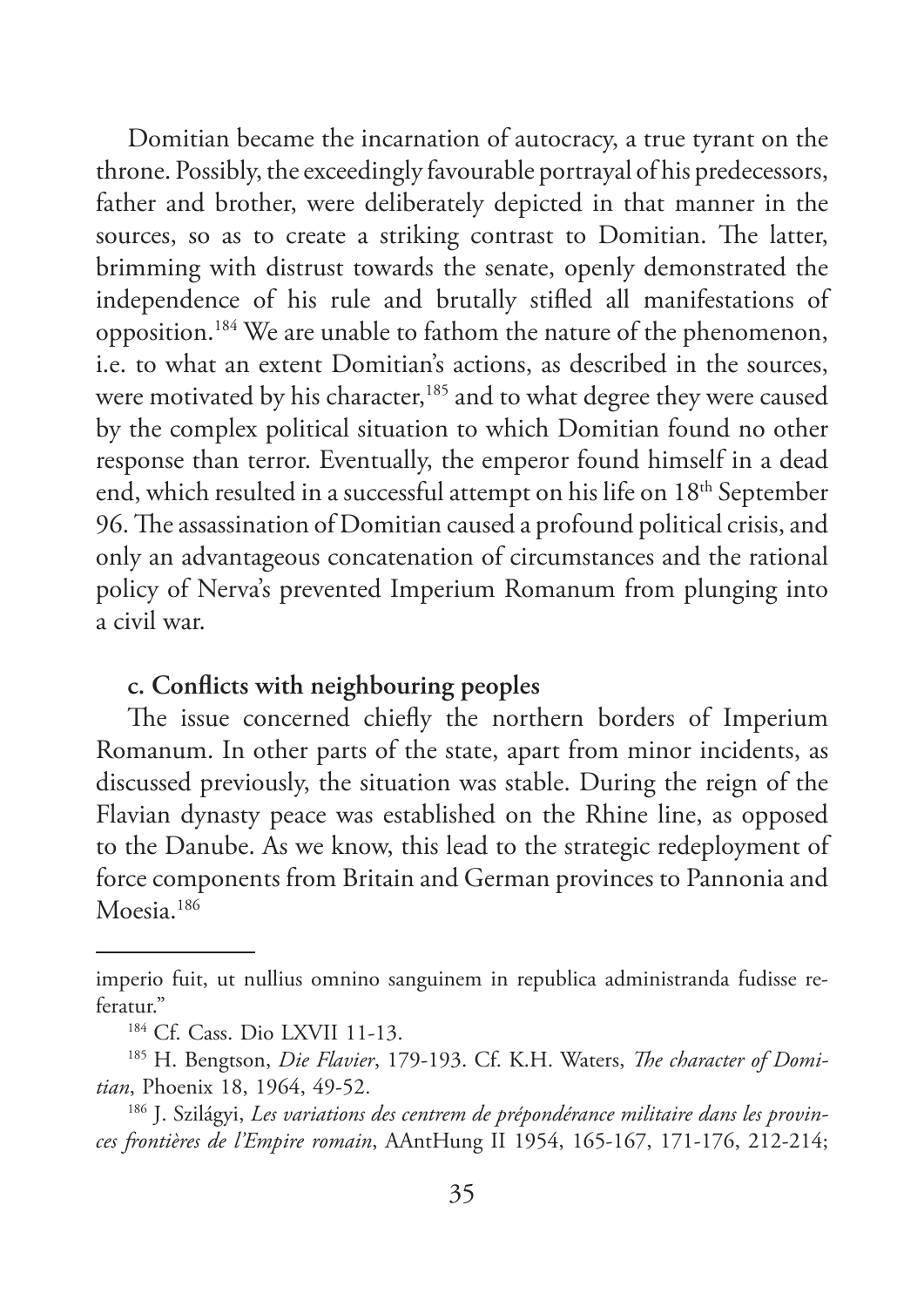The threat on the Danube resulted from two factors:<sup>187</sup> 1<sup>st</sup>. the consolidation of Dacian (Geto-Dacian) tribes, which consequently lead to the creation of a strong, expansive state of Dacians;  $2<sup>nd</sup>$ . the arrival of new peoples of Iranian-Sarmatian origin, i.e. the Iazyges<sup>188</sup> and the Rhoxolanes<sup>189</sup> to the areas on the Lower Danube. During the first half of the 1<sup>st</sup> century AD, the tribes relocated from the territory east of the river Don (Tanais) to occupy areas between the Danube and the Tisza (Iazyges) and Wallachia. The movements manifested themselves in a pressure on the Danube frontier, to which the Romans responded, among others, with large-scale displacement actions: in the year 4 AD Aelius Catus, operating on the Lower Danube, resettled ca. 50 000 Getes<sup>190</sup> to the Roman side. Several dozen years later, in the 60s of the 1<sup>st</sup> century, the Moesian governor, Ti. Plautius Silvanus Aelianus, approved the settlement of approximately 100 000 inhabitants "from the other side of the Danube" (Transdanuviani).<sup>191</sup> At the time, the Iazyges had already been on the border with Pannonia.<sup>192</sup> This was a portent of the Great Migrations, which peaked in the  $4<sup>th</sup> - 5<sup>th</sup>$  century AD.

A. Mócsy, *Pannonia and Upper Moesia*, London-Boston 1974, 86; K. Strobel, *Domitian*, 113-114; F. Bérard, *Bretagne, Germanie, Danube: mouvements de troupes et priorités stratégiques sous le règne de Domitien*, Pallas 40, 1994, 221-240.

<sup>187</sup> J.J. Wilkes, Romans, *Dacians and Sarmatians in the first and early second centuries*, [in:] *Rome and her northern provinces. Papers presented to Sheppard Frere*, Gloucester 1983, 255-289.

<sup>188</sup> *DNP* 5 (1998), 877 *s.v.* Iazyges.

<sup>189</sup> *DNP* 10 (2001), 1006-1007 *s.v.* Rhoxolanoi; 11 (2001), 83-85 *s.v.* Sarmatai.

<sup>&</sup>lt;sup>190</sup> Strabo VII 3.10.

<sup>191</sup> *CIL* XIV 3608 (Tibur). 192 Tac. *Ann*. XII 29.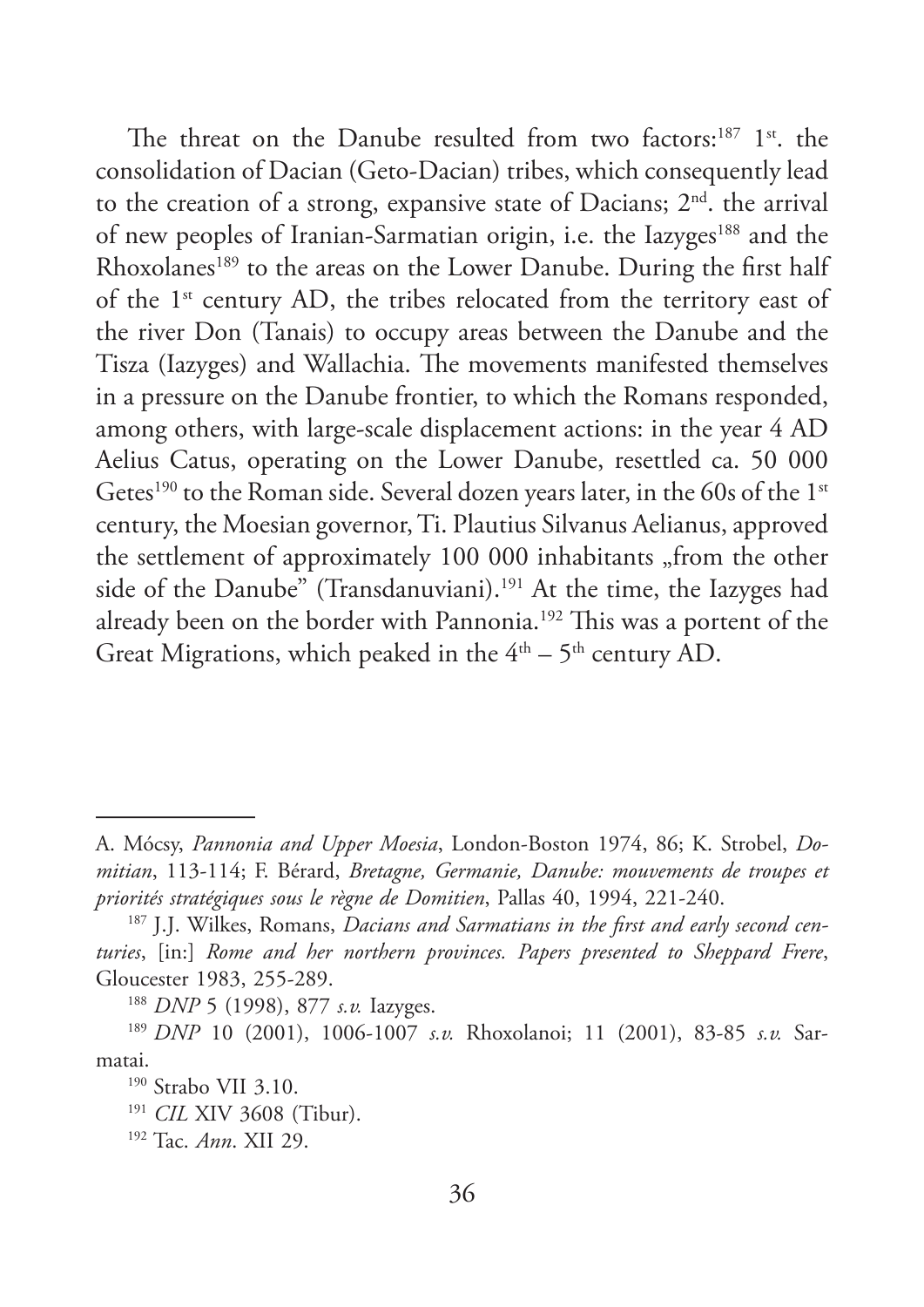## Summary

The twenty six years of the Flavian reign, begun in the circumstances of a profound crisis of the state represent the overcoming of adverse phenomena and the Empire's perceptible return to strength. There ensued a stimulation of those processes which fostered internal integration of Imperium Romanum. On balance, the new dynasty performed with credit to itself, despite the defeats suffered in the wars with Dacians, Germans and Sarmatians. Through the reorganisation of the state's internal structures, the formation of the new elite, the support of municipalisation and urbanisation in the provinces, and therefore their Romanisation, as well as through the creation of a border defence system (*limes*), the Flavians moulded a basis for the future propitious development of the state. Their successors, unequivocal as they were in their disassociation from the last of the Flavii, actually continued the policy initiated by Vespasian, and carried out by Domitian.

## Bibliography

- Andreu Pentado J., *Un capitulo de los construcción publica en epoca de Domiciano en las provinciae. La inciativa imperial*, Dialogues d'Histoire Ancienne 34, 2, 2008, 115-143.
- Andreu Pintado J., *Edictum, municipium y lex: Hispania en época Flavia (69-96 d.C.)*, Oxford 2004.
- Asbach J., *Die Kriege der Flavischen Kaiser an der Nordgrenze des Reiches*, BJ 81, 1886, 26-48.
- Barbieri G., *Lex de imperio Vespasiani*, Dizionario Epigrafico IV (1946-1985), 750- 758.
- Becker A., *Rom und die Chatten*, Darmstadt-Marburg 1992.
- Bengtson H., *Die Flavier: Vespasian, Titus und Domitian. Geschichte eines römischen Kaiserhauses*, München 1979.
- Bérard F., *Bretagne, Germanie, Danube: mouvements de troupes et priorités stratégiques sous le règne de Domitien*, Pallas 40, 1994, 221-240.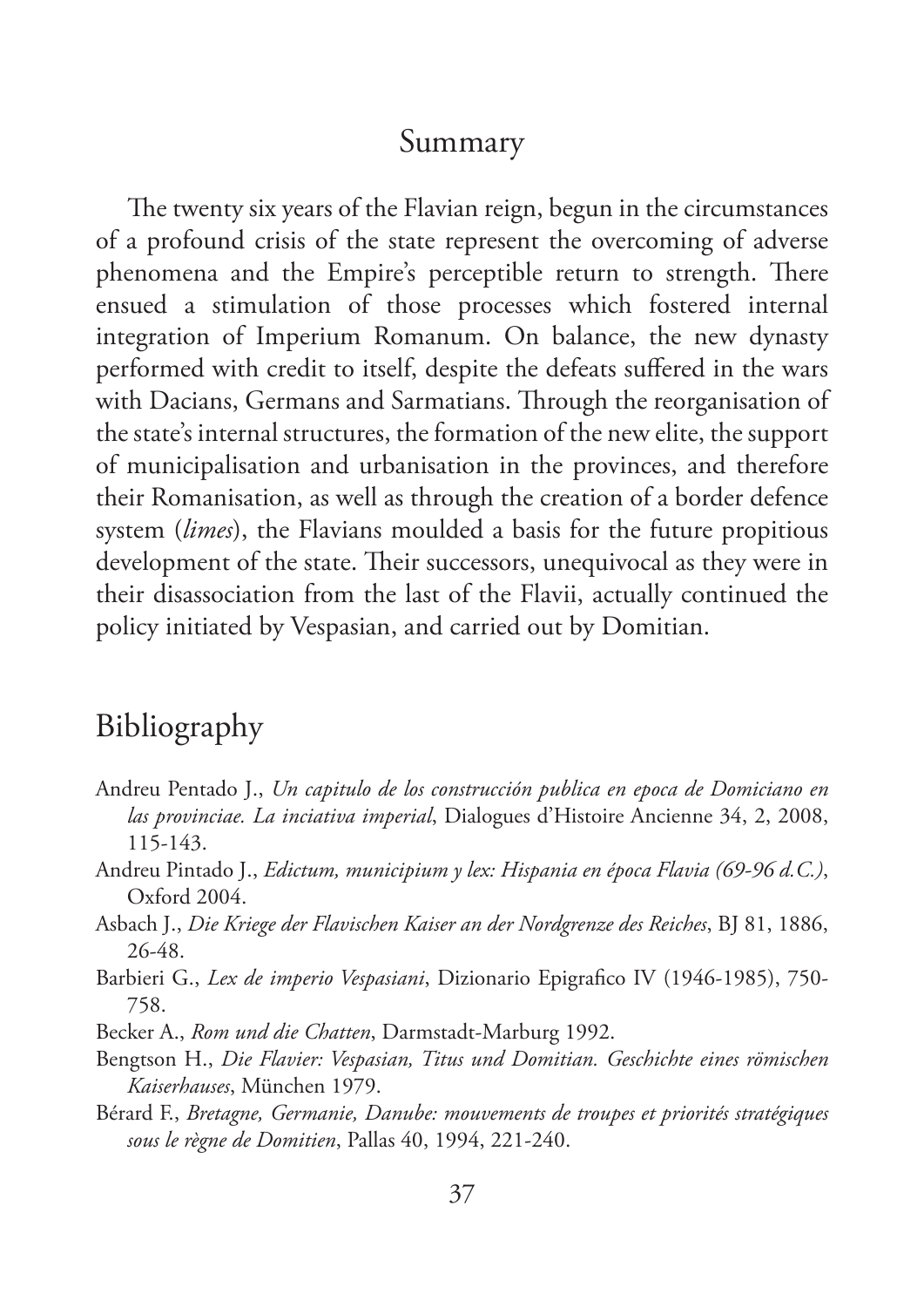Berchem D. van, *Un banquier chez les Helvètes*, Ktema 3, 1978, 267-274.

- Berchem D. van, *Une inscription flavienne du Musée d'Antioche*, Museum Helveticum 40, 1983, 185-196.
- Birley A.R., *The Roman government of Britain*, Oxford 2005.
- Blamberg J.E., *The public image projected by the Roman emperors (A.D. 69-117) as reflected in contemporary imperial coinage*, Indiana University Ph.D. 1976.
- Bringmann K., *Geschichte der Juden im Altertum. Vom babylonischen Exil bis zur arabischen Eroberung*, Stuttgart 2005.
- Brunt P.A, *Lex de imperio Vespasiani*, JRS 67, 1967, 95-116.
- *CAH*<sup>2</sup> – *The Cambridge Ancient History*, second edition.
- Carradice I., *Coinage and finances in the reign of Domitian, A.D. 81-96*, Oxford 1983.
- Castritius H., *Zu den Frauen der Flavier*, Historia 18, 1969, 492-502.
- Corradi G., *Domitianus*, Dizionario Epigrafico di Antichità romane II 1910, 1960- 2046.
- Cumont F., *L'annexion du Pont Polémoniaque et de la Petite Arménie*, [in:] *Anatolian Studies presented to Sir William Mitchell Ramsay*, eds. W.H. Buckler, W.M. Kalder, Manchester 1923, 109-119.
- D'Ambrosio F.G., *End of Flavians. The case of senatorial treason*, Rendiconti dell'Istituto Lombardo. Classe di Lettere e Scienze Morali e Storiche 114, 1981, 232-241.
- Dąbrowa E., *L'Asie mineure sous les Flaviens. Recherches sur la politique provinciale*, Kraków 1980.
- Dąbrowa E., *Le limes anatolien et la frontière caucasienne au temps des Flaviens*, Klio 62, 1980, 379-388.
- Dąbrowa E., *Legio X Fretensis. A prosopographical study on its officers (I-III c. A.D.)*, Stuttgart 1993.
- Dąbrowa E., *Les rapports entre Rome et les Parthes sous Vespasien*, Syria 58, 1981, 187- 204.
- Dąbrowa E., *Les voies romaines d'Asie Mineure depuis Manius Aquilius jusq'à Marc Aurèle*, Etudes et Travaux IX 1976, 129-141.
- Dąbrowa E., *Sur la création de la légion XVI Flauia*, Latomus 41, 1982, 614-619.
- Dąbrowa E., *The Frontier in Syria in the first century AD*, [in:] *The Defence of the Roman and Byzantine East. Proceedings of a colloquium held at the University of Sheffield in April 1986*, eds. Ph. Freeman, D. Kennedy, Oxford 1986 (BAR International Series 297,1), 93-108.
- Dąbrowa E., *The governors of Roman Syria from Augustus to Septimius Severus*, Bonn 1998.
- Dąbrowa E., *Roman Policy in Transcaucasia from Pompey to Domitian*, [in:] *The Eastern Frontier of the Roman Empire. Proceedings of a colloquium held at Ankara in September 1988*, eds. D. French, C.S. Lightfoot, Oxford 1989, 67-76.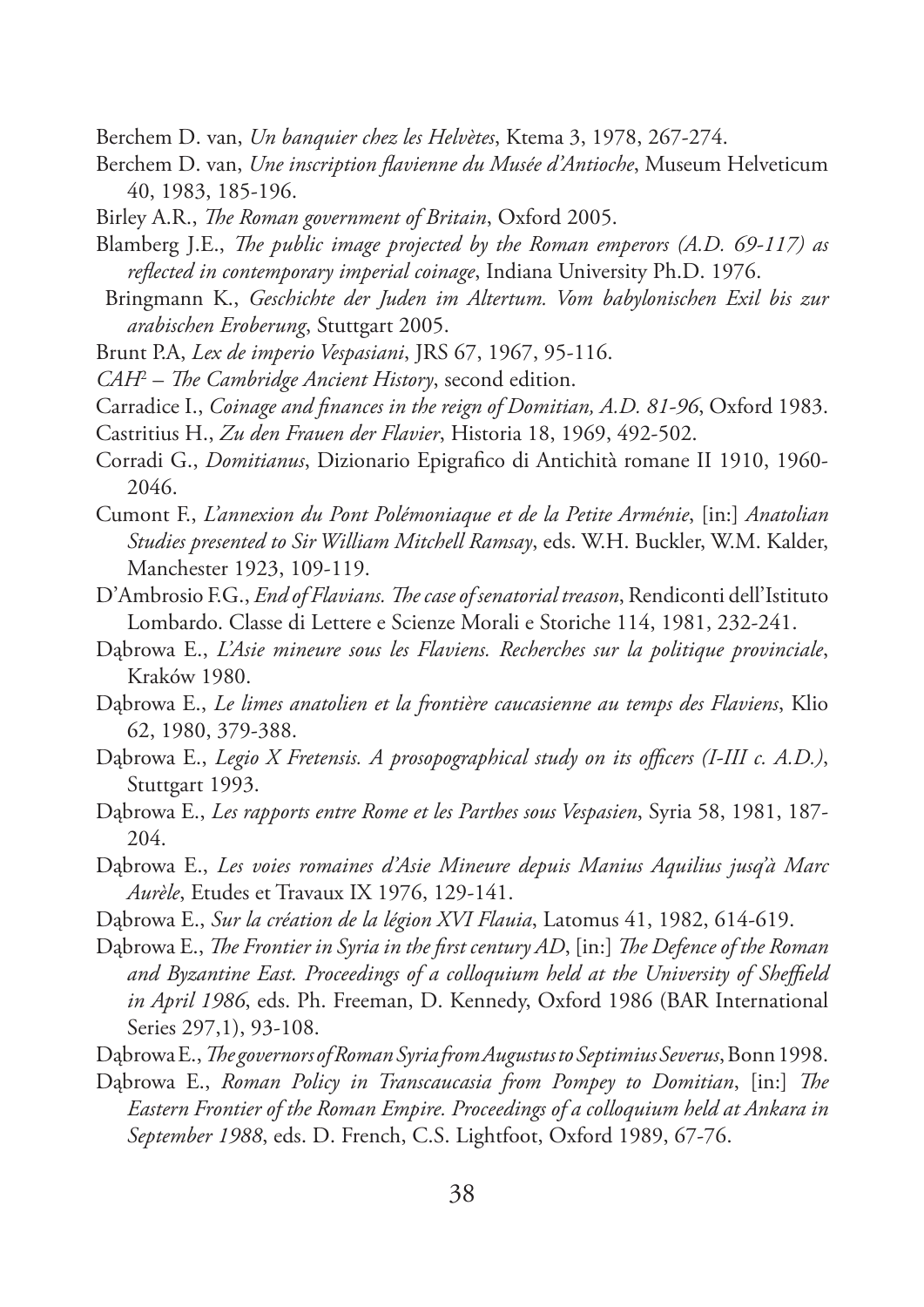Degrassi A., *I Fasti consolari dell' Impero Romano*, Roma 1950.

- Demougin S., *L'ordre équestre sous Domitien*, [in:] *Les Années Domitien*, eds. J.-M. Pailler, R. Sablayrolles, Toulouse 1994 (Pallas 40), 289-299.
- Devreker J., *La composition du sénat romain sous les Flaviens*, [in:] *Studien zur antiken Sozialgeschichte. Festschrift Friedrich Vittinghoff*, eds. W. Eck, H. Galsterer und H. Wolff, Köln 1980, 257-268.
- Devreker J., *Les Orientaux au Sénat romain d'Auguste à Trajan*, Latomus 41, 1982, 492-516.
- *DNP Der Neue Pauly. Enzyklopädie der Antike*, Stuttgart 1996 ff.
- Dodi L., *L'urbanistica Romana in Britannia*, Milano 1974.
- Eck W., *Provincial administration and finance*, CAH2 XI (2000), 282-292.
- W. Eck, *Vespasian und die senatorische Führungsschicht des Reiches*, [in:] *La Lex de Imperio Vespasiani e la Roma dei Flavi*, eds. L. Capogrossi Colonesi, E. Tassi Scandone, Roma 2009, 231-257.
- Flaig E., *Den Kaiser herausfordern. Die Usurpation im Römischen Reich*, Frankfurt-New York 1992.
- French D.H., *Roman roads and milestones of Asia Minor*, fasc. 1: *The pilgrim's road*, Oxford 1981 (BAR Intern. Series 105); fasc. 2: *An interim catalogue of milestones*, Oxford 1988 (BAR Intern. Series 392, II).
- Frere S., *Britannia. A history of Roman Britain*, London-New York 19873.
- Fry P.S., *Roman Britain. History and sites*, London 1984.
- Gallivan P.A., *The false Nero: a re-examination*, Historia 22, 1973, 364-365.
- Galsterer H., *Untersuchungen zum römischen Städtewesen auf der Iberischen Halbinsel*, Berlin 1971, 37-50
- Garzetti A., *Storia di Roma. L'impero da Tiberio agli Antonini*, Bologna 1960.
- Grainger J.D., *Nerva and the Roman succession crisis of AD 96-99*, London-New York 2003.
- Greenhalgh P.A.L., *The Year of Four Emperors*, London 1975.
- Grenzheuser B., *Kaiser und Senat in der Zeit von Nero bis Nerva*, Diss. Münster 1966.
- Hammond M., *The transmission of the powers of the Roman emperor from the death of Nero in A.D. 68 to that of Aleksander Severus in A.D. 235*, Memoirs of the American Academy in Rome XXV 1956, 61-133.
- Hanson W.S., *Agricola and the conquest of the North*, London 1987.
- Henderson B.W., *Five roman emperors: Vespasian, Titus, Domitian, Nerva, Trajan A.D. 69-117*, Cambridge 1927.
- Henrichs A., *Vespasian's visit to Alexandria*, ZPE 3, 1968, 51-80.
- Houston G.W., *Vespasian's adlection of men in senatum*, AJPh 98, 1977, 35-63.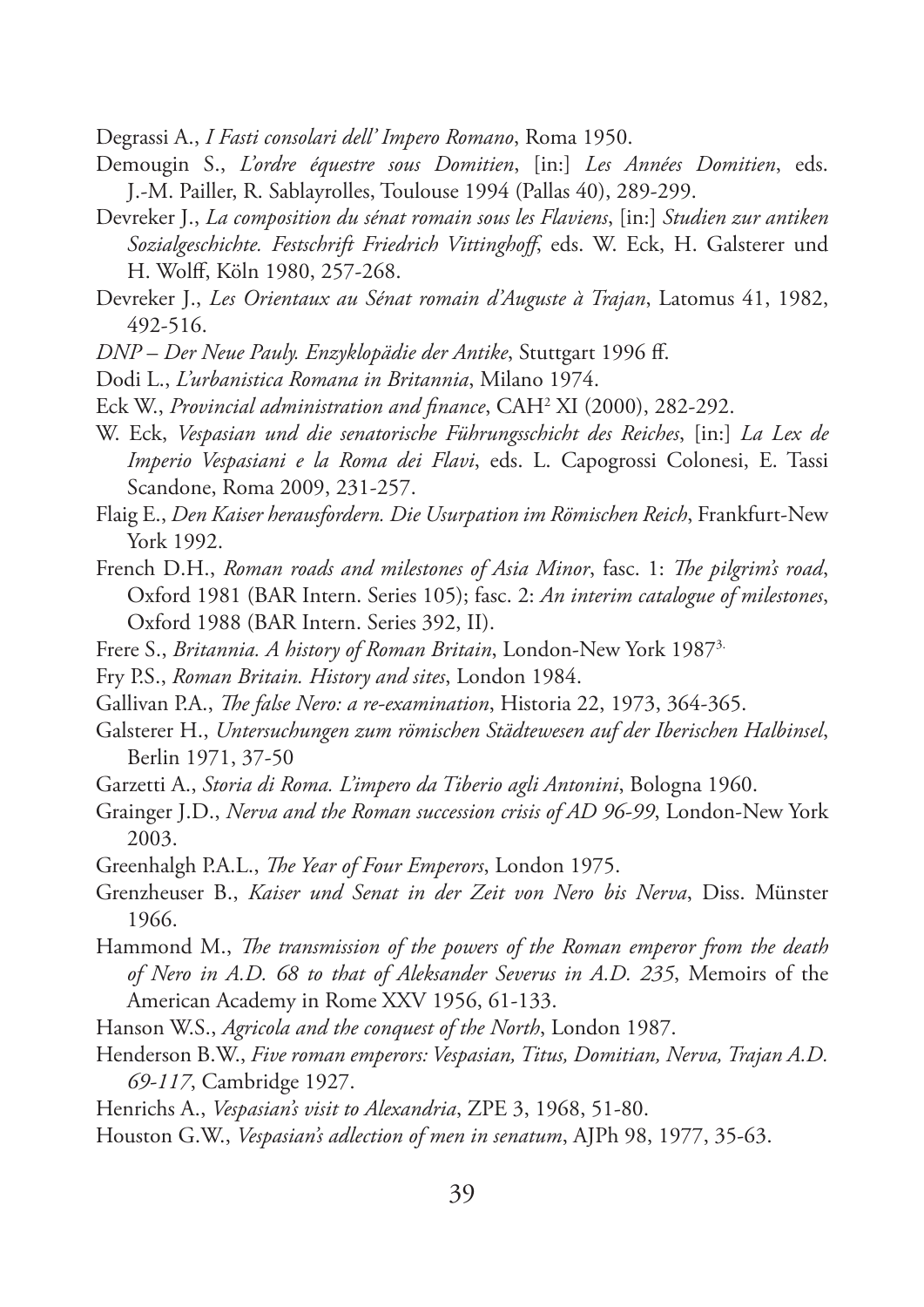- Hurlet Fr., *La Lex de imperio Vespasiani et la légitimité augustéenne*, Latomus 52, 1993, 261-280.
- Jones B.W., *C. Vettulenus Civica Cerialis and the "false Nero" of AD 88*, Athenaeum 61, 1983, 516-521.
- Jones B.W., *Senatorial influence in the revolt of Saturninus*, Latomus 33, 1974, 529- 535 = idem, *The revolt of Saturninus*, [in:] idem, *Domitian and the Senatorial order. A prosopographical study of Domitian's relationship with the senate, AD. 81-96*, Philadelphia 1979, 30-45.
- Jones B.W., *The Emperor Domitian*, London-New York 1992.
- Jones B.W., *The Emperor Titus*, London-Sydney-New York 1984.
- Jones Ch. P., *Egypt and Judea under Vespasian*, Historia 46,1997, 249-253.
- JRS The Journal of Roman Studies.
- Kennedy D., *C. Velius Rufus*, Britannia XIV 1983, 183-196.
- Kienast D., *Römische Kaisertabelle. Grundzüge einer römischen Chronologie*, Darmstadt 1996.
- Leglay M., *Les Flaviens et l'Afrique*, Mélanges d'École Française de Rome. Antiquité 80, 1968, 201-246.
- Levick B., *Roman colonies in southern Asia Minor*, Oxford 1967.
- Levick B., *The Lex de Imperio Vespasiani: the parts and the whole*, [in:] *La Lex de Imperio Vespasiani e la Roma dei Flavi*, eds. L. Capogrossi Colonesi, E. Tassi Scandone, Roma 2009, 11-22.
- Levick B., *Vespasian*, London-New York 1999.
- Levick B., *Vespasian's reorganization of the Greek East: recovery and advance under the Flavians*, CAH2 XI (2000), 604-611.
- Magie D., *Roman rule in Asia Minor*, Princeton 1950.
- Millar F., *The Roman Near East, 31 BC AD 337*, Cambridge Mass.-London 1993, p. 76.
- Mitford T.B., *Roman Rough Cilicia*, ANRW II 7.2 (1980), 2131–2160.
- Mommsen Th., *Inschrift aus Baalbek*, Sitzungsberichte der Preussischen Akademie der Wissenschaften. Philosophisch-Historische Klasse 1903, 817-824.
- Morgan G., *69 A.D.The Year of Four Emperors*, Oxford 2006.
- Morgan M.G., *The Three Minor Pretenders in Tacitus, Histories II*, Latomus 52, 1993, 781-791.
- Mrozewicz L., *Strategiczne przesłanki utworzenia rzymskiej prowincji Mezji Dolnej* [*Strategic premises in the creation of the Roman province Lower Moesia*], Meander 30, 1975, 281-291
- Murison Ch. L., *Rebellion and reconstruction. Galba to Domitian. An historical commentary on Cassius Dio's Roman History, books 64-67 (A.D. 68-96)*, Atlanta 1999.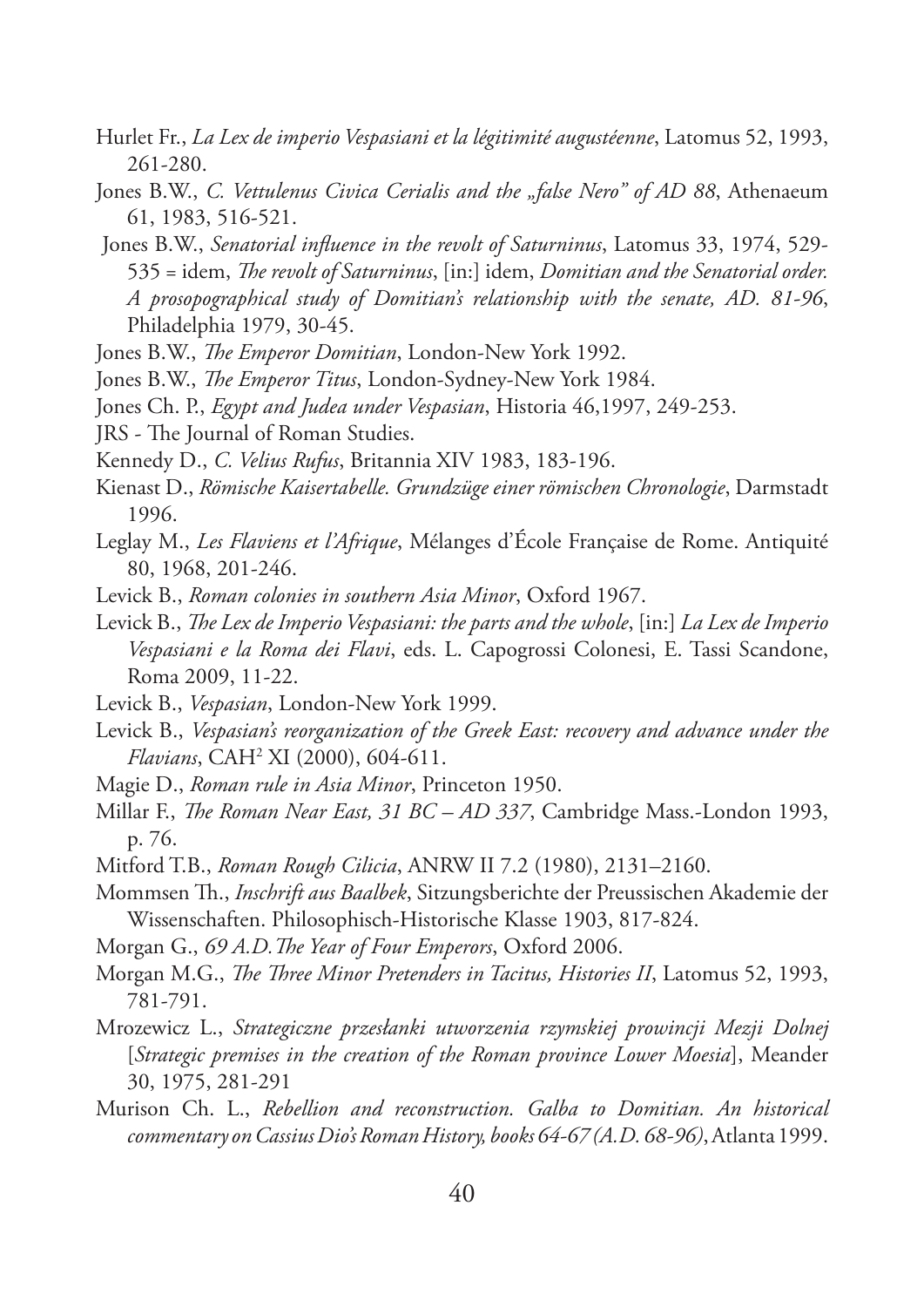- Nicolet C., *La Tabula Siarensis, la lex de imperio Vespasiani, et le jus relationis de l'empereur au sénat*, Mélanges d'École Française de Rome. Antiquité 100, 1988, 827-866.
- Nicols J., *Vespasian and the partes Flavianae*, Wiesbaden 1978 (Historia-Einzelschriften 28).
- Pani M., *L'imperium del Principe*, [in:] *La Lex de Imperio Vespasiani e la Roma dei Flavi*, eds. L. Capogrossi Colonesi, E. Tassi Scandone, Roma 2009, 187-203.
- Pappano E., *The false Neros*, The Classical Journal 32, 1937, 385-392.
- Patsch C., *Der Kampf um den Donauraum unter Domitian und Trajan*, Wien-Leipzig 1937.
- Piganiol A., *Les documents cadastraux de la colonie romaine d'Orange*, Paris 1962 (XVIe supplément à « Gallia »).
- *PIR Prosopographia Imperii Romani.*
- *RE Realencyclopädie der classischen Altertumswissenschaft.*
- Ritterling E., *Zur römischen Legionsgeschichte am Rhein*, II. *Der Aufstand des Antonius Saturninus*, Westdeutsche Zeitschrift für Geschichte und Kunst 12, 1893, 203- 242.
- Rogers P.M., *Domitian and the finances of state*, Historia 33, 1984, 60-78.
- Rogers P.M., *Titus, Berenice and Mucianus*, Historia 29, 1980, 86-95.
- Salles C., *Les Flaviens. Vespasien, Titus, Domitien*, Paris 2002.
- Sarnowski T., *Wojsko rzymskie w Mezji Dolnej i na północnym wybrzeżu Morza Czarnego* [*The Roman army in Lower Moesia and on the northern coast of the Black Sea*], Warszawa 1988 (Novensia 3).
- Schumacher L., *Inicjatywy socjalne cesarzy rzymskich* [*Social undertakings of the Roman emperors*], Poznań 1995 (Xenia Posnaniensia IX).
- Strobel K., *Zur Rekonstruktion der Laufbahn des C. Velius Rufus*, ZPE 64, 1986, 265- 286.
- Strobel K., *Der Aufstand des L. Antonius Saturninus und der so genannte zweite Chattenkrieg Domitians*, Tyche 1, 1986, 203-220.
- Strobel K., *Der Chattenkrieg Domitians*, Germania 65, 1987, 423-452.
- Strobel K., *Die Donaukriege Domitians*, Bonn 1989.
- Strobel K., *Nochmals zur Datierung der Schlacht am Mons Graupius*, Historia 36, 1987, 198-212.
- Stylow A., *Apuntes sobre epigrafia de época flavia en Hispania*, Gerion 4, 1986, 285- 311.
- Stylow A.U., Paez R. A., Vera J.C., *Via Domitiana Augusta*, [in:] *Siedlung und Verkehr im Römischen Reich. Römerstrassen zwischen Herrschaftssicherung und Landschaftsprägung*, Bern 2003, 361-378.